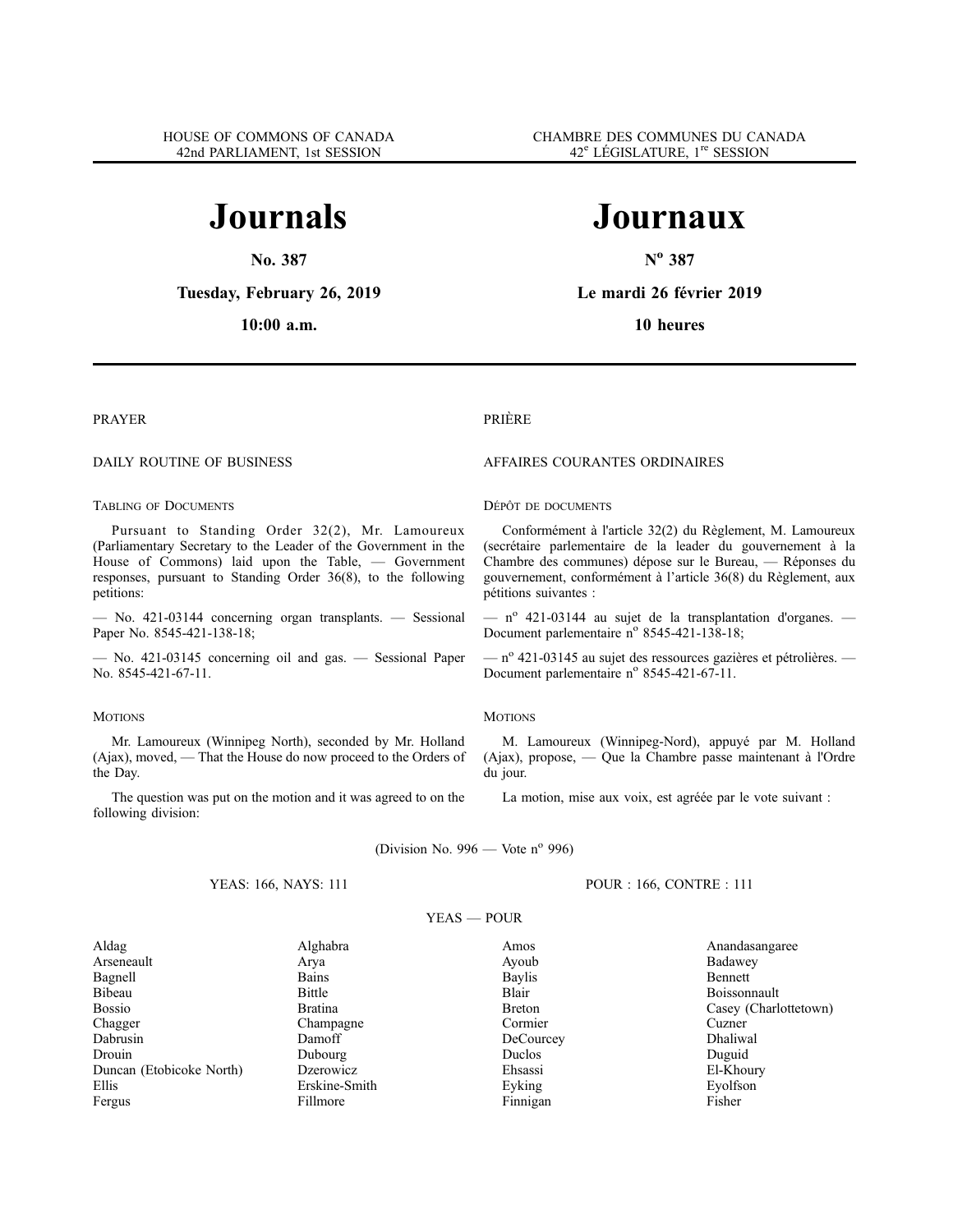| Fonseca                                  | Fortier                                  | Fragiskatos                       | Fraser (West Nova)              |
|------------------------------------------|------------------------------------------|-----------------------------------|---------------------------------|
| Fraser (Central Nova)                    | Fuhr                                     | Garneau                           | Gerretsen                       |
| Goldsmith-Jones                          | Goodale                                  | Gould                             | Graham                          |
| Hajdu                                    | Hardie                                   | Hébert                            | Hehr                            |
| Hogg                                     | Holland                                  | Housefather                       | Hussen                          |
| Hutchings                                | Iacono                                   | Joly                              | Jordan                          |
| Jowhari                                  | Khalid                                   | Lambropoulos                      | Lametti                         |
| Lamoureux                                | Lapointe                                 | Lauzon (Argenteuil-La Petite-     | LeBlanc                         |
|                                          |                                          | Nation)                           |                                 |
|                                          | Lefebvre                                 |                                   |                                 |
| Lebouthillier                            |                                          | Leslie                            | Levitt                          |
| Lightbound                               | Lockhart                                 | Long                              | Longfield                       |
| Ludwig                                   | MacAulay (Cardigan)                      | MacKinnon (Gatineau)              | Maloney                         |
| Massé (Avignon-La Mitis-                 | May (Cambridge)                          | McCrimmon                         | McDonald                        |
| Matane-Matapédia)                        |                                          |                                   |                                 |
| McGuinty                                 | McKay                                    | McKenna                           | McKinnon (Coquitlam-Port        |
|                                          |                                          |                                   | Coquitlam)                      |
| McLeod (Northwest Territories)           | Mendès                                   | Mendicino                         | Mihychuk                        |
| Miller (Ville-Marie-Le Sud-              | Monsef                                   | Morneau                           | Morrissey                       |
| Ouest—Île-des-Soeurs)                    |                                          |                                   |                                 |
| Murray                                   | Nassif                                   | Nault                             | Ng                              |
| O'Connell                                | Oliphant                                 | Oliver                            | O'Regan                         |
| Ouellette                                | Paradis                                  | Peschisolido                      | Peterson                        |
| Petitpas Taylor                          | Philpott                                 | Picard                            | Poissant                        |
| Oualtrough                               | Ratansi                                  | Rioux                             | Robillard                       |
| Rodriguez                                | Rogers                                   | Romanado                          | Rota                            |
| Rudd                                     | Ruimy                                    | Rusnak                            | Sahota                          |
| Saini                                    | Sajjan                                   | Samson                            | Sangha                          |
| Sarai                                    |                                          | Schiefke                          | Schulte                         |
|                                          | Scarpaleggia                             | Shanahan                          | Sheehan                         |
| Serré                                    | Sgro                                     |                                   |                                 |
| Sidhu (Mission—Matsqui—Fraser<br>Canyon) | Sidhu (Brampton South)                   | Sikand                            | <b>Simms</b>                    |
| Sohi                                     | Sorbara                                  | Spengemann                        | Tabbara                         |
| Tan                                      | Tassi                                    | Trudeau                           | Vandal                          |
| Vandenbeld                               | Vaughan                                  | Virani                            | Whalen                          |
| Wilkinson                                | Wilson-Raybould                          | Wrzesnewskyj                      | Yip                             |
| Young                                    | $Zahid - 166$                            |                                   |                                 |
|                                          |                                          |                                   |                                 |
|                                          | $NAYS - CONTRE$                          |                                   |                                 |
| Aboultaif                                | Albas                                    | Albrecht                          | Alleslev                        |
| Allison                                  | Anderson                                 | Arnold                            | Aubin                           |
| <b>Barlow</b>                            | Barrett                                  | Barsalou-Duval                    | Benson                          |
|                                          |                                          |                                   |                                 |
| Benzen                                   | Bergen                                   | Berthold                          | Bezan                           |
| Blaikie                                  | <b>Block</b>                             | Boulerice                         | Boutin-Sweet                    |
| <b>Brassard</b>                          | <b>Brosseau</b>                          | Cannings                          | Caron                           |
| Carrie                                   | Chong                                    | Choquette                         | Christopherson                  |
| Cooper                                   | Deltell                                  | Diotte                            | Doherty                         |
| Donnelly                                 | Dreeshen                                 | Dubé                              | Duncan (Edmonton Strathcona)    |
| Dusseault                                | Duvall                                   | Eglinski                          | Falk (Battlefords-Lloydminster) |
| Fast                                     | Fortin                                   | Garrison                          | Généreux                        |
| Genuis                                   | Gill                                     | Gourde                            | Hardcastle                      |
| Harder                                   | Hoback                                   | Hughes                            | Jeneroux                        |
| Jolibois                                 | Kelly                                    | Kent                              | Kitchen                         |
| Kmiec                                    | Kusie                                    | Lake                              | Leitch                          |
| Liepert                                  | Lloyd                                    | Lobb                              | Lukiwski                        |
| MacGregor                                | MacKenzie                                | Marcil                            | Martel                          |
| Masse (Windsor West)                     | Mathyssen                                | May (Saanich-Gulf Islands)        | McCauley (Edmonton West)        |
| McColeman                                | McLeod (Kamloops—Thompson<br>$-Cariboo)$ | Miller (Bruce—Grey—Owen<br>Sound) | Motz                            |
|                                          |                                          |                                   |                                 |
| Nantel                                   | Nater                                    | Nicholson                         | O'Toole                         |
| Paul-Hus                                 | Pauzé                                    | Poilievre                         | Quach                           |
| Raitt                                    | Ramsey                                   | Rankin                            | Rayes                           |
| Rempel                                   | Sansoucy                                 | Saroya                            | Scheer                          |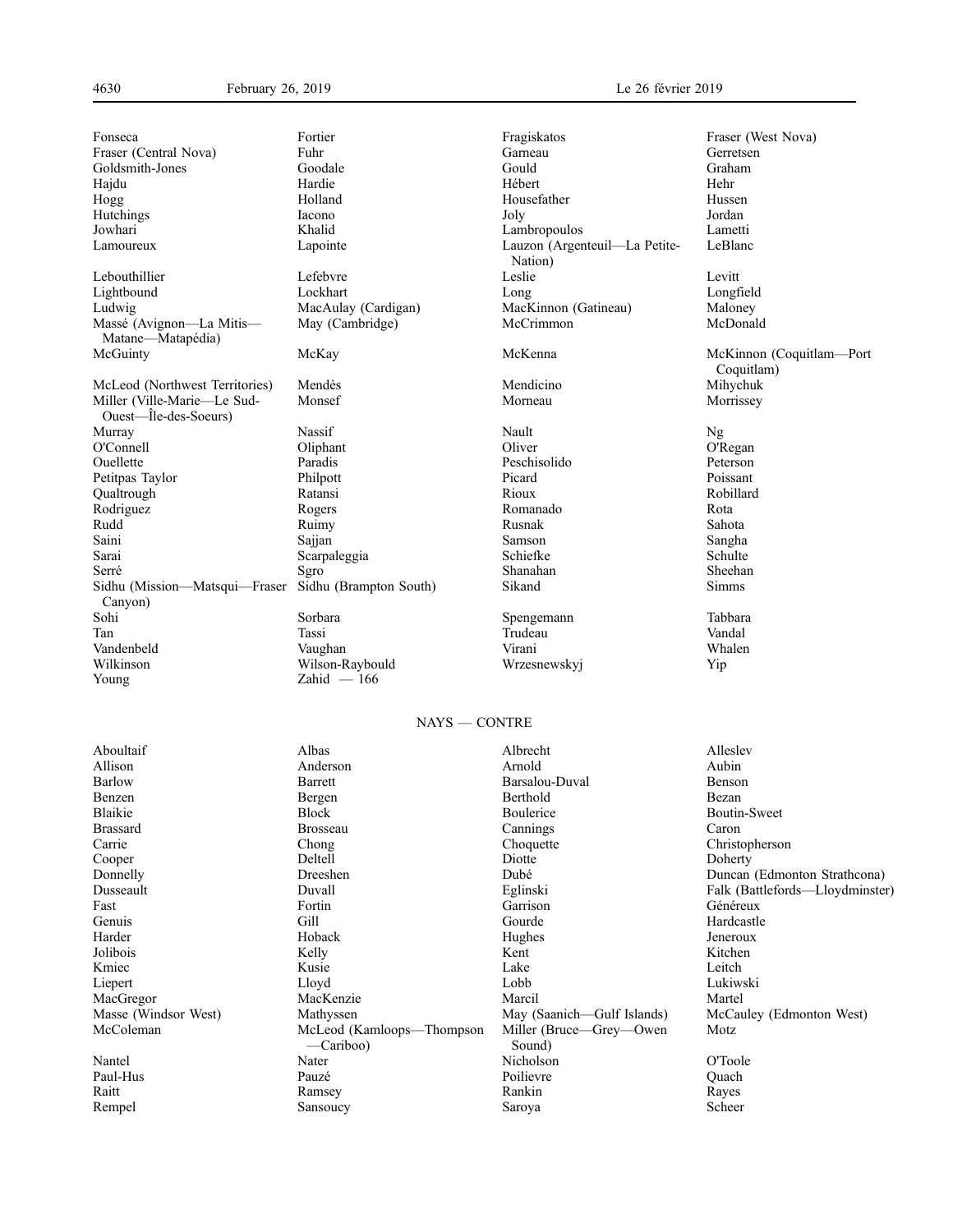February 26, 2019 Le 26 février 2019 4631

| Schmale<br>Stanton<br>Sweet<br>Warawa<br>Wong | Shipley<br>Ste-Marie<br>Tilson<br>Warkentin<br>Yurdiga | Sopuck<br>Strahl<br>Trost<br>Waugh<br>$Zimmer - 111$ | Sorenson<br><b>Stubbs</b><br>Wagantall<br>Webber |
|-----------------------------------------------|--------------------------------------------------------|------------------------------------------------------|--------------------------------------------------|
|                                               |                                                        | PAIRED - PAIRÉS                                      |                                                  |
| Chen                                          | Harvey                                                 | Moore                                                | Thériault $-4$                                   |

# GOVERNMENT ORDERS

Notice having been given at a previous sitting under the provisions of Standing Order 78(3), Ms. Chagger (Leader of the Government in the House of Commons), seconded by Mr. Goodale (Minister of Public Safety and Emergency Preparedness), moved, — That, in relation to Bill C-83, An Act to amend the Corrections and Conditional Release Act and another Act, not more than one further sitting day shall be allotted to the consideration at report stage of the Bill and not more than one sitting day shall be allotted to the consideration at third reading stage of the said Bill; and

That, 15 minutes before the expiry of the time provided for Government Orders on the day allotted to the consideration at report stage and on the day allotted to the consideration at the third reading stage of the said Bill, any proceedings before the House shall be interrupted, if required for the purpose of this Order, and in turn every question necessary for the disposal of the stage of the Bill then under consideration shall be put forthwith and successively without further debate or amendment.

Pursuant to Standing Order 67.1, the House proceeded to the question period regarding the moving of the time allocation motion.

The question was put on the motion and it was agreed to on the following division:

# ORDRES ÉMANANT DU GOUVERNEMENT

Avis ayant été donné à une séance antérieure conformément à l'article 78(3) du Règlement, M<sup>me</sup> Chagger (leader du gouvernement à la Chambre des communes), appuyée par M. Goodale (ministre de la Sécurité publique et de la Protection civile), propose, — Que, relativement au projet de loi C-83, Loi modifiant la Loi sur le système correctionnel et la mise en liberté sous condition et une autre loi, au plus un jour de séance supplémentaire soit accordé aux délibérations à l'étape du rapport et au plus un jour de séance soit accordé aux délibérations à l'étape de la troisième lecture;

Que, 15 minutes avant la fin de la période prévue pour les Ordres émanant du gouvernement au cours du jour de séance attribué pour l'étude à l'étape du rapport et au cours du jour de séance attribué pour l'étude à l'étape de la troisième lecture de ce projet de loi, toute délibération devant la Chambre soit interrompue, s'il y a lieu, aux fins de cet ordre et, par la suite, toute question nécessaire pour disposer de l'étape à l'étude à ce moment soit mise aux voix immédiatement et successivement, sans plus ample débat ni amendement.

Conformément à l'article 67.1 du Règlement, la Chambre procède à la période de questions relative à la présentation de la motion d'attribution de temps.

La motion, mise aux voix, est agréée par le vote suivant :

(Division No. 997 — Vote  $n^{\circ}$  997)

#### YEAS: 166, NAYS: 120

POUR : 166, CONTRE : 120

| YEAS – |  | <b>POUR</b> |
|--------|--|-------------|
|        |  |             |

| Aldag                    | Alghabra       | Amos          | Anandasangaree        |
|--------------------------|----------------|---------------|-----------------------|
| Arseneault               | Arya           | Ayoub         | Badawey               |
| Bagnell                  | Bains          | <b>Baylis</b> | <b>Bennett</b>        |
| Bibeau                   | Bittle         | Blair         | Boissonnault          |
| <b>Bossio</b>            | <b>Bratina</b> | <b>Breton</b> | Casey (Charlottetown) |
| Chagger                  | Champagne      | Cormier       | Cuzner                |
| Dabrusin                 | Damoff         | DeCourcey     | Dhaliwal              |
| Drouin                   | Dubourg        | Duclos        | Duguid                |
| Duncan (Etobicoke North) | Dzerowicz      | Ehsassi       | El-Khoury             |
| Ellis                    | Erskine-Smith  | Eyking        | Eyolfson              |
| Fergus                   | Fillmore       | Finnigan      | Fisher                |
| Fonseca                  | Fortier        | Fragiskatos   | Fraser (West Nova)    |
| Fraser (Central Nova)    | Fuhr           | Garneau       | Gerretsen             |
| Goldsmith-Jones          | Goodale        | Gould         | Graham                |
| Hajdu                    | Hardie         | Hébert        | Hehr                  |
| Hogg                     | Holland        | Housefather   | Hussen                |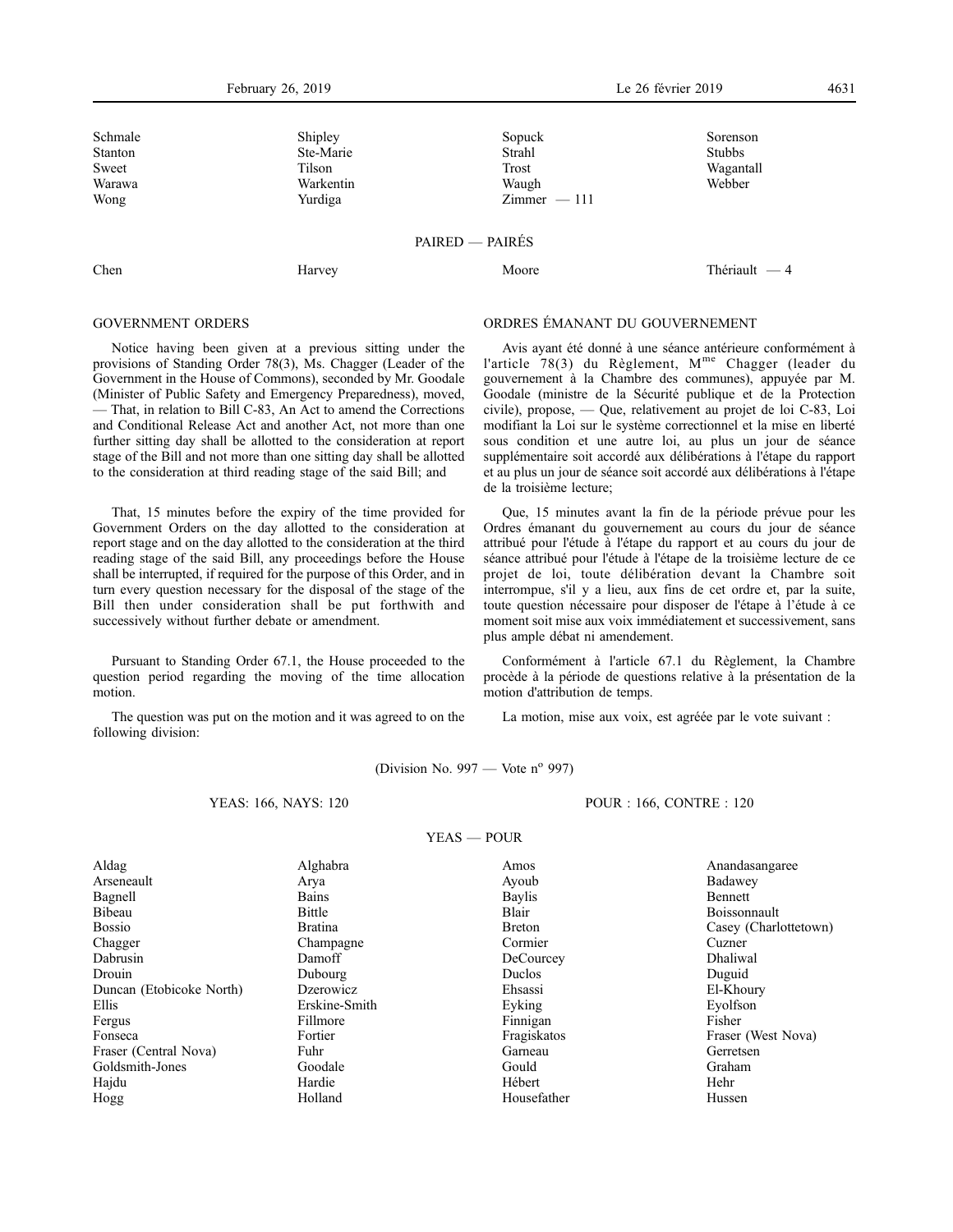Jowhari Khalid Lambropoulos Lametti Lamoureux Lapointe Lauzon (Argenteuil—La Petite-Lebouthillier **Lefebvre** Lefebvre Leslie Levitt Lightbound Lockhart Long Longfield Ludwig MacAulay (Cardigan) MacKinnon (Gatineau) Maloney<br>
Massé (Avignon—La Mitis— May (Cambridge) McCrimmon McCrimmon McDonald Massé (Avignon—La Mitis— Matane—Matapédia)<br>McGuinty McLeod (Northwest Territories) Mendès Mendicino Miller (Ville-Marie—Le Sud- Monsef Morneau Miller (Ville-Marie—Le Sud-Ouest—Île-des-Soeurs) Murray Nassif Nassif Nault Nault Nault Ng O'Connell Oliphant Oliver O'Regan Ouellette Paradis Peschisolido Peterson Petitpas Taylor Philpott Picard Poissant Qualtrough Ratansi Rioux Robillard Rodriguez Rogers Romanado Rota Rudd Ruimy Rusnak Sahota Saini Sajjan Samson Sangha Sarai Scarpaleggia Schiefke Serve Schulte<br>Serve Serve Serve Schulte Serve Shanahan Sheehan Serré Serré Sanahan Sura Sanahan Shanahan Sheehan Sheehan Sheehan Sheehan Sheehan Sheehan Sheehan Sheehan Sheehan Sheehan Sheehan Sheehan Sheehan Sheehan Sheehan Sheehan Sheehan Sheehan Sheehan Sheehan Sheehan Sheehan Shee Sidhu (Mission—Matsqui—Fraser Canyon) Sohi Sorbara Sorbara Spengemann Tabbara Tan Shahara Spengemann Tabbara Tabbara Spengemann Shahara Shahara Tabbara Tabbara Tasi Tan Tassi Trudeau Vandal Vandenbeld Vaughan Virani Whalen Wilkinson Wilson-Raybould Wrzesnewskyj Yip

May (Cambridge)

Hutchings Iacono Joly Jordan

Sidhu (Brampton South) Sikand Simms Young Zahid — 166

Nation)<br>Leslie McGuinty McKay McKenna McKinnon (Coquitlam—Port

# NAYS — CONTRE

| Aboultaif            | Albas                                  | Albrecht                          | Alleslev                 |
|----------------------|----------------------------------------|-----------------------------------|--------------------------|
| Allison              | Anderson                               | Arnold                            | Aubin                    |
| <b>Barlow</b>        | Barrett                                | Barsalou-Duval                    | Benson                   |
| Benzen               | Bergen                                 | Berthold                          | Bezan                    |
| <b>Block</b>         | <b>Boudrias</b>                        | Boulerice                         | Boutin-Sweet             |
| <b>Brassard</b>      | Brosseau                               | Caron                             | Carrie                   |
| Chong                | Choquette                              | Christopherson                    | Clarke                   |
| Clement              | Cooper                                 | Cullen                            | Deltell                  |
| Diotte               | Doherty                                | Donnelly                          | Dreeshen                 |
| Dubé                 | Duncan (Edmonton Strathcona)           | Dusseault                         | Duvall                   |
| Eglinski             | Falk (Battlefords—Lloydminster)        | Fast                              | Finley                   |
| Fortin               | Gallant                                | Garrison                          | Généreux                 |
| Genuis               | Gourde                                 | Hardcastle                        | Harder                   |
| Hoback               | Hughes                                 | Jeneroux                          | Johns                    |
| Jolibois             | Kelly                                  | Kent                              | Kitchen                  |
| Kmiec                | Kusie                                  | Lake                              | Lauzon (Stormont-Dundas- |
|                      |                                        |                                   | South Glengarry)         |
| Leitch               | Liepert                                | Lloyd                             | Lobb                     |
| Lukiwski             | MacGregor                              | MacKenzie                         | Martel                   |
| Masse (Windsor West) | Mathyssen                              | May (Saanich—Gulf Islands)        | McCauley (Edmonton West) |
| McColeman            | McLeod (Kamloops-Thompson<br>—Cariboo) | Miller (Bruce—Grey—Owen<br>Sound) | Motz                     |
| Nantel               | Nater                                  | Nicholson                         | Obhrai                   |
| O'Toole              | Paul-Hus                               | Pauzé                             | Plamondon                |
| Poilievre            | Ouach                                  | Raitt                             | Ramsey                   |
| Rankin               | Rayes                                  | Reid                              | Rempel                   |
| Richards             | Sansoucy                               | Saroya                            | Schmale                  |
| Shields              | Shipley                                | Sopuck                            | Sorenson                 |
| Stanton              | Ste-Marie                              | Strahl                            | <b>Stubbs</b>            |

LeBlanc

Coquitlam)<br>Mihychuk

Morrissey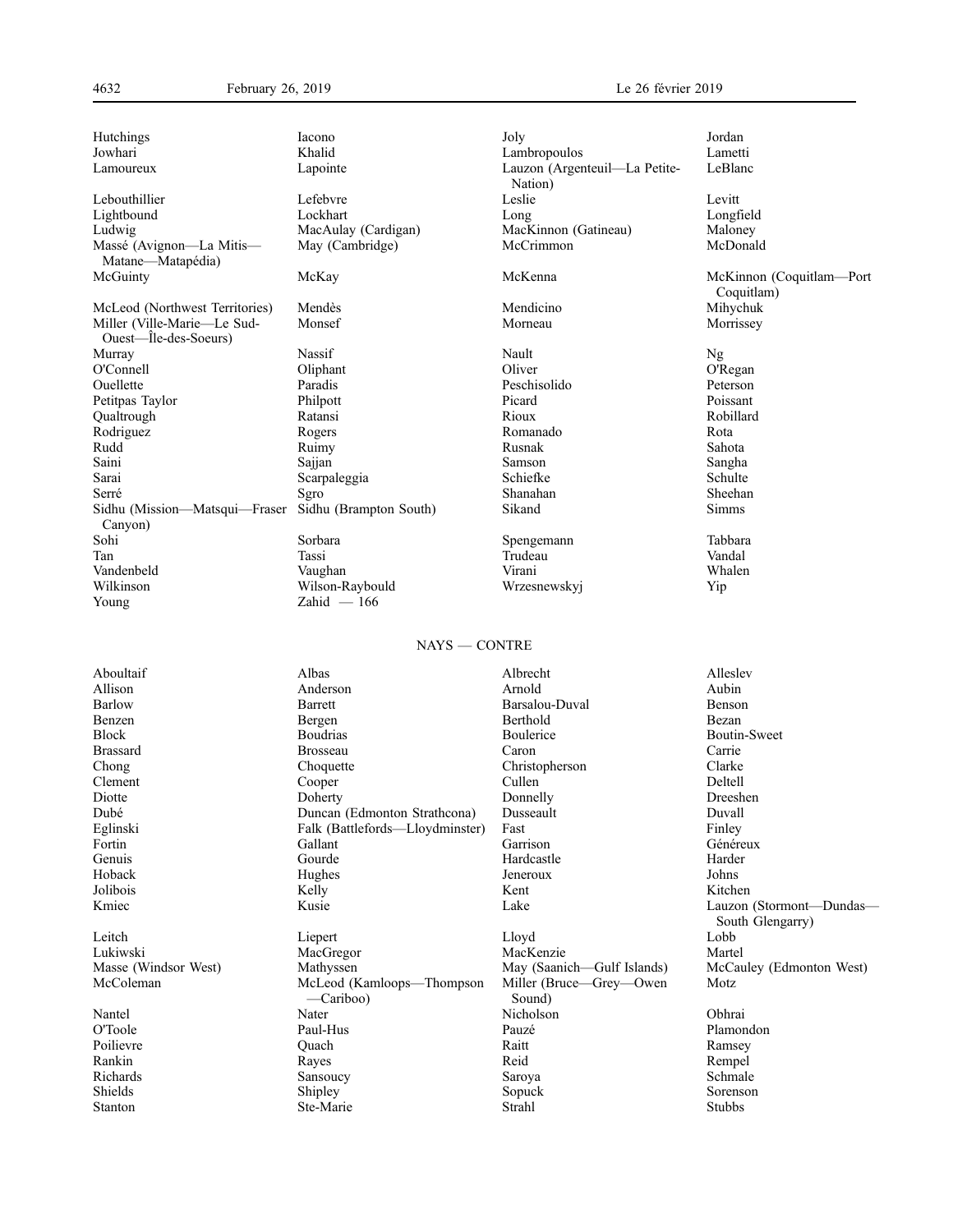| Sweet     | Tilson | Trost   | Van Kesteren   |
|-----------|--------|---------|----------------|
| Wagantall | Warawa | Waugh   | Webber         |
| Weir      | Wong   | Yurdiga | $Zimmer - 120$ |

PAIRED — PAIRÉS

Chen Harvey Harvey Moore Moore Thériault — 4

The House resumed consideration at report stage of Bill C-83, An Act to amend the Corrections and Conditional Release Act and another Act, as reported by the Standing Committee on Public Safety and National Security with amendments;

And of the motions in Group No. 1 (Motions Nos. 1 to 11 and 13 to 27).

## *Group No. 1*

Motion No. 1 of Mr. Paul-Hus (Charlesbourg—Haute-Saint-Charles), seconded by Mr. Berthold (Mégantic—L'Érable), — That Bill C-83 be amended by deleting Clause 2.

Motion No. 2 of Mr. Paul-Hus (Charlesbourg—Haute-Saint-Charles), seconded by Mr. Berthold (Mégantic—L'Érable), — That Bill C-83 be amended by deleting Clause 3.

Motion No. 3 of Ms. Damoff (Oakville North—Burlington), seconded by Mr. Lamoureux (Parliamentary Secretary to the Leader of the Government in the House of Commons), — That Bill C-83, in Clause 3, be amended by replacing line 5 on page 2 with the following:

paragraph 37.3(1)(b) or section 37.4 or 37.8 that the offender

Motion No. 4 of Mr. Paul-Hus (Charlesbourg—Haute-Saint-Charles), seconded by Mr. Berthold (Mégantic—L'Érable), — That Bill C-83 be amended by deleting Clause 4.

Motion No. 5 of Mr. Paul-Hus (Charlesbourg—Haute-Saint-Charles), seconded by Mr. Berthold (Mégantic—L'Érable), — That Bill C-83 be amended by deleting Clause 5.

Motion No. 6 of Mr. Paul-Hus (Charlesbourg—Haute-Saint-Charles), seconded by Mr. Berthold (Mégantic—L'Érable), — That Bill C-83 be amended by deleting Clause 6.

Motion No. 7 of Mr. Paul-Hus (Charlesbourg—Haute-Saint-Charles), seconded by Mr. Berthold (Mégantic—L'Érable), — That Bill C-83 be amended by deleting Clause 7.

Motion No. 8 of Mr. Paul-Hus (Charlesbourg—Haute-Saint-Charles), seconded by Mr. Berthold (Mégantic—L'Érable), — That Bill C-83 be amended by deleting Clause 8.

Motion No. 9 of Mr. Goodale (Minister of Public Safety and Emergency Preparedness), seconded by Mr. Blair (Minister of Border Security and Organized Crime Reduction), — That Bill C-83, in Clause 10, be amended by

(a) deleting lines 25 to 30 on page 8;

(b) replacing lines 1 to 3 on page 9 with the following:

(3) Before making a determination under this section, the institutional head shall visit the inmate.

La Chambre reprend l'étude à l'étape du rapport du projet de loi C-83, Loi modifiant la Loi sur le système correctionnel et la mise en liberté sous condition et une autre loi, dont le Comité permanent de la sécurité publique et nationale a fait rapport avec des amendements;

Et des motions du groupe n° 1 (motions n° 1 à 11 et 13 à 27).

# *Groupe n<sup>o</sup> 1*

Motion nº 1 de M. Paul-Hus (Charlesbourg-Haute-Saint-Charles), appuyé par M. Berthold (Mégantic—L'Érable), — Que le projet de loi C-83 soit modifié par suppression de l'article 2.

Motion nº 2 de M. Paul-Hus (Charlesbourg-Haute-Saint-Charles), appuyé par M. Berthold (Mégantic—L'Érable), — Que le projet de loi C-83 soit modifié par suppression de l'article 3.

Motion  $n^{\circ}$  3 de M<sup>me</sup> Damoff (Oakville-Nord—Burlington), appuyée par M. Lamoureux (secrétaire parlementaire de la leader du gouvernement à la Chambre des communes), — Que le projet de loi C-83, à l'article 3, soit modifié par substitution, aux lignes 4 et 5, page 2, de ce qui suit :

cation du paragraphe 29.01(2), de l'alinéa 37.3(1)b) ou des articles 37.4 ou 37.8, que le délinquant doit demeurer dans une

Motion nº 4 de M. Paul-Hus (Charlesbourg—Haute-Saint-Charles), appuyé par M. Berthold (Mégantic—L'Érable), — Que le projet de loi C-83 soit modifié par suppression de l'article 4.

Motion nº 5 de M. Paul-Hus (Charlesbourg-Haute-Saint-Charles), appuyé par M. Berthold (Mégantic—L'Érable), — Que le projet de loi C-83 soit modifié par suppression de l'article 5.

Motion nº 6 de M. Paul-Hus (Charlesbourg-Haute-Saint-Charles), appuyé par M. Berthold (Mégantic—L'Érable), — Que le projet de loi C-83 soit modifié par suppression de l'article 6.

Motion nº 7 de M. Paul-Hus (Charlesbourg—Haute-Saint-Charles), appuyé par M. Berthold (Mégantic—L'Érable), — Que le projet de loi C-83 soit modifié par suppression de l'article 7.

Motion nº 8 de M. Paul-Hus (Charlesbourg-Haute-Saint-Charles), appuyé par M. Berthold (Mégantic—L'Érable), — Que le projet de loi C-83 soit modifié par suppression de l'article 8.

Motion n<sup>o</sup> 9 de M. Goodale (ministre de la Sécurité publique et de la Protection civile), appuyé par M. Blair (ministre de la Sécurité frontalière et de la Réduction du crime organisé), — Que le projet de loi C-83, à l'article 10, soit modifié :

a) par suppression des lignes 26 à 32, page 8;

b) par substitution, aux lignes 1 à 3, page 9, de ce qui suit :

(3) Avant de prendre toute décision au titre du présent article, le directeur du pénitencier rend visite au détenu.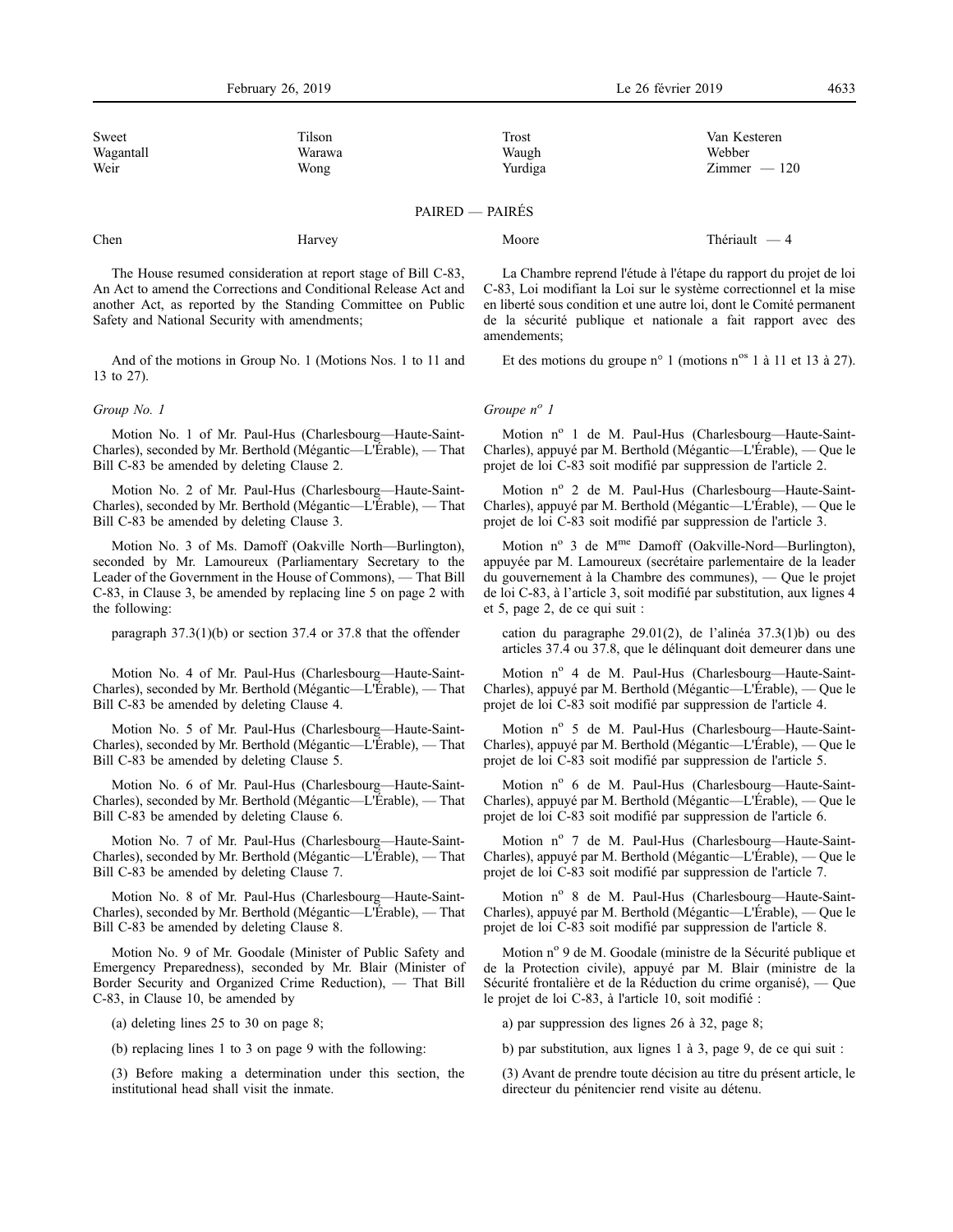(4) The institutional head shall maintain a record indicating the circumstances of every instance in which, because of security requirements, a visit was not face to face or took place through a cell door hatch.

(5) No later than one working day after the day on which he or she makes a determination under this section, the institution head shall orally notify the inmate of the determination as well as the reasons for it and no later than two working days after the day on which the determination was made, the institutional head shall provide the inmate with those reasons in writing.

Motion No. 10 of Mr. Goodale (Minister of Public Safety and Emergency Preparedness), seconded by Mr. Blair (Minister of Border Security and Organized Crime Reduction), — That Bill C-83, in Clause 10, be amended by

(a) replacing lines 11 to 18 on page 9 with the following:

registered health care professional shall provide advice to the committee established under subsection (3).

(2) The registered health care professional providing the advice is to be a senior registered health care profes-

(b) replacing lines 23 to 30 on page 9 with the following:

rank than that of institutional head for the purpose of making determination under section 37.32.

37.32 (1) As soon as practicable after the institutional head determines under subsection 37.3(2) that an inmate's conditions of confinement in a structured intervention unit should not be altered in accordance with the recommendations of a registered health care professional, the committee established under subsection

(c) replacing lines 34 to 36 on page 9 with the following:

(2) As soon as practicable after the institutional head determines under paragraph 37.3(1)(a) that an inmate should remain in a

Motion No. 11 of Mr. Paul-Hus (Charlesbourg—Haute-Saint-Charles), seconded by Mr. Berthold (Mégantic—L'Érable), — That Bill C-83 be amended by deleting Clause 10.

Motion No. 13 of Mr. Goodale (Minister of Public Safety and Emergency Preparedness), seconded by Mr. Blair (Minister of Border Security and Organized Crime Reduction), — That Bill C-83, in Clause 10, be amended by replacing lines 2 to 7 on page 6 with the following:

in which an inmate is authorized to be transferred into a structured intervention unit indicating the reasons for granting the authorization and any alternative that was considered.

(3) No later than one working day after the day on which the transfer of an inmate is authorized, the Service shall, orally, provide the inmate with notice that the authorization was granted as well as the reasons for it and no later than two working days after the day on which the transfer of an inmate is authorized, the Service shall provide the inmate with those reasons in writing.

(4) Le directeur du pénitencier tient un registre des circonstances entourant toute situation où, pour des impératifs de sécurité, la visite n'a pas eu lieu en personne ou s'est déroulée par le guichet de la porte de la cellule.

(5) Au plus tard un jour ouvrable après le jour où il prend une décision au titre du présent article, le directeur du pénitencier avise oralement le détenu de la décision et de ses motifs et, au plus tard deux jours ouvrables après le jour où la décision a été prise, il communique au détenu ces motifs par écrit.

Motion nº 10 de M. Goodale (ministre de la Sécurité publique et de la Protection civile), appuyé par M. Blair (ministre de la Sécurité frontalière et de la Réduction du crime organisé), — Que le projet de loi C-83, à l'article 10, soit modifié :

a) par substitution, aux lignes 12 à 19, page 9, de ce qui suit :

agréé fournit des avis au comité constitué en vertu du paragraphe (3).

(2) Le professionnel de la santé agréé qui fournit les avis doit être un professionnel de la santé agréé principal

b) par substitution, aux lignes 25 et 26, page 9, de ce qui suit :

directeur du pénitencier afin de rendre des déci-

c) par substitution, aux lignes 28 à 32, page 9, de ce qui suit :

37.32 (1) Dès que possible après que le directeur du pénitencier ait décidé, en application du paragraphe 37.3(2), que les conditions d'incarcération du détenu dans l'unité d'intervention structurée ne doivent pas être modifiées conformément aux recommandations qui lui ont été faites par un professionnel de la santé agréé, le comité constitué en vertu

d) par substitution, aux lignes 37 à 40, page 9, de ce qui suit :

(2) Dès que possible après que le directeur du pénitencier ait décidé, en application de l'alinéa 37.3(1)a), que le détenu doit demeurer dans l'unité d'intervention structurée, le comité

Motion nº 11 de M. Paul-Hus (Charlesbourg-Haute-Saint-Charles), appuyé par M. Berthold (Mégantic—L'Érable), — Que le projet de loi C-83 soit modifié par suppression de l'article 10.

Motion nº 13 de M. Goodale (ministre de la Sécurité publique et de la Protection civile), appuyé par M. Blair (ministre de la Sécurité frontalière et de la Réduction du crime organisé), — Que le projet de loi C-83, à l'article 10, soit modifié par substitution, aux lignes 1 à 7, page 6, de ce qui suit :

(2) Le Service tient un registre de toute autorisation de transfèrement dans une unité d'intervention structurée dans lequel il indique les motifs la justifiant et les autres solutions possibles étudiées.

(3) Au plus tard un jour ouvrable après le jour où le transfèrement du détenu a été autorisé, le Service avise oralement le détenu de l'octroi de l'autorisation et des motifs la justifiant et au plus tard deux jours ouvrables après le jour où le transfèrement du détenu a été autorisé, il communique au détenu ces motifs par écrit.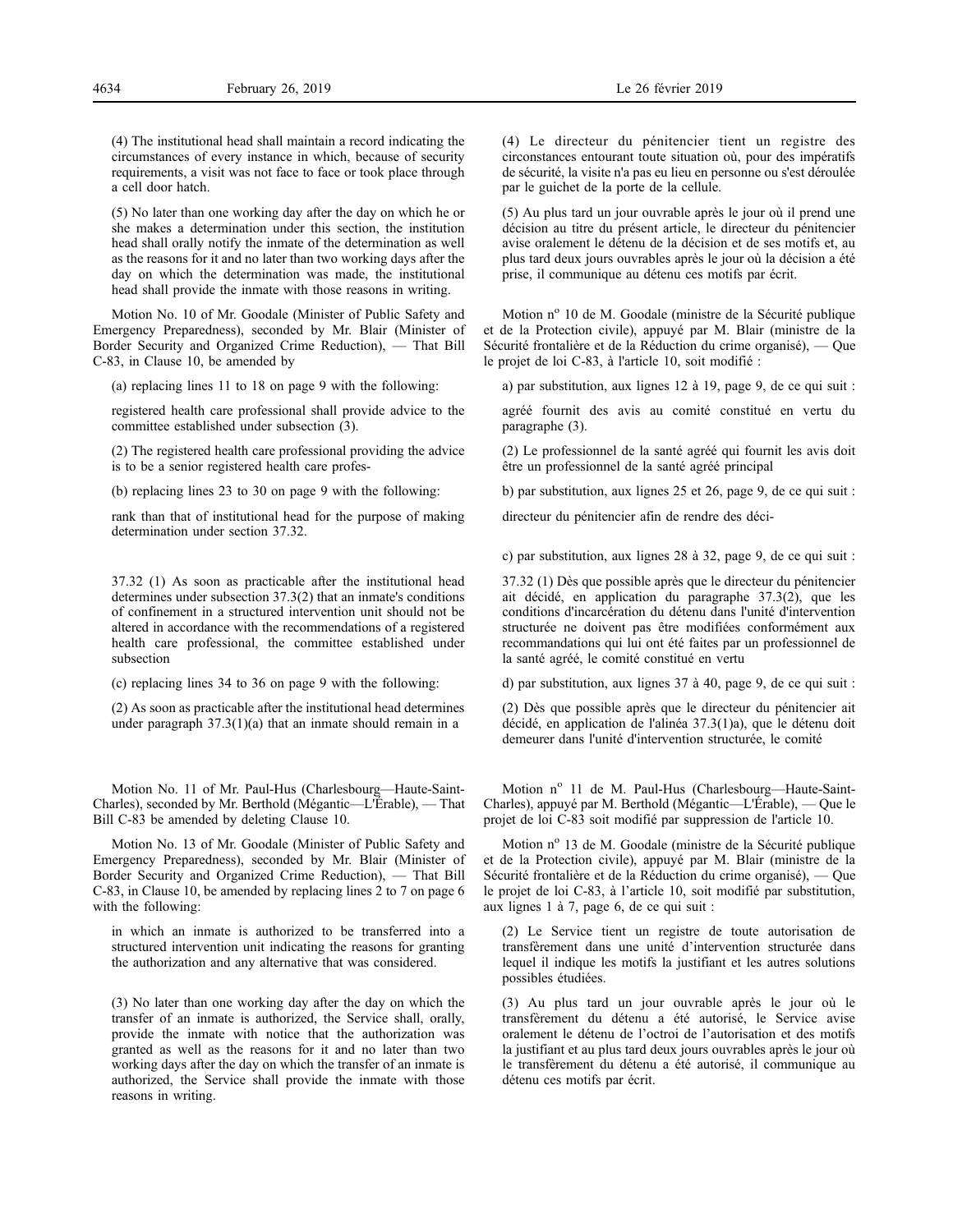Motion No. 14 of Mr. Goodale (Minister of Public Safety and Emergency Preparedness), seconded by Mr. Blair (Minister of Border Security and Organized Crime Reduction), — That Bill C-83, in Clause 10, be amended by replacing lines 25 to 36 on page 7 with the following:

37.11 If a staff member or a person engaged by the Service believes that the confinement of an inmate in a structured intervention unit is having detrimental impacts on the inmate's health, the staff member or person shall refer, in the prescribed manner, the inmate's case to the portion of the Service that administers health care. Grounds for the belief include the inmate

(a) refusing to interact with others;

(b) engaging in self-injurious behaviour;

(c) showing symptoms of a drug overdose; and

(d) showing signs of emotional distress or exhibiting behaviour that suggests that they are in urgent need of mental health care.

Motion No. 15 of Ms. Damoff (Oakville North—Burlington), seconded by Mr. Lamoureux (Parliamentary Secretary to the Leader of the Government in the House of Commons), — That Bill C-83, in Clause 10, be amended by replacing lines 16 to 23 on page 8 with the following:

(c) as soon as practicable in any of the prescribed cir-

Motion No. 16 of Ms. Damoff (Oakville North—Burlington), seconded by Mr. Lamoureux (Parliamentary Secretary to the Leader of the Government in the House of Commons), — That Bill C-83, in Clause 10, be amended by replacing line 10 on page 10 with the following:

and every 60 days after the Commissioner's last determi-

Motion No. 17 of Ms. Damoff (Oakville North—Burlington), seconded by Mr. Lamoureux (Parliamentary Secretary to the Leader of the Government in the House of Commons), — That Bill C-83, in Clause 10, be amended by replacing lines 1 to 10 on page 11 with the following:

37.6 (1) The Minister shall appoint one or more persons to be independent external decision-makers.

(2) To be eligible for appointment as an independent external decision-maker, a person must have knowledge of administrative decision-making processes in general. A person is not eligible for appointment as an independent external decision-maker if the person was, at any time, in the previous five years a staff member or appointed under subsection 6(1).

(3) An independent external decision-maker is to be appointed for a renewable term of not more than five years and holds office during good behaviour, but may be removed at any time for cause by the Minister.

(4) An independent external decision-maker may be appointed to serve either full-time or part-time.

37.61 An independent external decision-maker is to be paid

(a) the remuneration that is fixed by the Treasury Board; and

Motion n<sup>o</sup> 14 de M. Goodale (ministre de la Sécurité publique et de la Protection civile), appuyé par M. Blair (ministre de la Sécurité frontalière et de la Réduction du crime organisé), — Que le projet de loi C-83, à l'article 10, soit modifié par substitution, aux lignes 25 à 37, page 7, de ce qui suit :

37.11 S'il croit que l'incarcération d'un détenu dans une unité d'intervention structurée a un effet préjudiciable sur la santé de celui-ci, notamment pour un des motifs ci-après, l'agent ou une personne dont les services ont été retenus par le Service réfère, de la manière prévue par règlement, le cas du détenu au secteur du Service chargé de la gestion des soins de santé :

a) le détenu refuse d'interagir avec les autres;

b) il commet des actes d'automutilation;

c) il présente des symptômes de surdose de drogue;

d) il présente des signes de détresse émotionnelle ou un comportement qui donne à penser qu'il a un urgent besoin de soins de santé mentale.

Motion  $n^{\circ}$  15 de M<sup>me</sup> Damoff (Oakville-Nord—Burlington), appuyée par M. Lamoureux (secrétaire parlementaire de la leader du gouvernement à la Chambre des communes), — Que le projet de loi C-83, à l'article 10, soit modifié par substitution, aux lignes 18 à 24, page 8, de ce qui suit :

c) dès que possible dans les circonstances prévues par

Motion  $n^{\circ}$  16 de M<sup>me</sup> Damoff (Oakville-Nord—Burlington), appuyée par M. Lamoureux (secrétaire parlementaire de la leader du gouvernement à la Chambre des communes), — Que le projet de loi C-83, à l'article 10, soit modifié par substitution, à la ligne 9, page 10, de ce qui suit :

aussi dans les cas prévus par règlement et tous les soixante

Motion nº 17 de M<sup>me</sup> Damoff (Oakville-Nord—Burlington), appuyée par M. Lamoureux (secrétaire parlementaire de la leader du gouvernement à la Chambre des communes), — Que le projet de loi C-83, à l'article 10, soit modifié par substitution, aux lignes 1 à 10, page 11, de ce qui suit :

37.6 (1) Le ministre nomme un ou plusieurs décideurs externes indépendants.

(2) Pour être nommé, l'intéressé doit avoir une connaissance des processus décisionnels administratifs en général. Toutefois, il ne peut, dans les cinq ans précédant la nomination, avoir été un agent ou une personne nommée au titre du paragraphe 6(1).

(3) Le décideur externe indépendant est nommé à titre inamovible pour un mandat renouvelable d'au plus cinq ans, sous réserve de révocation motivée par le ministre.

(4) Il exerce ses fonctions à temps plein ou à temps partiel.

37.61 Le décideur externe indépendant reçoit :

a) la rémunération que fixe le Conseil du Trésor;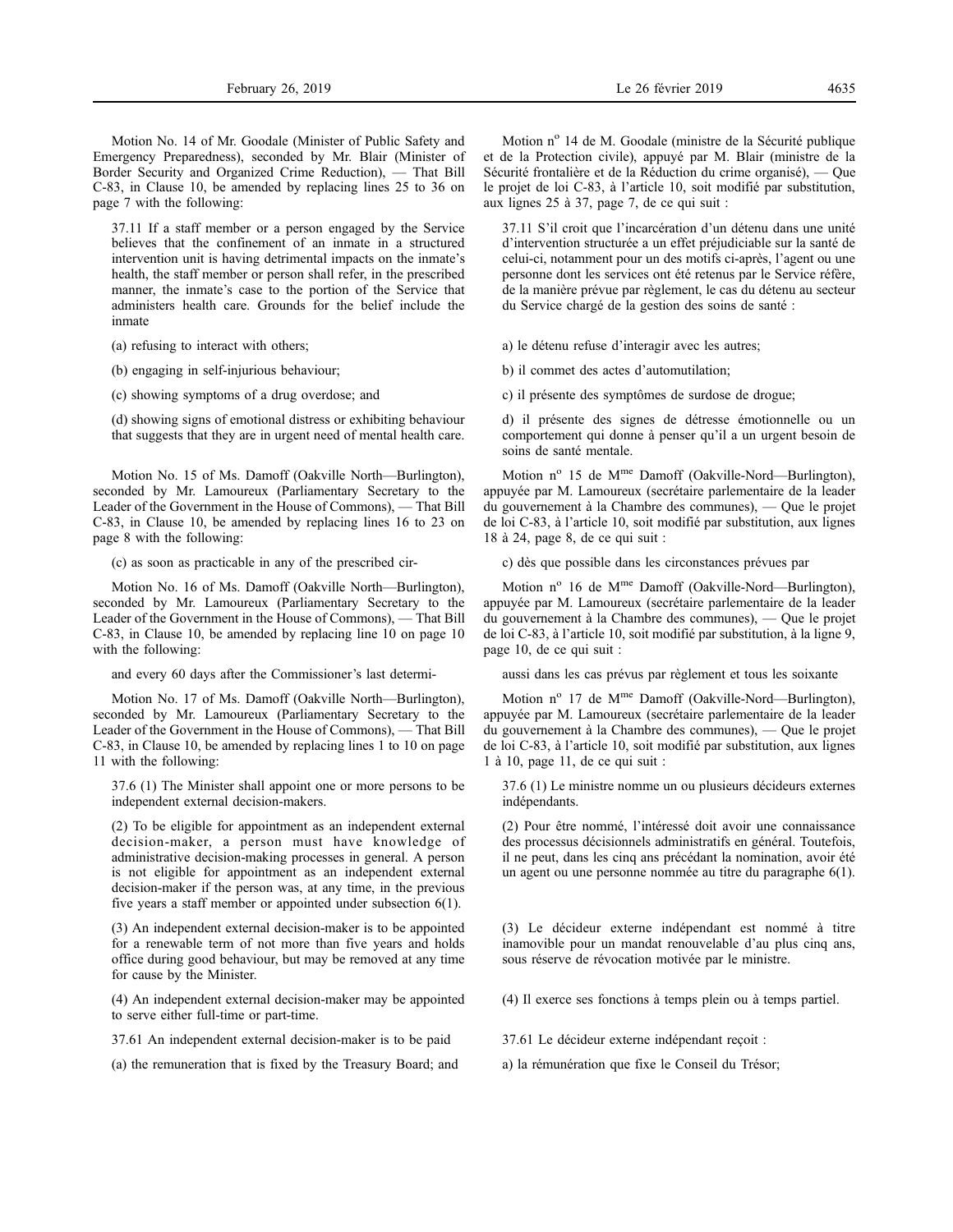(b) in accordance with Treasury Board directives, any travel and living expenses that they incur in the performance of their duties and functions while absent from their ordinary place of work, in the case of a full-time decision-maker, and their ordinary place of residence, in the case of a part-time decision-

37.7 (1) The Service shall furnish to an independent external decision-maker all information under the Service's control that is relevant to the making of a determination in respect of an inmate by the independent external decision-maker.

(2) For the purpose of making a determination in respect of an inmate, an independent external decision-maker may require any staff member, or any person whose services are engaged by or on behalf of the Service,

(a) to furnish any information that, in the decision-maker's opinion, the staff member or person may be able to furnish in relation to the inmate's case; and

(b) to produce, for examination by the decision-maker, any document or thing that, in the decision-maker's opinion, relates to the inmate's case and that may be in the possession or under the control of the staff member or person.

(3) Within 10 days after the day on which an independent external decision-maker makes a determination, the decisionmaker shall return to the Service any document or thing furnished under subsection (1) or paragraph (2)(a) or produced under paragraph (2)(b), as well as any copy of one.

37.71 (1) Before making a determination in respect of an inmate, an independent external decision-maker shall provide or cause to be provided to the inmate, in writing, in whichever of the two official languages of Canada is requested by the inmate, the information that is to be considered by the decisionmaker or a summary of that information, other than information provided to the independent external decision-maker by the inmate.

(2) The independent external decision-maker may withhold from the inmate as much information as is strictly necessary if the independent external decision-maker has reasonable grounds to believe that

(a) the information should not be disclosed on the grounds of public interest; or

(b) the disclosure of the information would jeopardize the safety of any person, the security of a penitentiary or the conduct of any lawful investigation.

37.72 Before making a determination in respect of an inmate, an independent external decision-maker shall ensure that the inmate is given an opportunity to make written representations to the independent external decision-maker.

37.73 For the purpose of making a determination in respect of an inmate, an independent external decision-maker may communicate with the inmate.

37.7 (1) Le Service est tenu de fournir au décideur externe indépendant les renseignements pertinents dont il dispose pour permettre à celui-ci de prendre toute décision au sujet du détenu.

(2) Afin de prendre sa décision, le décideur externe indépendant peut demander à tout agent ou à toute personne dont les services sont retenus par le Service ou pour son compte :

a) de lui fournir les renseignements que l'agent ou la personne peut, selon lui, lui donner au sujet du cas du détenu;

b) de produire pour examen les documents ou objets qui, selon lui, se rapportent au cas du détenu et qui peuvent être en la possession de l'agent ou de la personne ou sous son contrôle.

(3) Le décideur externe indépendant renvoie au Service, dans les dix jours suivant la date à laquelle il prend sa décision, les documents ou objets contenant les renseignements visés au paragraphe (1) ou à l'alinéa (2)a) ou ceux produits au titre de l'alinéa (2)b) ainsi que toute copie.

37.71 (1) Avant de prendre toute décision à son sujet, le décideur externe indépendant fait parvenir au détenu, dans la langue officielle que choisit celui-ci, les documents contenant l'information pertinente, ou un résumé de celle-ci, autre que l'information fournie au décideur par le détenu.

(2) Le décideur externe indépendant peut, dans la mesure jugée strictement nécessaire, refuser la communication de renseignements au détenu s'il a des motifs raisonnables de croire que cette communication irait à l'encontre de l'intérêt public, mettrait en danger la sécurité d'une personne ou du pénitencier ou compromettrait la tenue d'une enquête licite.

37.72 Avant de prendre toute décision à son sujet, le décideur externe indépendant veille à ce que le détenu ait l'occasion de lui présenter ses observations par écrit.

37.73 Afin de prendre toute décision à son sujet, le décideur externe indépendant peut communiquer avec le détenu.

maker.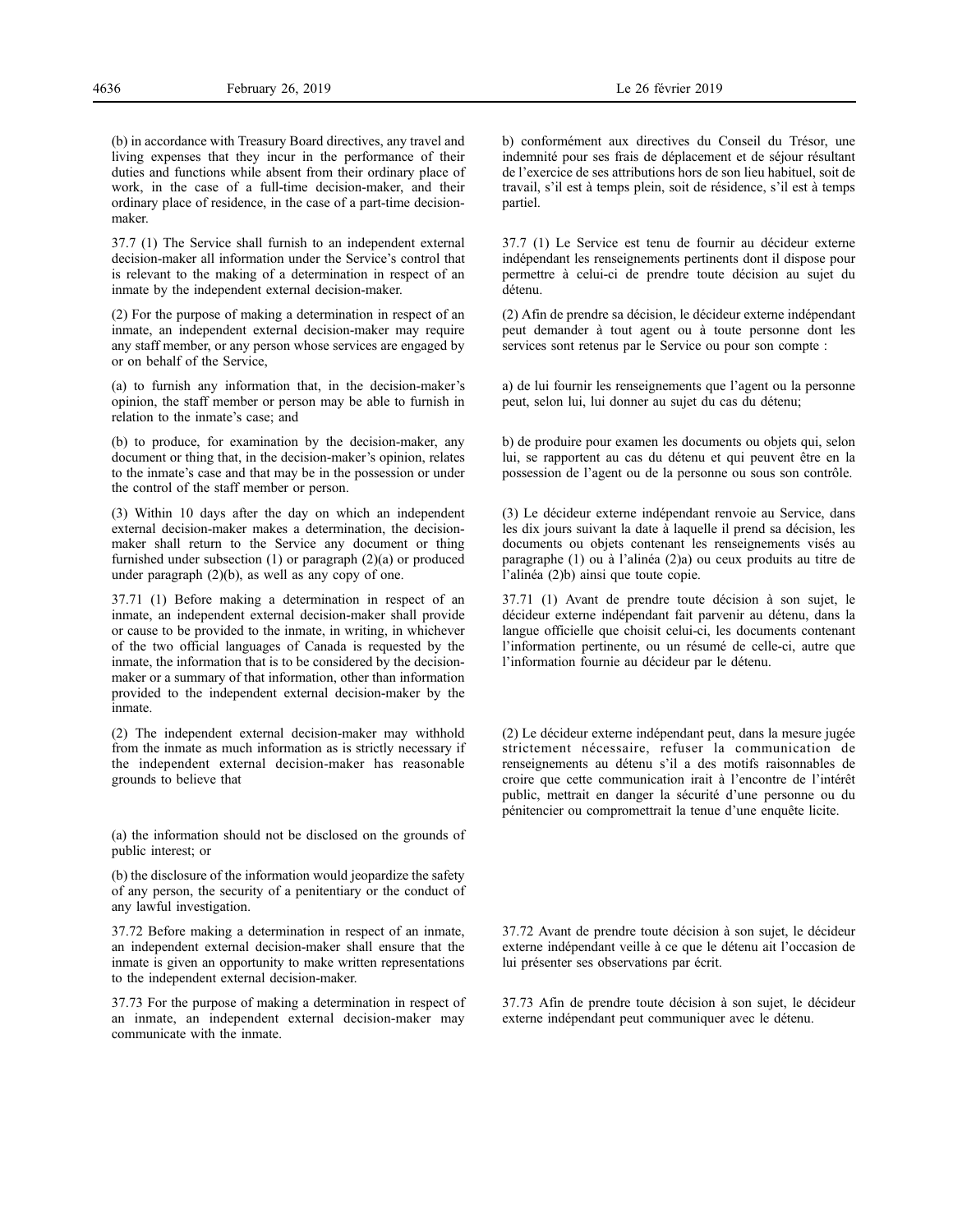37.74 (1) Subject to subsection (2), an independent external decision-maker shall not disclose any information that comes to their knowledge in the course of the exercise of their powers, or the performance of their duties and functions, under this Act or any other Act of Parliament.

(2) An independent external decision-maker may disclose information referred to in subsection (1) in the exercise of their powers or the performance of their duties and functions.

37.75 An independent external decision-maker is not a competent or compellable witness in any civil proceedings in respect of any matter coming to their knowledge in the course of the exercise or purported exercise of their powers, or the performance or purported performance of their duties and functions, under this Act or any other Act of Parliament.

37.76 No criminal or civil proceedings lie against an independent external decision-maker for anything done, reported or said in good faith in the course of the exercise or purported exercise of any power, or the performance or purported performance of any duty or function, of the independent external decision-maker under this Act or any other Act of Parliament.

37.77 An independent external decision-maker may, in accordance with regulations made under paragraph 96(g.1), publish or otherwise disseminate information, other than personal information, relating to any determination made by the independent external decision-maker.

37.8 Thirty days after each of the Commissioner's determinations under section 37.4 that an inmate should remain in a structured intervention unit, an independent external decision-maker shall, in accordance with regulations made under paragraph  $96(g.1)$ , determine whether the inmate should remain in the unit.

37.81 If a committee established under subsection 37.31(3) determines that an inmate should remain in a structured intervention unit or determines that an inmate's conditions of confinement in the structured intervention unit should not be altered in accordance with a recommendation of a registered health care professional under section 37.2, an independent external decision-maker shall, as soon as practicable, in accordance with regulations made under paragraph 96(g.1), determine whether the inmate should remain in the unit or whether the inmate's conditions of confinement in the unit should be altered.

37.82 (1) The independent external decision-maker may determine under sections 37.8 and 37.81 that an inmate should remain in a structured intervention unit only if the independent external decision-maker believes on reasonable grounds that allowing the inmate's reintegration into the mainstream inmate population

(a) would jeopardize the safety of the inmate or any other person or the security of the penitentiary; or

(b) would interfere with an investigation that could lead to a criminal charge or a charge under subsection 41(2) of a serious disciplinary offence.

(2) In making the determination, the independent external decision-maker shall take into account

37.74 (1) Sous réserve du paragraphe (2), le décideur externe indépendant est tenu au secret en ce qui concerne les renseignements dont il prend connaissance dans l'exercice des attributions que lui confère la présente loi ou toute autre loi fédérale.

(2) Il peut communiquer les renseignements visés au paragraphe (1) dans le cadre de l'exercice de ces attributions.

37.75 En ce qui concerne les questions venues à sa connaissance dans l'exercice effectif, ou censé tel, des attributions que lui confère la présente loi ou toute autre loi fédérale, le décideur externe indépendant n'a pas qualité pour témoigner dans les affaires civiles ni ne peut y être contraint.

37.76 Le décideur externe indépendant bénéficie de l'immunité en matière civile ou pénale pour les actes accomplis, les rapports ou comptes rendus établis et les paroles prononcées de bonne foi dans l'exercice effectif, ou censé tel, des attributions que lui confère la présente loi ou toute autre loi fédérale.

37.77 Le décideur externe indépendant peut diffuser, conformément aux règlements pris en vertu de l'alinéa 96g.1), notamment en les publiant, les renseignements, à l'exception des renseignements personnels, relatifs à ses décisions.

37.8 Trente jours après chacune des décisions prises en application de l'article 37.4 par le commissaire portant que le détenu doit demeurer dans l'unité d'intervention structurée, le décideur externe indépendant décide, conformément aux règlements pris en vertu de l'alinéa 96g.1), si le détenu doit y demeurer.

37.81 Si le comité constitué en vertu du paragraphe 37.31(3) décide que le détenu doit demeurer dans l'unité d'intervention structurée ou que les conditions d'incarcération du détenu dans l'unité d'intervention structurée ne doivent pas être modifiées conformément à la recommandation qui lui est faite par le professionnel de la santé agréé au titre de l'article 37.2, le décideur externe indépendant décide, dès que possible, conformément aux règlements pris en vertu de l'alinéa 96g.1), si le détenu doit demeurer dans l'unité ou si les conditions d'incarcération du détenu dans celle-ci soient modifiées.

37.82 (1) Un détenu ne peut demeurer dans une unité d'intervention structurée que si le décideur externe indépendant a des motifs raisonnables de croire, en application des articles 37.8 et 37.81, que la réintégration du détenu au sein de la population carcérale régulière, selon le cas :

a) mettrait en danger la sécurité du détenu ou de toute autre personne ou du pénitencier;

b) nuirait au déroulement d'une enquête pouvant mener à une accusation soit d'infraction criminelle, soit d'infraction disciplinaire grave visée au paragraphe 41(2).

(2) Dans la prise de sa décision, le décideur externe indépendant tient compte :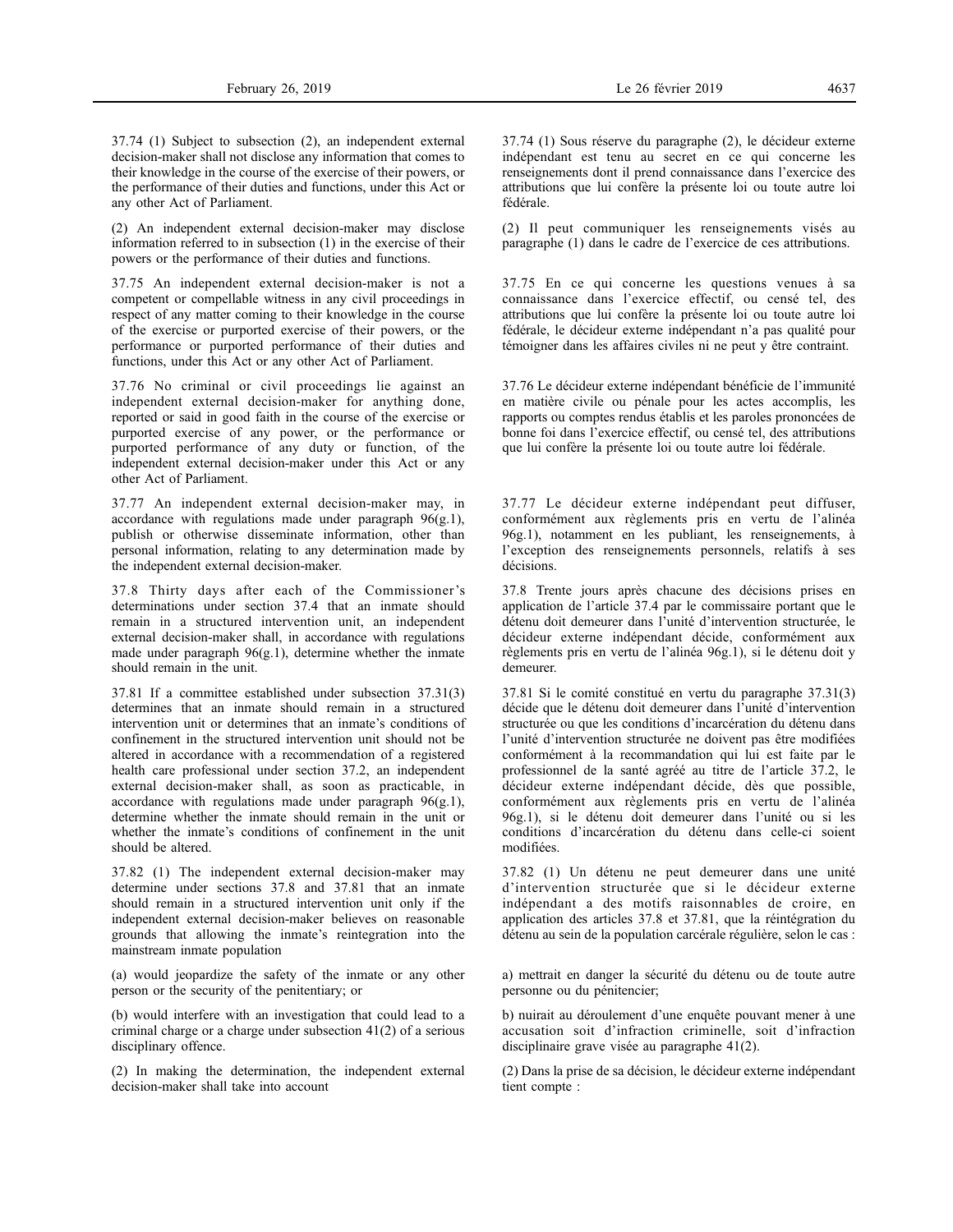(a) the inmate's correctional plan;

(b) the appropriateness of the inmate's confinement in the penitentiary;

(c) the appropriateness of the inmate's security classification; and

(d) any other consideration that he or she considers relevant.

37.83 (1) If, for five consecutive days or for a total of 15 days during any 30-day period, an inmate confined in a structured intervention unit has not spent a minimum of four hours a day outside the inmate's cell or has not interacted, for a minimum of two hours a day, with others, an independent external decisionmaker shall, as soon as practicable, determine whether the Service has taken all reasonable steps to provide the inmate with the opportunities referred to in subsection 36(1) and to encourage the inmate to avail themselves of those opportunities.

(2) If the independent external decision-maker determines that the Service has not taken all reasonable steps, he or she may make any recommendation to the Service that he or she considers appropriate to remedy the situation.

(3) If the Service, within the period of seven days commencing on the day on which it receives recommendations, fails to satisfy the independent external decision-maker that it has taken all reasonable steps to provide the inmate with the opportunities referred to in subsection 36(1), the independent external decision-maker shall direct the Service to remove the inmate from the structured intervention unit and provide a notice of the direction to the Correctional Investigator as defined in Part III.

37.9 An independent external decision-maker may, in the prescribed circumstances, make a prescribed determination or review in the prescribed manner.

37.91 (1) The transfer of an inmate to a structured intervention unit must be completed not later than five working days after the day on which the authorization for the transfer is given. Until the transfer is completed, the Service may impose restrictions on the inmate's movement and sections 33, 35 to 37.4 and 37.81 to 37.83 apply with any necessary modifications in respect of the inmate as though the inmate were in a structured intervention unit. However, the opportunity referred to in paragraph  $36(1)(b)$  is to be provided only if the circumstances permit.

# *Recommendation (Pursuant to Standing Order 76.1(3))*

Her Excellency the Governor General recommends to the House of Commons the appropriation of public revenue under the circumstances, in the manner and for the following amendment to Bill C-83, An Act to amend the Corrections and Conditional Release Act and another Act: That Bill C-83, in Clause 10, be amended by replacing lines 1 to 10 on page 11 with the following:

37.6 (1) The Minister shall appoint one or more persons to be independent external decision-makers.

a) du plan correctionnel du détenu;

b) du bien-fondé de son incarcération dans ce pénitencier;

c) du bien-fondé de sa cote de sécurité;

d) de tout autre élément que le décideur juge pertinent.

37.83 (1) Si, pendant cinq jours consécutifs ou un total de quinze jours au cours d'une période de trente jours, le détenu incarcéré dans l'unité d'intervention structurée n'a pas passé au moins quatre heures par jour en dehors de sa cellule ou n'a pas, au moins deux heures par jour, interagi avec autrui, le décideur externe indépendant doit, dès que possible, déterminer si le Service a pris toutes les mesures utiles pour accorder au détenu les possibilités visées au paragraphe 36(1) et pour encourager celui-ci à s'en prévaloir.

(2) S'il détermine que le Service n'a pas pris toutes les mesures utiles, le décideur externe indépendant peut lui faire les recommandations au Service qu'il estime indiquées pour remédier à la situation.

(3) Si, dans les sept jours de la réception des recommandations, le Service n'a pas démontré qu'il a pris toutes les mesures utiles pour accorder au détenu les possibilités visées au paragraphe 36 (1), le décideur externe indépendant ordonne au Service de retirer le détenu de l'unité d'intervention structurée et en avise l'enquêteur correctionnel, au sens de la partie III.

37.9 Le décideur externe indépendant peut, dans les circonstances réglementaires, prendre toute décision réglementaire ou procéder à tout examen réglementaire conformément aux modalités réglementaires.

37.91 (1) Le transfèrement d'un détenu dans une unité d'intervention structurée est effectué dans les cinq jours ouvrables suivant le jour où l'autorisation de transfèrement a été accordée. Jusqu'au transfèrement du détenu, le Service peut lui imposer des restrictions à ses mouvements et les articles 33, 35 à 37.4 et 37.81 à 37.83 s'appliquent à son égard, compte tenu des adaptations nécessaires, comme s'il était déjà incarcéré dans l'unité d'intervention structurée. Toutefois, seulement si les circonstances le permettent, la possibilité visée à l'alinéa 36 (1)b) lui est offerte.

# *Recommandation (Conformément à l'article 76.1(3) du Règlement)*

Son Excellence la Gouverneure générale recommande à la Chambre des communes l'affectation de deniers publics dans les circonstances, de la manière et aux fins prévues dans la modification suivante du projet de loi C-83, Loi modifiant la Loi sur le système correctionnel et la mise en liberté sous condition et une autre loi : Que le projet de loi C-83, à l'article 10, soit modifié par substitution, aux lignes 1 à 10, page 11, de ce qui suit :

37.6 (1) Le ministre nomme un ou plusieurs décideurs externes indépendants.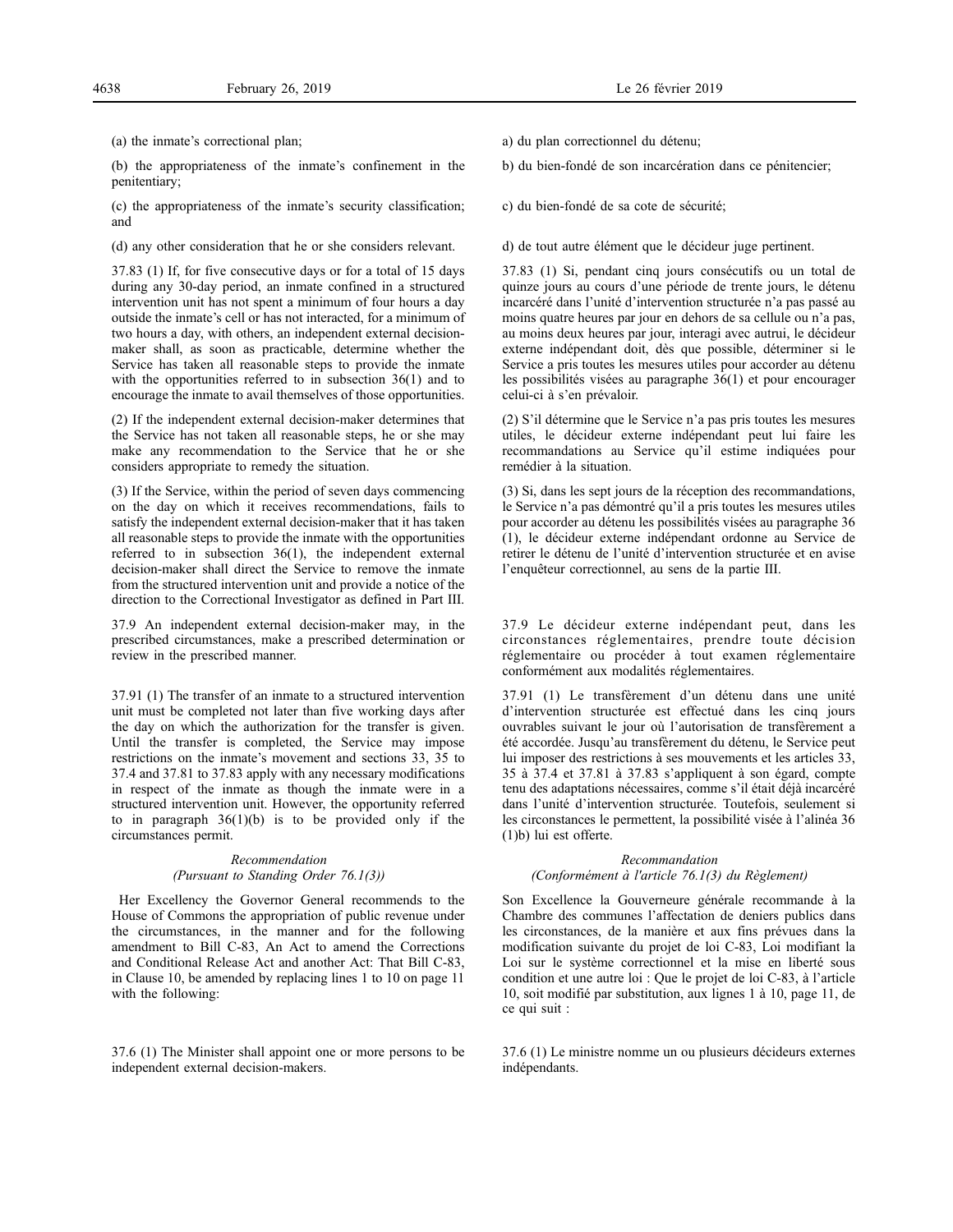(2) To be eligible for appointment as an independent external decision-maker, a person must have knowledge of administrative decision-making processes in general. A person is not eligible for appointment as an independent external decision-maker if the person was, at any time, in the previous five years a staff member or appointed under subsection 6(1).

(3) An independent external decision-maker is to be appointed for a renewable term of not more than five years and holds office during good behaviour, but may be removed at any time for cause by the Minister.

(4) An independent external decision-maker may be appointed to serve either full-time or part-time.

37.61 An independent external decision-maker is to be paid

(a) the remuneration that is fixed by the Treasury Board; and

(b) in accordance with Treasury Board directives, any travel and living expenses that they incur in the performance of their duties and functions while absent from their ordinary place of work, in the case of a full-time decision-maker, and their ordinary place of residence, in the case of a part-time decisionmaker.

37.7 (1) The Service shall furnish to an independent external decision-maker all information under the Service's control that is relevant to the making of a determination in respect of an inmate by the independent external decision-maker.

(2) For the purpose of making a determination in respect of an inmate, an independent external decision-maker may require any staff member, or any person whose services are engaged by or on behalf of the Service,

(a) to furnish any information that, in the decision-maker's opinion, the staff member or person may be able to furnish in relation to the inmate's case; and

(b) to produce, for examination by the decision-maker, any document or thing that, in the decision-maker's opinion, relates to the inmate's case and that may be in the possession or under the control of the staff member or person.

(3) Within 10 days after the day on which an independent external decision-maker makes a determination, the decisionmaker shall return to the Service any document or thing furnished under subsection (1) or paragraph (2)(a) or produced under paragraph (2)(b), as well as any copy of one.

37.71 (1) Before making a determination in respect of an inmate, an independent external decision-maker shall provide or cause to be provided to the inmate, in writing, in whichever of the two official languages of Canada is requested by the inmate, the information that is to be considered by the decisionmaker or a summary of that information, other than information provided to the independent external decision-maker by the inmate.

(2) The independent external decision-maker may withhold from the inmate as much information as is strictly necessary if the independent external decision-maker has reasonable grounds to believe that

(2) Pour être nommé, l'intéressé doit avoir une connaissance des processus décisionnels administratifs en général. Toutefois, il ne peut, dans les cinq ans précédant la nomination, avoir été un agent ou une personne nommée au titre du paragraphe 6(1).

(3) Le décideur externe indépendant est nommé à titre inamovible pour un mandat renouvelable d'au plus cinq ans, sous réserve de révocation motivée par le ministre.

(4) Il exerce ses fonctions à temps plein ou à temps partiel.

37.61 Le décideur externe indépendant reçoit :

a) la rémunération que fixe le Conseil du Trésor;

b) conformément aux directives du Conseil du Trésor, une indemnité pour ses frais de déplacement et de séjour résultant de l'exercice de ses attributions hors de son lieu habituel, soit de travail, s'il est à temps plein, soit de résidence, s'il est à temps partiel.

[*Traduction*] « 37.7 (1) Le Service est tenu de fournir au décideur externe indépendant les renseignements pertinents dont il dispose pour permettre à celui-ci de prendre toute décision au sujet du détenu.

(2) Afin de prendre sa décision, le décideur externe indépendant peut demander à tout agent ou à toute personne dont les services sont retenus par le Service ou pour son compte :

a) de lui fournir les renseignements que l'agent ou la personne peut, selon lui, lui donner au sujet du cas du détenu;

b) de produire pour examen les documents ou objets qui, selon lui, se rapportent au cas du détenu et qui peuvent être en la possession de l'agent ou de la personne ou sous son contrôle.

(3) Le décideur externe indépendant renvoie au Service, dans les dix jours suivant la date à laquelle il prend sa décision, les documents ou objets contenant les renseignements visés au paragraphe (1) ou à l'alinéa (2)a) ou ceux produits au titre de l'alinéa (2)b) ainsi que toute copie. »

37.71 (1) Avant de prendre toute décision à son sujet, le décideur externe indépendant fait parvenir au détenu, dans la langue officielle que choisit celui-ci, les documents contenant l'information pertinente, ou un résumé de celle-ci, autre que l'information fournie au décideur par le détenu.

(2) Le décideur externe indépendant peut, dans la mesure jugée strictement nécessaire, refuser la communication de renseignements au détenu s'il a des motifs raisonnables de croire que cette communication irait à l'encontre de l'intérêt public, mettrait en danger la sécurité d'une personne ou du pénitencier ou compromettrait la tenue d'une enquête licite.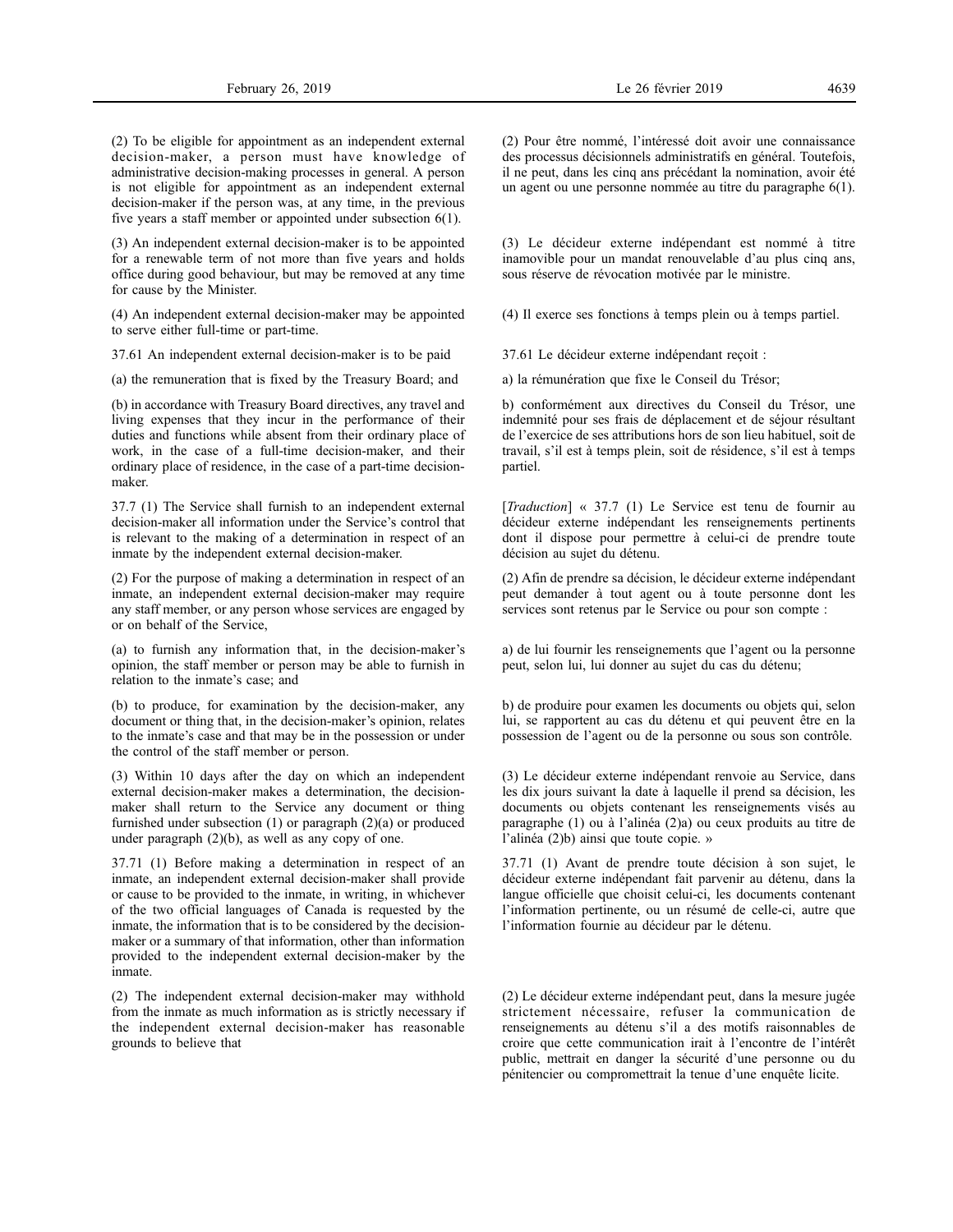(a) the information should not be disclosed on the grounds of public interest; or

(b) the disclosure of the information would jeopardize the safety of any person, the security of a penitentiary or the conduct of any lawful investigation.

37.72 Before making a determination in respect of an inmate, an independent external decision-maker shall ensure that the inmate is given an opportunity to make written representations to the independent external decision-maker.

37.73 For the purpose of making a determination in respect of an inmate, an independent external decision-maker may communicate with the inmate.

37.74 (1) Subject to subsection (2), an independent external decision-maker shall not disclose any information that comes to their knowledge in the course of the exercise of their powers, or the performance of their duties and functions, under this Act or any other Act of Parliament.

(2) An independent external decision-maker may disclose information referred to in subsection (1) in the exercise of their powers or the performance of their duties and functions.

37.75 An independent external decision-maker is not a competent or compellable witness in any civil proceedings in respect of any matter coming to their knowledge in the course of the exercise or purported exercise of their powers, or the performance or purported performance of their duties and functions, under this Act or any other Act of Parliament.

37.76 No criminal or civil proceedings lie against an independent external decision-maker for anything done, reported or said in good faith in the course of the exercise or purported exercise of any power, or the performance or purported performance of any duty or function, of the independent external decision-maker under this Act or any other Act of Parliament.

37.77 An independent external decision-maker may, in accordance with regulations made under paragraph 96(g.1), publish or otherwise disseminate information, other than personal information, relating to any determination made by the independent external decision-maker.

37.8 Thirty days after each of the Commissioner's determinations under section 37.4 that an inmate should remain in a structured intervention unit, an independent external decision-maker shall, in accordance with regulations made under paragraph 96(g.1), determine whether the inmate should remain in the unit.

37.81 If a committee established under subsection 37.31(3) determines that an inmate should remain in a structured intervention unit or determines that an inmate's conditions of confinement in the structured intervention unit should not be altered in accordance with a recommendation of a registered health care professional under section 37.2, an independent external decision-maker shall, as soon as practicable, in accordance with regulations made under paragraph 96(g.1), determine whether the inmate should remain in the unit or whether the inmate's conditions of confinement in the unit should be altered.

37.72 Avant de prendre toute décision à son sujet, le décideur externe indépendant veille à ce que le détenu ait l'occasion de lui présenter ses observations par écrit.

37.73 Afin de prendre toute décision à son sujet, le décideur externe indépendant peut communiquer avec le détenu.

37.74 (1) Sous réserve du paragraphe (2), le décideur externe indépendant est tenu au secret en ce qui concerne les renseignements dont il prend connaissance dans l'exercice des attributions que lui confère la présente loi ou toute autre loi fédérale.

(2) Il peut communiquer les renseignements visés au paragraphe (1) dans le cadre de l'exercice de ces attributions.

37.75 En ce qui concerne les questions venues à sa connaissance dans l'exercice effectif, ou censé tel, des attributions que lui confère la présente loi ou toute autre loi fédérale, le décideur externe indépendant n'a pas qualité pour témoigner dans les affaires civiles ni ne peut y être contraint.

37.76 Le décideur externe indépendant bénéficie de l'immunité en matière civile ou pénale pour les actes accomplis, les rapports ou comptes rendus établis et les paroles prononcées de bonne foi dans l'exercice effectif, ou censé tel, des attributions que lui confère la présente loi ou toute autre loi fédérale.

37.77 Le décideur externe indépendant peut diffuser, conformément aux règlements pris en vertu de l'alinéa 96g.1), notamment en les publiant, les renseignements, à l'exception des renseignements personnels, relatifs à ses décisions.

37.8 Trente jours après chacune des décisions prises en application de l'article 37.4 par le commissaire portant que le détenu doit demeurer dans l'unité d'intervention structurée, le décideur externe indépendant décide, conformément aux règlements pris en vertu de l'alinéa 96g.1), si le détenu doit y demeurer.

37.81 Si le comité constitué en vertu du paragraphe 37.31(3) décide que le détenu doit demeurer dans l'unité d'intervention structurée ou que les conditions d'incarcération du détenu dans l'unité d'intervention structurée ne doivent pas être modifiées conformément à la recommandation qui lui est faite par le professionnel de la santé agréé au titre de l'article 37.2, le décideur externe indépendant décide, dès que possible, conformément aux règlements pris en vertu de l'alinéa 96g.1), si le détenu doit demeurer dans l'unité ou si les conditions d'incarcération du détenu dans celle-ci soient modifiées.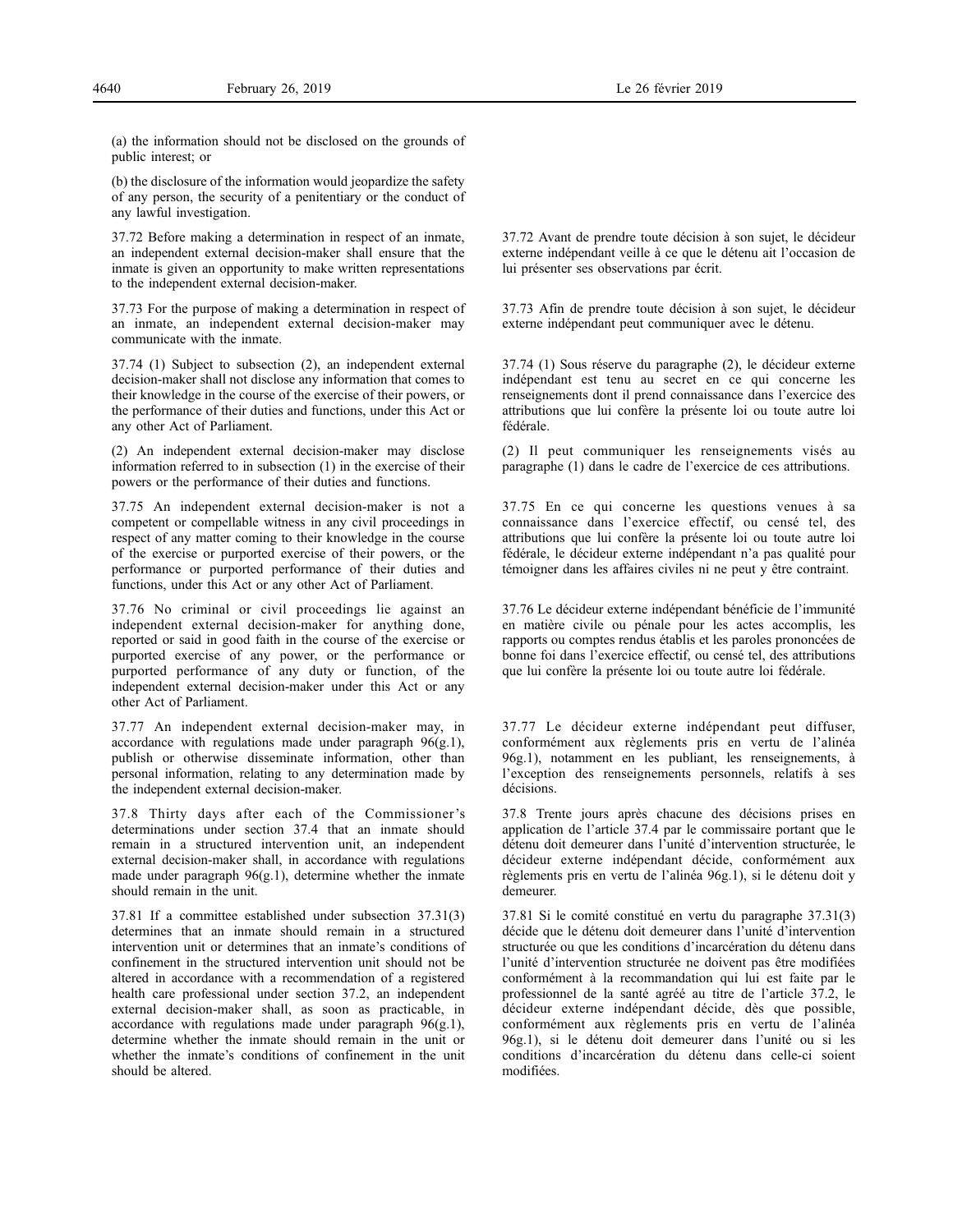37.82 (1) The independent external decision-maker may determine under sections 37.8 and 37.81 that an inmate should remain in a structured intervention unit only if the independent external decision-maker believes on reasonable grounds that allowing the inmate's reintegration into the mainstream inmate population

(a) would jeopardize the safety of the inmate or any other person or the security of the penitentiary; or

(b) would interfere with an investigation that could lead to a criminal charge or a charge under subsection 41(2) of a serious disciplinary offence.

(2) In making the determination, the independent external decision-maker shall take into account

(a) the inmate's correctional plan;

(b) the appropriateness of the inmate's confinement in the penitentiary;

(c) the appropriateness of the inmate's security classification; and

(d) any other consideration that he or she considers relevant.

37.83 (1) If, for five consecutive days or for a total of 15 days during any 30-day period, an inmate confined in a structured intervention unit has not spent a minimum of four hours a day outside the inmate's cell or has not interacted, for a minimum of two hours a day, with others, an independent external decisionmaker shall, as soon as practicable, determine whether the Service has taken all reasonable steps to provide the inmate with the opportunities referred to in subsection 36(1) and to encourage the inmate to avail themselves of those opportunities.

(2) If the independent external decision-maker determines that the Service has not taken all reasonable steps, he or she may make any recommendation to the Service that he or she considers appropriate to remedy the situation.

(3) If the Service, within the period of seven days commencing on the day on which it receives recommendations, fails to satisfy the independent external decision-maker that it has taken all reasonable steps to provide the inmate with the opportunities referred to in subsection 36(1), the independent external decision-maker shall direct the Service to remove the inmate from the structured intervention unit and provide a notice of the direction to the Correctional Investigator as defined in Part III.

37.9 An independent external decision-maker may, in the prescribed circumstances, make a prescribed determination or review in the prescribed manner.

37.91 (1) The transfer of an inmate to a structured intervention unit must be completed not later than five working days after the day on which the authorization for the transfer is given. Until the transfer is completed, the Service may impose restrictions on the inmate's movement and sections 33, 35 to 37.4 and 37.81 to 37.83 apply with any necessary modifications in respect of the inmate as though the inmate were in a structured intervention unit. However, the opportunity referred to in paragraph  $36(1)(b)$  is to be provided only if the circumstances permit.

37.82 (1) Un détenu ne peut demeurer dans une unité d'intervention structurée que si le décideur externe indépendant a des motifs raisonnables de croire, en application des articles 37.8 et 37.81, que la réintégration du détenu au sein de la population carcérale régulière, selon le cas :

a) mettrait en danger la sécurité du détenu ou de toute autre personne ou du pénitencier;

b) nuirait au déroulement d'une enquête pouvant mener à une accusation soit d'infraction criminelle, soit d'infraction disciplinaire grave visée au paragraphe 41(2).

(2) Dans la prise de sa décision, le décideur externe indépendant tient compte :

a) du plan correctionnel du détenu;

b) du bien-fondé de son incarcération dans ce pénitencier;

c) du bien-fondé de sa cote de sécurité;

d) de tout autre élément que le décideur juge pertinent.

37.83 (1) Si, pendant cinq jours consécutifs ou un total de quinze jours au cours d'une période de trente jours, le détenu incarcéré dans l'unité d'intervention structurée n'a pas passé au moins quatre heures par jour en dehors de sa cellule ou n'a pas, au moins deux heures par jour, interagi avec autrui, le décideur externe indépendant doit, dès que possible, déterminer si le Service a pris toutes les mesures utiles pour accorder au détenu les possibilités visées au paragraphe 36(1) et pour encourager celui-ci à s'en prévaloir.

(2) S'il détermine que le Service n'a pas pris toutes les mesures utiles, le décideur externe indépendant peut lui faire les recommandations au Service qu'il estime indiquées pour remédier à la situation.

(3) Si, dans les sept jours de la réception des recommandations, le Service n'a pas démontré qu'il a pris toutes les mesures utiles pour accorder au détenu les possibilités visées au paragraphe 36 (1), le décideur externe indépendant ordonne au Service de retirer le détenu de l'unité d'intervention structurée et en avise l'enquêteur correctionnel, au sens de la partie III.

37.9 Le décideur externe indépendant peut, dans les circonstances réglementaires, prendre toute décision réglementaire ou procéder à tout examen réglementaire conformément aux modalités réglementaires.

37.91 (1) Le transfèrement d'un détenu dans une unité d'intervention structurée est effectué dans les cinq jours ouvrables suivant le jour où l'autorisation de transfèrement a été accordée. Jusqu'au transfèrement du détenu, le Service peut lui imposer des restrictions à ses mouvements et les articles 33, 35 à 37.4 et 37.81 à 37.83 s'appliquent à son égard, compte tenu des adaptations nécessaires, comme s'il était déjà incarcéré dans l'unité d'intervention structurée. Toutefois, seulement si les circonstances le permettent, la possibilité visée à l'alinéa 36 (1)b) lui est offerte.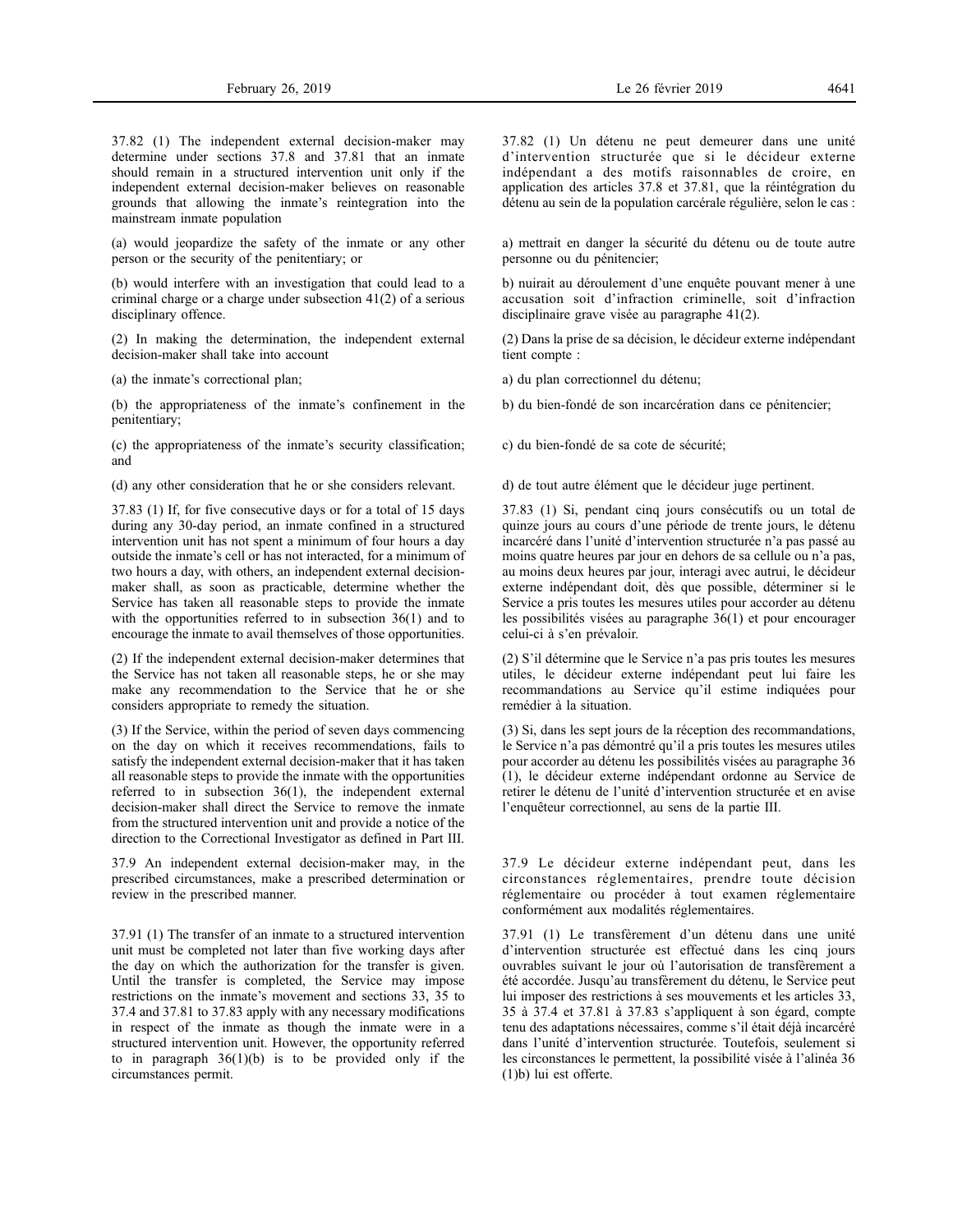Motion No. 18 of Mr. Paul-Hus (Charlesbourg—Haute-Saint-Charles), seconded by Mr. Berthold (Mégantic—L'Érable), — That Bill C-83 be amended by deleting Clause 11.

Motion No. 19 of Mr. Paul-Hus (Charlesbourg—Haute-Saint-Charles), seconded by Mr. Berthold (Mégantic—L'Érable), — That Bill C-83 be amended by deleting Clause 14.

Motion No. 20 of Mr. Paul-Hus (Charlesbourg—Haute-Saint-Charles), seconded by Mr. Berthold (Mégantic—L'Érable), — That Bill C-83 be amended by deleting Clause 29.

Motion No. 21 of Mr. Paul-Hus (Charlesbourg—Haute-Saint-Charles), seconded by Mr. Berthold (Mégantic—L'Érable), — That Bill C-83 be amended by deleting Clause 31.

Motion No. 22 of Ms. Damoff (Oakville North—Burlington), seconded by Mr. Lamoureux (Parliamentary Secretary to the Leader of the Government in the House of Commons), — That Bill C-83, in Clause 31, be amended by replacing lines 34 to 36 on page 17 with the following:

(g.1) respecting the powers, duties and functions of independent external decision-makers, including respecting the making of a determination as to whether the conditions of confinement of an inmate in a structured intervention unit should be altered or as to whether an inmate should remain in such a unit;

(2) Section 96 of the Act is amended by adding the following after paragraph (g.1):

(g.2) respecting the admission of inmates to and the

Motion No. 23 of Mr. Paul-Hus (Charlesbourg—Haute-Saint-Charles), seconded by Mr. Berthold (Mégantic—L'Érable), — That Bill C-83 be amended by deleting Clause 32.1.

Motion No. 24 of Mr. Paul-Hus (Charlesbourg—Haute-Saint-Charles), seconded by Mr. Berthold (Mégantic—L'Érable), — That Bill C-83 be amended by deleting Clause 33.

Motion No. 25 of Mr. Paul-Hus (Charlesbourg—Haute-Saint-Charles), seconded by Mr. Berthold (Mégantic—L'Érable), — That Bill C-83 be amended by deleting Clause 36.

Motion No. 26 of Mr. Paul-Hus (Charlesbourg—Haute-Saint-Charles), seconded by Mr. Berthold (Mégantic—L'Érable), — That Bill C-83 be amended by deleting Clause 39.

Motion No. 27 of Mr. Paul-Hus (Charlesbourg—Haute-Saint-Charles), seconded by Mr. Berthold (Mégantic—L'Érable), — That Bill C-83 be amended by deleting Clause 40.

The debate continued on the motions in Group No. 1.

# STATEMENTS BY MEMBERS

Pursuant to Standing Order 31, Members made statements.

# ORAL QUESTIONS

Pursuant to Standing Order 30(5), the House proceeded to Oral Questions.

Motion nº 18 de M. Paul-Hus (Charlesbourg-Haute-Saint-Charles), appuyé par M. Berthold (Mégantic—L'Érable), — Que le projet de loi C-83 soit modifié par suppression de l'article 11.

Motion nº 19 de M. Paul-Hus (Charlesbourg—Haute-Saint-Charles), appuyé par M. Berthold (Mégantic—L'Érable), — Que le projet de loi C-83 soit modifié par suppression de l'article 14.

Motion nº 20 de M. Paul-Hus (Charlesbourg-Haute-Saint-Charles), appuyé par M. Berthold (Mégantic—L'Érable), — Que le projet de loi C-83 soit modifié par suppression de l'article 29.

Motion nº 21 de M. Paul-Hus (Charlesbourg—Haute-Saint-Charles), appuyé par M. Berthold (Mégantic—L'Érable), — Que le projet de loi C-83 soit modifié par suppression de l'article 31.

Motion nº 22 de M<sup>me</sup> Damoff (Oakville-Nord—Burlington), appuyée par M. Lamoureux (secrétaire parlementaire de la leader du gouvernement à la Chambre des communes), — Que le projet de loi C-83, à l'article 31, soit modifié par substitution, aux lignes 37 à 39, page 17, de ce qui suit :

g.1) concernant les attributions des décideurs externes indépendants, notamment concernant la prise de décisions par ceux-ci sur la question de savoir si les conditions d'incarcération de détenus dans l'unité d'intervention structurée doivent être modifiées ou si les détenus doivent demeurer dans une telle unité;

(2) L'article 96 de la même loi est modifié par adjonction, après l'alinéa g.1), de ce qui suit :

g.2) concernant l'admission dans les unités de soins

Motion n<sup>o</sup> 23 de M. Paul-Hus (Charlesbourg—Haute-Saint-Charles), appuyé par M. Berthold (Mégantic—L'Érable), — Que le projet de loi C-83 soit modifié par suppression de l'article 32.1.

Motion nº 24 de M. Paul-Hus (Charlesbourg-Haute-Saint-Charles), appuyé par M. Berthold (Mégantic—L'Érable), — Que le projet de loi C-83 soit modifié par suppression de l'article 33.

Motion nº 25 de M. Paul-Hus (Charlesbourg—Haute-Saint-Charles), appuyé par M. Berthold (Mégantic—L'Érable), — Que le projet de loi C-83 soit modifié par suppression de l'article 36.

Motion nº 26 de M. Paul-Hus (Charlesbourg-Haute-Saint-Charles), appuyé par M. Berthold (Mégantic—L'Érable), — Que le projet de loi C-83 soit modifié par suppression de l'article 39.

Motion nº 27 de M. Paul-Hus (Charlesbourg—Haute-Saint-Charles), appuyé par M. Berthold (Mégantic—L'Érable), — Que le projet de loi C-83 soit modifié par suppression de l'article 40.

Le débat se poursuit sur les motions du groupe  $n^{\circ}$  1.

#### DÉCLARATIONS DE DÉPUTÉS

Conformément à l'article 31 du Règlement, des députés font des déclarations.

#### QUESTIONS ORALES

Conformément à l'article 30(5) du Règlement, la Chambre procède à la période de questions orales.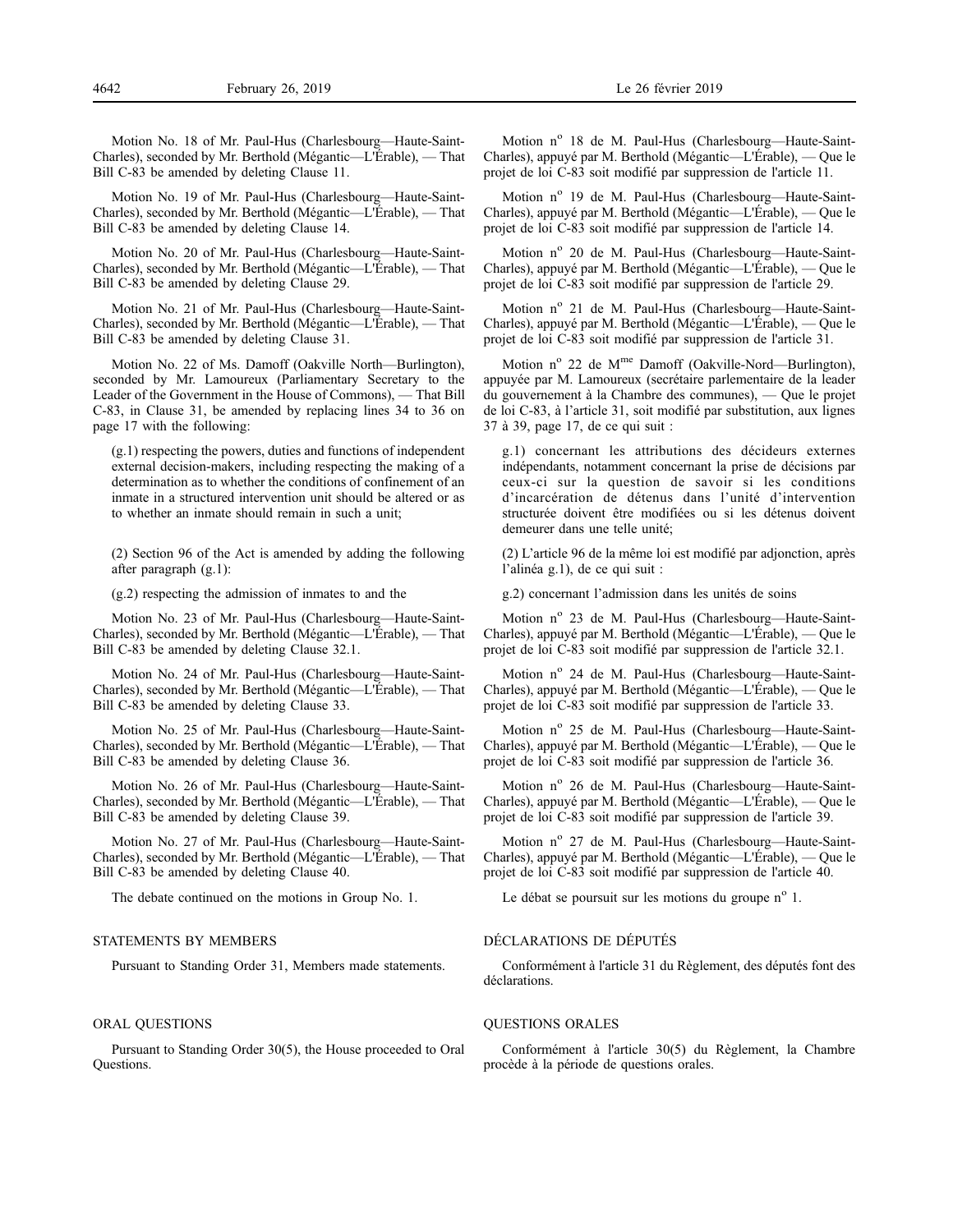# GOVERNMENT ORDERS

The House resumed consideration at report stage of Bill C-83, An Act to amend the Corrections and Conditional Release Act and another Act, as reported by the Standing Committee on Public Safety and National Security with amendments;

And of the motions in Group No. 1 (Motions Nos. 1 to 11 and 13 to 27).

The debate continued on the motions in Group No. 1.

At 5:45 p.m., pursuant to Order made earlier today under the provisions of Standing Order 78(3), the Speaker interrupted the proceedings.

The question was put on Motion No. 1 and it was negatived on the following division:

# ORDRES ÉMANANT DU GOUVERNEMENT

La Chambre reprend l'étude à l'étape du rapport du projet de loi C-83, Loi modifiant la Loi sur le système correctionnel et la mise en liberté sous condition et une autre loi, dont le Comité permanent de la sécurité publique et nationale a fait rapport avec des amendements;

Et des motions du groupe n° 1 (motions n° 1 à 11 et 13 à 27).

Le débat se poursuit sur les motions du groupe n° 1.

À 17 h 45, conformément à l'ordre adopté plus tôt aujourd'hui en application de l'article 78(3) du Règlement, le Président interrompt les délibérations.

La motion nº 1, mise aux voix, est rejetée par le vote suivant :

(Division No. 998 — Vote  $n^{\circ}$  998)

# YEAS: 122, NAYS: 162

# POUR : 122, CONTRE : 162

| $YEAS - POUR$                     |                     |                          |                                          |  |
|-----------------------------------|---------------------|--------------------------|------------------------------------------|--|
| Aboultaif                         | Albas               | Albrecht                 | Alleslev                                 |  |
| Allison                           | Anderson            | Arnold                   | Ashton                                   |  |
| Aubin                             | Barlow              | <b>Barrett</b>           | Benson                                   |  |
| Benzen                            | Bergen              | Bernier                  | Berthold                                 |  |
| Bezan                             | <b>Blaikie</b>      | <b>Block</b>             | <b>Boudrias</b>                          |  |
| Boulerice                         | <b>Boutin-Sweet</b> | <b>Brassard</b>          | <b>Brosseau</b>                          |  |
| Cannings                          | Caron               | Carrie                   | Chong                                    |  |
| Choquette                         | Christopherson      | Clarke                   | Clement                                  |  |
| Cooper                            | Cullen              | Davies                   | Deltell                                  |  |
| Diotte                            | Doherty             | Donnelly                 | Dreeshen                                 |  |
| Duncan (Edmonton Strathcona)      | Dusseault           | Duvall                   | Eglinski                                 |  |
| Falk (Battlefords-Lloydminster)   | Fast                | Finley                   | Fortin                                   |  |
| Gallant                           | Garrison            | Généreux                 | Genuis                                   |  |
| Hardcastle                        | Harder              | Hoback                   | Hughes                                   |  |
| Jeneroux                          | Johns               | Jolibois                 | Kelly                                    |  |
| Kent                              | Kitchen             | Kmiec                    | Kusie                                    |  |
| Kwan                              | Lake                | Laverdière               | Leitch                                   |  |
| Liepert                           | Lloyd               | Lobb                     | Lukiwski                                 |  |
| MacGregor                         | MacKenzie           | Maguire                  | Martel                                   |  |
| Masse (Windsor West)              | Mathyssen           | McCauley (Edmonton West) | McLeod (Kamloops—Thompson<br>$-Cariboo)$ |  |
| Miller (Bruce—Grey—Owen<br>Sound) | Motz                | Nantel                   | Nater                                    |  |
| Nicholson                         | Nuttall             | O'Toole                  | Paul-Hus                                 |  |
| Pauzé                             | Plamondon           | Poilievre                | Quach                                    |  |
| Ramsey                            | Rankin              | Rayes                    | Reid                                     |  |
| Rempel                            | Sansoucy            | Saroya                   | Scheer                                   |  |
| Schmale                           | Shields             | Shipley                  | Sorenson                                 |  |
| Stanton                           | Ste-Marie           | Strahl                   | <b>Stubbs</b>                            |  |
| Sweet                             | Tilson              | Trost                    | Trudel                                   |  |
| Van Kesteren                      | Wagantall           | Warawa                   | Warkentin                                |  |
| Waugh                             | Webber              | Weir                     | Wong                                     |  |
| Yurdiga                           | $Zimmer - 122$      |                          |                                          |  |
|                                   |                     |                          |                                          |  |

# NAYS — CONTRE

| Aldag      | Alghabra | Amos  | Anandasangaree |
|------------|----------|-------|----------------|
| Arseneault | Arya     | Ayoub | Badawey        |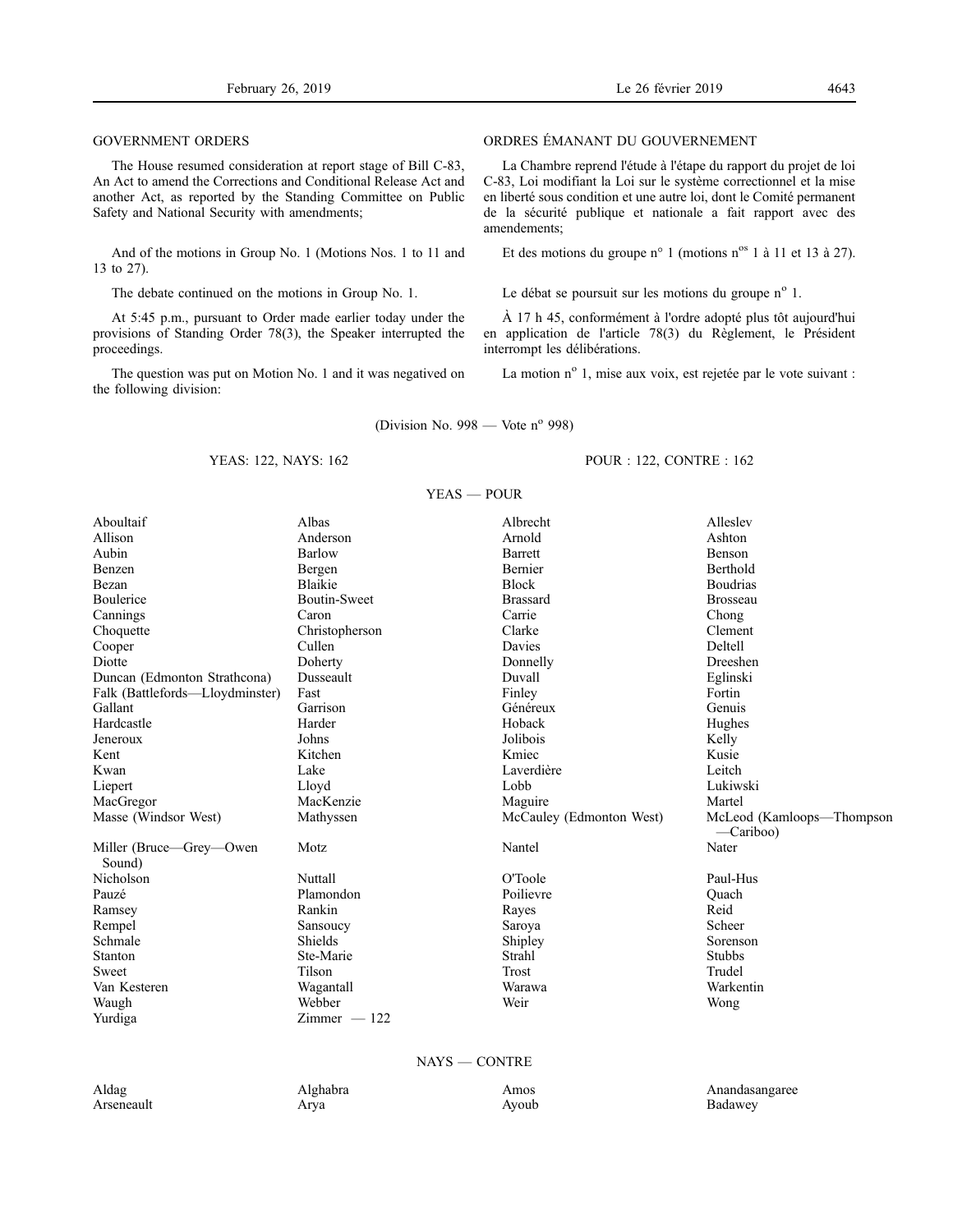| Bagnell                    | <b>Bains</b>                             | <b>Baylis</b>                                        | <b>Bennett</b>        |
|----------------------------|------------------------------------------|------------------------------------------------------|-----------------------|
| Bibeau                     | Bittle                                   | Blair                                                | Boissonnault          |
| <b>Bossio</b>              | <b>Bratina</b>                           | <b>Breton</b>                                        | Casey (Charlottetown) |
| Chagger                    | Champagne                                | Cormier                                              | Cuzner                |
| Dabrusin                   | Damoff                                   | DeCourcey                                            | Dhaliwal              |
| Drouin                     | Dubourg                                  | Duclos                                               | Duguid                |
| Duncan (Etobicoke North)   | Dzerowicz                                | Ehsassi                                              | El-Khoury             |
| Ellis                      | Erskine-Smith                            | Eyking                                               | Eyolfson              |
| Fergus                     | Fillmore                                 | Finnigan                                             | Fisher                |
| Fonseca                    | Fortier                                  | Fragiskatos                                          | Fraser (West Nova)    |
| Fraser (Central Nova)      | Fuhr                                     | Garneau                                              | Gerretsen             |
| Goldsmith-Jones            | Goodale                                  | Graham                                               | Hajdu                 |
| Hardie                     | Hébert                                   | Hehr                                                 | Hogg                  |
| Holland                    | Housefather                              | Hussen                                               | Hutchings             |
| Iacono                     | Joly                                     | Jordan                                               | Jowhari               |
| Khalid                     | Lambropoulos                             | Lametti                                              | Lamoureux             |
| Lapointe                   | Lauzon (Argenteuil-La Petite-<br>Nation) | LeBlanc                                              | Lebouthillier         |
| Lefebvre                   | Leslie                                   | Lightbound                                           | Lockhart              |
| Long                       | Longfield                                | Ludwig                                               | MacAulay (Cardigan)   |
| MacKinnon (Gatineau)       | Maloney                                  | Massé (Avignon-La Mitis-<br>Matane-Matapédia)        | May (Cambridge)       |
| May (Saanich—Gulf Islands) | McCrimmon                                | McDonald                                             | McGuinty              |
| McKay                      | McKinnon (Coquitlam-Port<br>Coquitlam)   | McLeod (Northwest Territories)                       | Mendès                |
| Mendicino                  | Mihychuk                                 | Miller (Ville-Marie-Le Sud-<br>Ouest—Île-des-Soeurs) | Monsef                |
| Morneau                    | Morrissey                                | Murray                                               | Nassif                |
| Nault                      | Ng                                       | O'Connell                                            | Oliphant              |
| Oliver                     | O'Regan                                  | Ouellette                                            | Paradis               |
| Peterson                   | Petitpas Taylor                          | Philpott                                             | Picard                |
| Poissant                   | Qualtrough                               | Ratansi                                              | Rioux                 |
| Robillard                  | Rodriguez                                | Rogers                                               | Romanado              |
| Rota                       | Rudd                                     | Ruimy                                                | Rusnak                |
| Sahota                     | Saini                                    | Sajjan                                               | Samson                |
| Sangha                     | Sarai                                    | Scarpaleggia                                         | Schiefke              |
| Schulte                    | Serré                                    | Sgro                                                 | Shanahan              |
| Sheehan                    | Sidhu (Mission-Matsqui-Fraser<br>Canyon) | Sidhu (Brampton South)                               | Sikand                |
| Simms                      | Sorbara                                  | Spengemann                                           | Tabbara               |
| Tan                        | Tassi                                    | Trudeau                                              | Vandal                |
| Vandenbeld                 | Vaughan                                  | Virani                                               | Whalen                |
| Wilkinson                  | Wilson-Raybould                          | Wrzesnewskyj                                         | Yip                   |
| Young                      | $Zahid - 162$                            |                                                      |                       |

# PAIRED — PAIRÉS

Accordingly, Motions Nos. 2, 4 to 8, 11, 18 to 21 and 23 to 27 were also negatived on the same division.

Motion No. 1 having been negatived, the House proceeded to the putting of the question on Motion No. 9 of Mr. Goodale (Minister of Public Safety and Emergency Preparedness), seconded by Mr. Blair (Minister of Border Security and Organized Crime Reduction), — That Bill C-83, in Clause 10, be amended by

(a) deleting lines 25 to 30 on page 8;

(b) replacing lines 1 to 3 on page 9 with the following:

(3) Before making a determination under this section, the institutional head shall visit the inmate.

En conséquence, les motions n<sup>os</sup> 2, 4 à 8, 11, 18 à 21 et 23 à 27 sont aussi rejetées par le même vote.

La motion nº 1 ayant été rejetée, la Chambre procède à la mise aux voix de la motion n° 9 de M. Goodale (ministre de la Sécurité publique et de la Protection civile), appuyé par M. Blair (ministre de la Sécurité frontalière et de la Réduction du crime organisé), — Que le projet de loi C-83, à l'article 10, soit modifié :

a) par suppression des lignes 26 à 32, page 8;

b) par substitution, aux lignes 1 à 3, page 9, de ce qui suit :

(3) Avant de prendre toute décision au titre du présent article, le directeur du pénitencier rend visite au détenu.

Chen Harvey Harvey Moore Moore Thériault — 4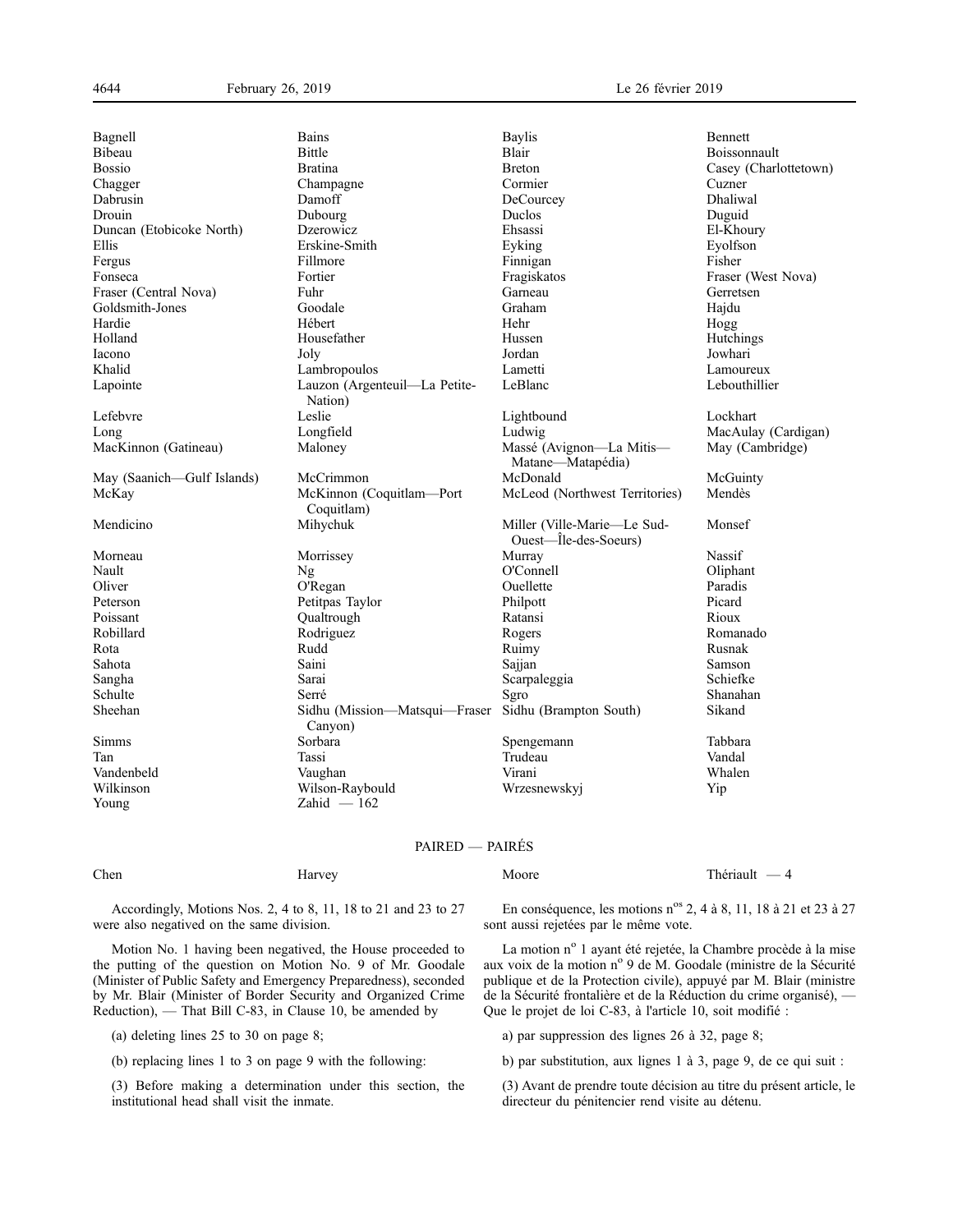(4) The institutional head shall maintain a record indicating the circumstances of every instance in which, because of security requirements, a visit was not face to face or took place through a cell door hatch.

(5) No later than one working day after the day on which he or she makes a determination under this section, the institution head shall orally notify the inmate of the determination as well as the reasons for it and no later than two working days after the day on which the determination was made, the institutional head shall provide the inmate with those reasons in writing.

The question was put on Motion No. 9 and it was agreed to on the following division:

(4) Le directeur du pénitencier tient un registre des circonstances entourant toute situation où, pour des impératifs de sécurité, la visite n'a pas eu lieu en personne ou s'est déroulée par le guichet de la porte de la cellule.

(5) Au plus tard un jour ouvrable après le jour où il prend une décision au titre du présent article, le directeur du pénitencier avise oralement le détenu de la décision et de ses motifs et, au plus tard deux jours ouvrables après le jour où la décision a été prise, il communique au détenu ces motifs par écrit.

La motion nº 9, mise aux voix, est agréée par le vote suivant :

(Division No. 999 — Vote  $n^{\circ}$  999)

YEAS — POUR

# YEAS: 203, NAYS: 83

POUR : 203, CONTRE : 83

| Aldag                          | Alghabra              | Amos                       | Anandasangaree                                |
|--------------------------------|-----------------------|----------------------------|-----------------------------------------------|
| Arseneault                     | Arya                  | Ashton                     | Aubin                                         |
| Ayoub                          | Badawey               | Bagnell                    | <b>Bains</b>                                  |
| <b>Baylis</b>                  | Bennett               | Benson                     | <b>Bibeau</b>                                 |
| Bittle                         | <b>Blaikie</b>        | <b>Blair</b>               | Boissonnault                                  |
| <b>Bossio</b>                  | <b>Boudrias</b>       | Boulerice                  | Boutin-Sweet                                  |
| <b>Bratina</b>                 | <b>Breton</b>         | <b>Brosseau</b>            | Cannings                                      |
| Caron                          | Casey (Charlottetown) | Chagger                    | Champagne                                     |
| Choquette                      | Christopherson        | Cormier                    | Cullen                                        |
| Cuzner                         | Dabrusin              | Damoff                     | Davies                                        |
| DeCourcey                      | Dhaliwal              | Donnelly                   | Drouin                                        |
| Dubourg                        | Duclos                | Duguid                     | Duncan (Etobicoke North)                      |
| Duncan (Edmonton Strathcona)   | Dusseault             | Duvall                     | Dzerowicz                                     |
| Ehsassi                        | El-Khoury             | Ellis                      | Erskine-Smith                                 |
| Eyking                         | Eyolfson              | Fergus                     | Fillmore                                      |
| Finnigan                       | Fisher                | Fonseca                    | Fortier                                       |
| Fortin                         | Fragiskatos           | Fraser (West Nova)         | Fraser (Central Nova)                         |
| Fuhr                           | Garneau               | Garrison                   | Gerretsen                                     |
| Goldsmith-Jones                | Goodale               | Gould                      | Graham                                        |
| Hajdu                          | Hardcastle            | Hardie                     | Hébert                                        |
| Hehr                           | Hogg                  | Holland                    | Housefather                                   |
| Hughes                         | Hussen                | Hutchings                  | Iacono                                        |
| Johns                          | Jolibois              | Joly                       | Jordan                                        |
| Jowhari                        | Khalid                | Kwan                       | Lambropoulos                                  |
| Lametti                        | Lamoureux             | Lapointe                   | Lauzon (Argenteuil-La Petite-                 |
|                                |                       |                            | Nation)                                       |
| Laverdière                     | LeBlanc               | Lebouthillier              | Lefebvre                                      |
| Leslie                         | Lightbound            | Lockhart                   | Long                                          |
| Longfield                      | Ludwig                | MacAulay (Cardigan)        | MacGregor                                     |
| MacKinnon (Gatineau)           | Maloney               | Masse (Windsor West)       | Massé (Avignon-La Mitis-<br>Matane—Matapédia) |
| Mathyssen                      | May (Cambridge)       | May (Saanich-Gulf Islands) | McCrimmon                                     |
| McDonald                       | McGuinty              | McKay                      | McKinnon (Coquitlam-Port<br>Coquitlam)        |
| McLeod (Northwest Territories) | Mendès                | Mendicino                  | Mihychuk                                      |
| Miller (Ville-Marie-Le Sud-    | Monsef                | Morneau                    | Morrissey                                     |
| Ouest—Île-des-Soeurs)          |                       |                            |                                               |
| Murray                         | Nantel                | Nassif                     | Nault                                         |
| Ng                             | O'Connell             | Oliphant                   | Oliver                                        |
| O'Regan                        | Ouellette             | Paradis                    | Pauzé                                         |
| Peschisolido                   | Peterson              | Petitpas Taylor            | Philpott                                      |
| Picard                         | Plamondon             | Poissant                   | Ouach                                         |
|                                |                       |                            |                                               |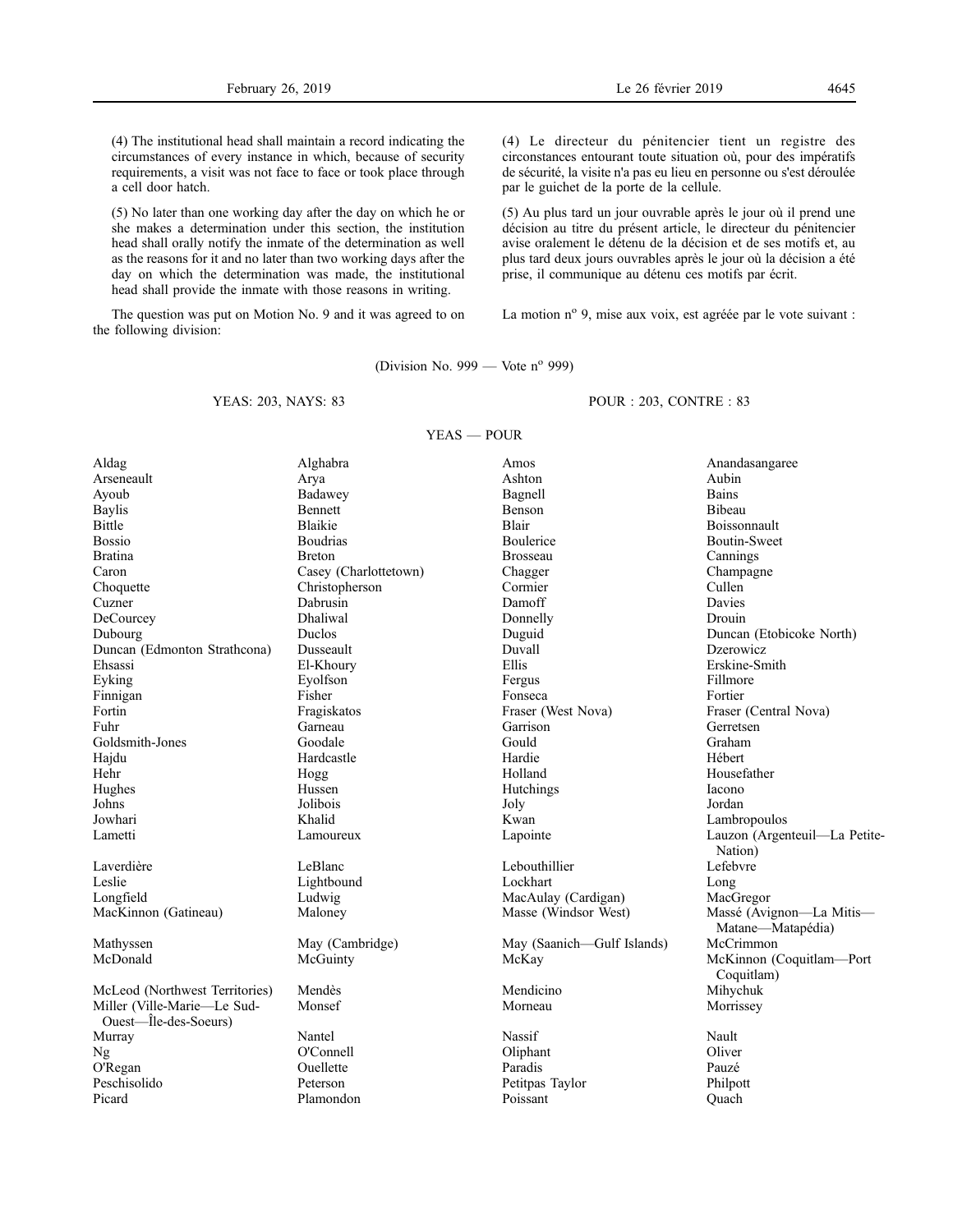| Qualtrough             | Ramsey                   | Rankin                                 | Ratansi                                  |
|------------------------|--------------------------|----------------------------------------|------------------------------------------|
| Rioux                  | Robillard                | Rodriguez                              | Rogers                                   |
| Romanado               | Rota                     | Rudd                                   | Ruimy                                    |
| Rusnak                 | Sahota                   | Saini                                  | Sajjan                                   |
| Samson                 | Sangha                   | Sansoucy                               | Sarai                                    |
| Scarpaleggia           | Schiefke                 | Schulte                                | Serré                                    |
| Sgro                   | Shanahan                 | Sheehan                                | Sidhu (Mission-Matsqui-Fraser<br>Canyon) |
| Sidhu (Brampton South) | Sikand                   | <b>Simms</b>                           | Sorbara                                  |
| Spengemann             | Ste-Marie                | Tabbara                                | Tan                                      |
| Tassi                  | Trudeau                  | Trudel                                 | Vandal                                   |
| Vandenbeld             | Vaughan                  | Virani                                 | Weir                                     |
| Whalen                 | Wilkinson                | Wilson-Raybould                        | Wrzesnewskyj                             |
| Yip                    | Young                    | Zahid $-203$                           |                                          |
|                        | $NAYS = CONTRE$          |                                        |                                          |
| Aboultaif              | Albas                    | Albrecht                               | Alleslev                                 |
| Allison                | Anderson                 | Arnold                                 | Barlow                                   |
| Barrett                | Benzen                   | Bergen                                 | Bernier                                  |
| Berthold               | Bezan                    | <b>Block</b>                           | <b>Brassard</b>                          |
| Carrie                 | Chong                    | Clarke                                 | Clement                                  |
| Cooper                 | Deltell                  | Diotte                                 | Doherty                                  |
| Dreeshen               | Eglinski                 | Falk (Battlefords—Lloydminster)        | Fast                                     |
| Finley                 | Gallant                  | Généreux                               | Genuis                                   |
| Harder                 | Hoback                   | Jeneroux                               | Kelly                                    |
| Kent                   | Kitchen                  | Kmiec                                  | Kusie                                    |
| Lake                   | Leitch                   | Liepert                                | Lloyd                                    |
| Lobb                   | Lukiwski                 | MacKenzie                              | Maguire                                  |
| Martel                 | McCauley (Edmonton West) | McLeod (Kamloops-Thompson<br>-Cariboo) | Miller (Bruce—Grey—Owen<br>Sound)        |
| Motz                   | Nater                    | Nicholson                              | Nuttall                                  |
| O'Toole                | Paul-Hus                 | Poilievre                              | Rayes                                    |
| Reid                   | Rempel                   | Saroya                                 | Scheer                                   |
| Schmale                | Shields                  | Shipley                                | Sorenson                                 |
| Stanton                | Strahl                   | <b>Stubbs</b>                          | Sweet                                    |
| Tilson                 | Trost                    | Van Kesteren                           | Wagantall                                |
| Warawa                 | Warkentin                | Waugh                                  | Webber                                   |

# PAIRED — PAIRÉS

Chen Harvey Harvey Moore Moore Thériault — 4

Accordingly, Motions Nos. 10 and 13 to 16 were also agreed to on the same division.

Wong Yurdiga Zimmer — 83

Motion No. 1 having been negatived, the House proceeded to the putting of the question on Motion No. 17 of Ms. Damoff (Oakville North—Burlington), seconded by Mr. Lamoureux (Parliamentary Secretary to the Leader of the Government in the House of Commons), — That Bill C-83, in Clause 10, be amended by replacing lines 1 to 10 on page 11 with the following:

37.6 (1) The Minister shall appoint one or more persons to be independent external decision-makers.

(2) To be eligible for appointment as an independent external decision-maker, a person must have knowledge of administrative decision-making processes in general. A person is not eligible for appointment as an independent external decision-maker if the person was, at any time, in the previous five years a staff member or appointed under subsection 6(1).

En conséquence, les motions n<sup>os</sup> 10 et 13 à 16 sont aussi agréées par le même vote.

La motion nº 1 ayant été rejetée, la Chambre procède à la mise aux voix de la motion nº 17 de M<sup>me</sup> Damoff (Oakville-Nord-Burlington), appuyée par M. Lamoureux (secrétaire parlementaire de la leader du gouvernement à la Chambre des communes), — Que le projet de loi C-83, à l'article 10, soit modifié par substitution, aux lignes 1 à 10, page 11, de ce qui suit :

37.6 (1) Le ministre nomme un ou plusieurs décideurs externes indépendants.

(2) Pour être nommé, l'intéressé doit avoir une connaissance des processus décisionnels administratifs en général. Toutefois, il ne peut, dans les cinq ans précédant la nomination, avoir été un agent ou une personne nommée au titre du paragraphe 6(1).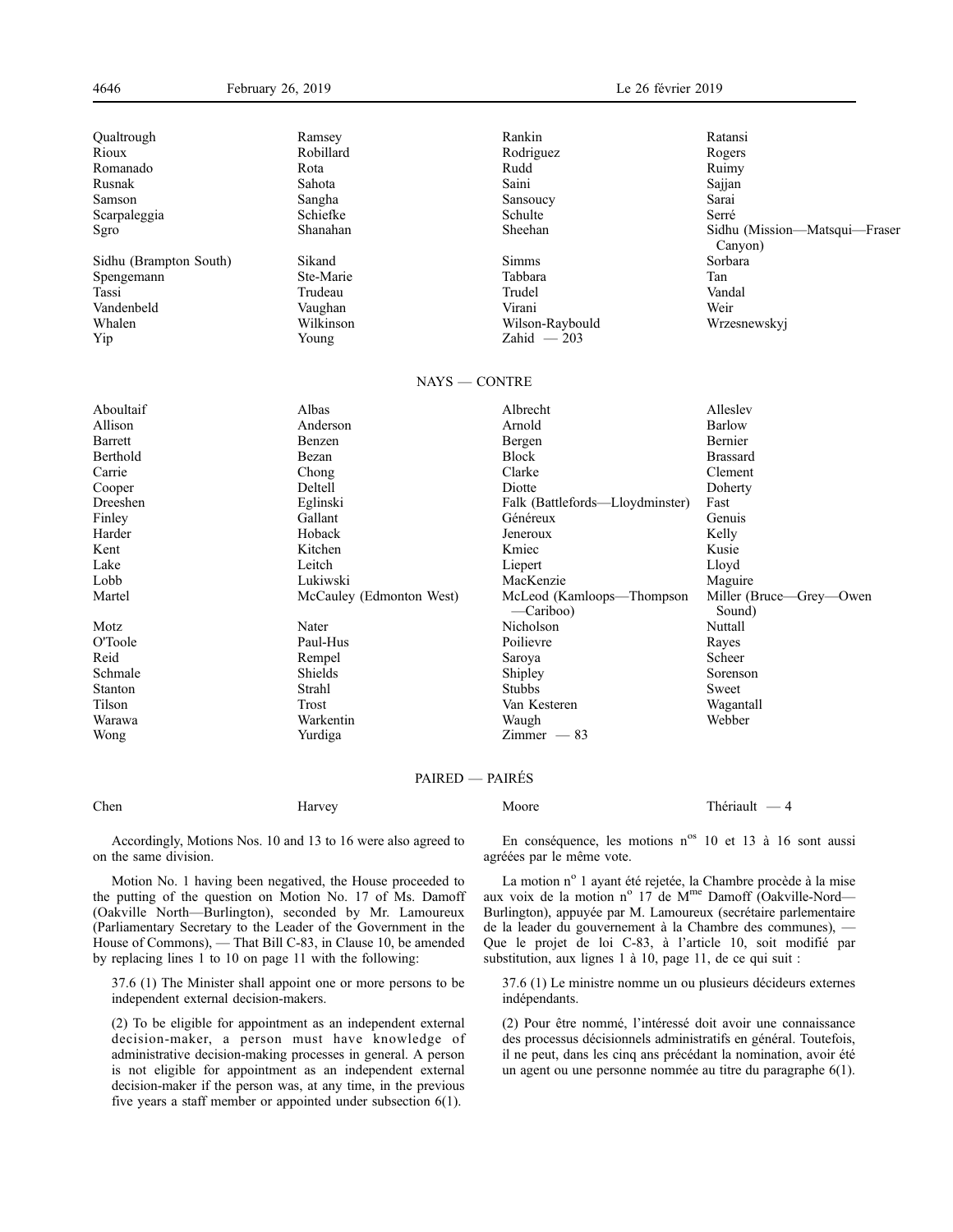(3) An independent external decision-maker is to be appointed for a renewable term of not more than five years and holds office during good behaviour, but may be removed at any time for cause by the Minister.

(4) An independent external decision-maker may be appointed to serve either full-time or part-time.

37.61 An independent external decision-maker is to be paid

(a) the remuneration that is fixed by the Treasury Board; and

(b) in accordance with Treasury Board directives, any travel and living expenses that they incur in the performance of their duties and functions while absent from their ordinary place of work, in the case of a full-time decision-maker, and their ordinary place of residence, in the case of a part-time decisionmaker.

37.7 (1) The Service shall furnish to an independent external decision-maker all information under the Service's control that is relevant to the making of a determination in respect of an inmate by the independent external decision-maker.

(2) For the purpose of making a determination in respect of an inmate, an independent external decision-maker may require any staff member, or any person whose services are engaged by or on behalf of the Service,

(a) to furnish any information that, in the decision-maker's opinion, the staff member or person may be able to furnish in relation to the inmate's case; and

(b) to produce, for examination by the decision-maker, any document or thing that, in the decision-maker's opinion, relates to the inmate's case and that may be in the possession or under the control of the staff member or person.

(3) Within 10 days after the day on which an independent external decision-maker makes a determination, the decisionmaker shall return to the Service any document or thing furnished under subsection (1) or paragraph (2)(a) or produced under paragraph (2)(b), as well as any copy of one.

37.71 (1) Before making a determination in respect of an inmate, an independent external decision-maker shall provide or cause to be provided to the inmate, in writing, in whichever of the two official languages of Canada is requested by the inmate, the information that is to be considered by the decisionmaker or a summary of that information, other than information provided to the independent external decision-maker by the inmate.

(2) The independent external decision-maker may withhold from the inmate as much information as is strictly necessary if the independent external decision-maker has reasonable grounds to believe that

(a) the information should not be disclosed on the grounds of public interest; or

(b) the disclosure of the information would jeopardize the safety of any person, the security of a penitentiary or the conduct of any lawful investigation.

(3) Le décideur externe indépendant est nommé à titre inamovible pour un mandat renouvelable d'au plus cinq ans, sous réserve de révocation motivée par le ministre.

(4) Il exerce ses fonctions à temps plein ou à temps partiel.

37.61 Le décideur externe indépendant reçoit :

a) la rémunération que fixe le Conseil du Trésor;

b) conformément aux directives du Conseil du Trésor, une indemnité pour ses frais de déplacement et de séjour résultant de l'exercice de ses attributions hors de son lieu habituel, soit de travail, s'il est à temps plein, soit de résidence, s'il est à temps partiel.

37.7 (1) Le Service est tenu de fournir au décideur externe indépendant les renseignements pertinents dont il dispose pour permettre à celui-ci de prendre toute décision au sujet du détenu.

(2) Afin de prendre sa décision, le décideur externe indépendant peut demander à tout agent ou à toute personne dont les services sont retenus par le Service ou pour son compte :

a) de lui fournir les renseignements que l'agent ou la personne peut, selon lui, lui donner au sujet du cas du détenu;

b) de produire pour examen les documents ou objets qui, selon lui, se rapportent au cas du détenu et qui peuvent être en la possession de l'agent ou de la personne ou sous son contrôle.

(3) Le décideur externe indépendant renvoie au Service, dans les dix jours suivant la date à laquelle il prend sa décision, les documents ou objets contenant les renseignements visés au paragraphe (1) ou à l'alinéa (2)a) ou ceux produits au titre de l'alinéa (2)b) ainsi que toute copie.

37.71 (1) Avant de prendre toute décision à son sujet, le décideur externe indépendant fait parvenir au détenu, dans la langue officielle que choisit celui-ci, les documents contenant l'information pertinente, ou un résumé de celle-ci, autre que l'information fournie au décideur par le détenu.

(2) Le décideur externe indépendant peut, dans la mesure jugée strictement nécessaire, refuser la communication de renseignements au détenu s'il a des motifs raisonnables de croire que cette communication irait à l'encontre de l'intérêt public, mettrait en danger la sécurité d'une personne ou du pénitencier ou compromettrait la tenue d'une enquête licite.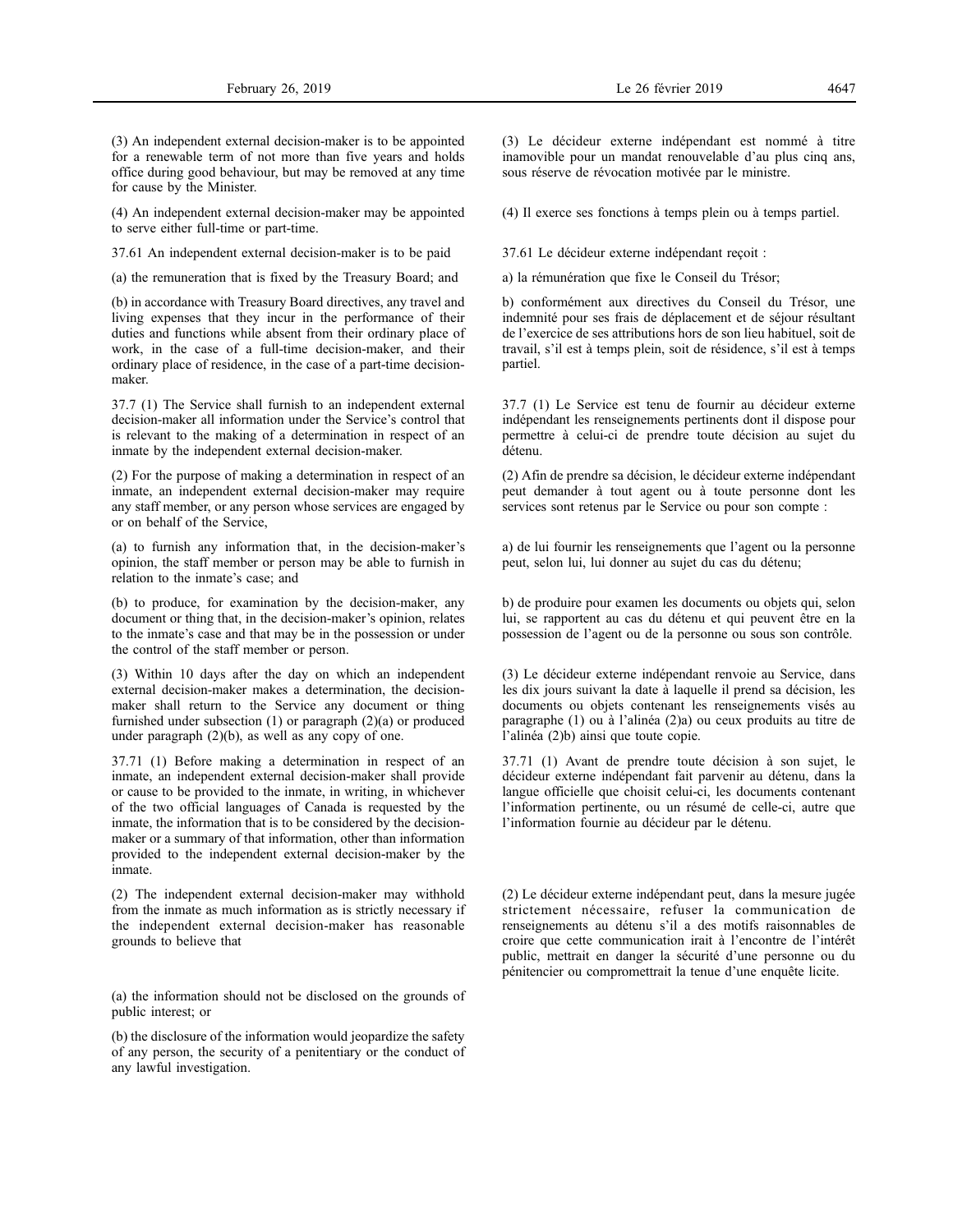37.72 Before making a determination in respect of an inmate, an independent external decision-maker shall ensure that the inmate is given an opportunity to make written representations to the independent external decision-maker.

37.73 For the purpose of making a determination in respect of an inmate, an independent external decision-maker may communicate with the inmate.

37.74 (1) Subject to subsection (2), an independent external decision-maker shall not disclose any information that comes to their knowledge in the course of the exercise of their powers, or the performance of their duties and functions, under this Act or any other Act of Parliament.

(2) An independent external decision-maker may disclose information referred to in subsection (1) in the exercise of their powers or the performance of their duties and functions.

37.75 An independent external decision-maker is not a competent or compellable witness in any civil proceedings in respect of any matter coming to their knowledge in the course of the exercise or purported exercise of their powers, or the performance or purported performance of their duties and functions, under this Act or any other Act of Parliament.

37.76 No criminal or civil proceedings lie against an independent external decision-maker for anything done, reported or said in good faith in the course of the exercise or purported exercise of any power, or the performance or purported performance of any duty or function, of the independent external decision-maker under this Act or any other Act of Parliament.

37.77 An independent external decision-maker may, in accordance with regulations made under paragraph  $96(g.1)$ , publish or otherwise disseminate information, other than personal information, relating to any determination made by the independent external decision-maker.

37.8 Thirty days after each of the Commissioner's determinations under section 37.4 that an inmate should remain in a structured intervention unit, an independent external decision-maker shall, in accordance with regulations made under paragraph 96(g.1), determine whether the inmate should remain in the unit.

37.81 If a committee established under subsection 37.31(3) determines that an inmate should remain in a structured intervention unit or determines that an inmate's conditions of confinement in the structured intervention unit should not be altered in accordance with a recommendation of a registered health care professional under section 37.2, an independent external decision-maker shall, as soon as practicable, in accordance with regulations made under paragraph  $96(g.1)$ , determine whether the inmate should remain in the unit or whether the inmate's conditions of confinement in the unit should be altered.

37.82 (1) The independent external decision-maker may determine under sections 37.8 and 37.81 that an inmate should remain in a structured intervention unit only if the independent external decision-maker believes on reasonable grounds that allowing the inmate's reintegration into the mainstream inmate population

37.72 Avant de prendre toute décision à son sujet, le décideur externe indépendant veille à ce que le détenu ait l'occasion de lui présenter ses observations par écrit.

37.73 Afin de prendre toute décision à son sujet, le décideur externe indépendant peut communiquer avec le détenu.

37.74 (1) Sous réserve du paragraphe (2), le décideur externe indépendant est tenu au secret en ce qui concerne les renseignements dont il prend connaissance dans l'exercice des attributions que lui confère la présente loi ou toute autre loi fédérale.

(2) Il peut communiquer les renseignements visés au paragraphe (1) dans le cadre de l'exercice de ces attributions.

37.75 En ce qui concerne les questions venues à sa connaissance dans l'exercice effectif, ou censé tel, des attributions que lui confère la présente loi ou toute autre loi fédérale, le décideur externe indépendant n'a pas qualité pour témoigner dans les affaires civiles ni ne peut y être contraint.

37.76 Le décideur externe indépendant bénéficie de l'immunité en matière civile ou pénale pour les actes accomplis, les rapports ou comptes rendus établis et les paroles prononcées de bonne foi dans l'exercice effectif, ou censé tel, des attributions que lui confère la présente loi ou toute autre loi fédérale.

37.77 Le décideur externe indépendant peut diffuser, conformément aux règlements pris en vertu de l'alinéa 96g.1), notamment en les publiant, les renseignements, à l'exception des renseignements personnels, relatifs à ses décisions.

37.8 Trente jours après chacune des décisions prises en application de l'article 37.4 par le commissaire portant que le détenu doit demeurer dans l'unité d'intervention structurée, le décideur externe indépendant décide, conformément aux règlements pris en vertu de l'alinéa 96g.1), si le détenu doit y demeurer.

37.81 Si le comité constitué en vertu du paragraphe 37.31(3) décide que le détenu doit demeurer dans l'unité d'intervention structurée ou que les conditions d'incarcération du détenu dans l'unité d'intervention structurée ne doivent pas être modifiées conformément à la recommandation qui lui est faite par le professionnel de la santé agréé au titre de l'article 37.2, le décideur externe indépendant décide, dès que possible, conformément aux règlements pris en vertu de l'alinéa 96g.1), si le détenu doit demeurer dans l'unité ou si les conditions d'incarcération du détenu dans celle-ci soient modifiées.

37.82 (1) Un détenu ne peut demeurer dans une unité d'intervention structurée que si le décideur externe indépendant a des motifs raisonnables de croire, en application des articles 37.8 et 37.81, que la réintégration du détenu au sein de la population carcérale régulière, selon le cas :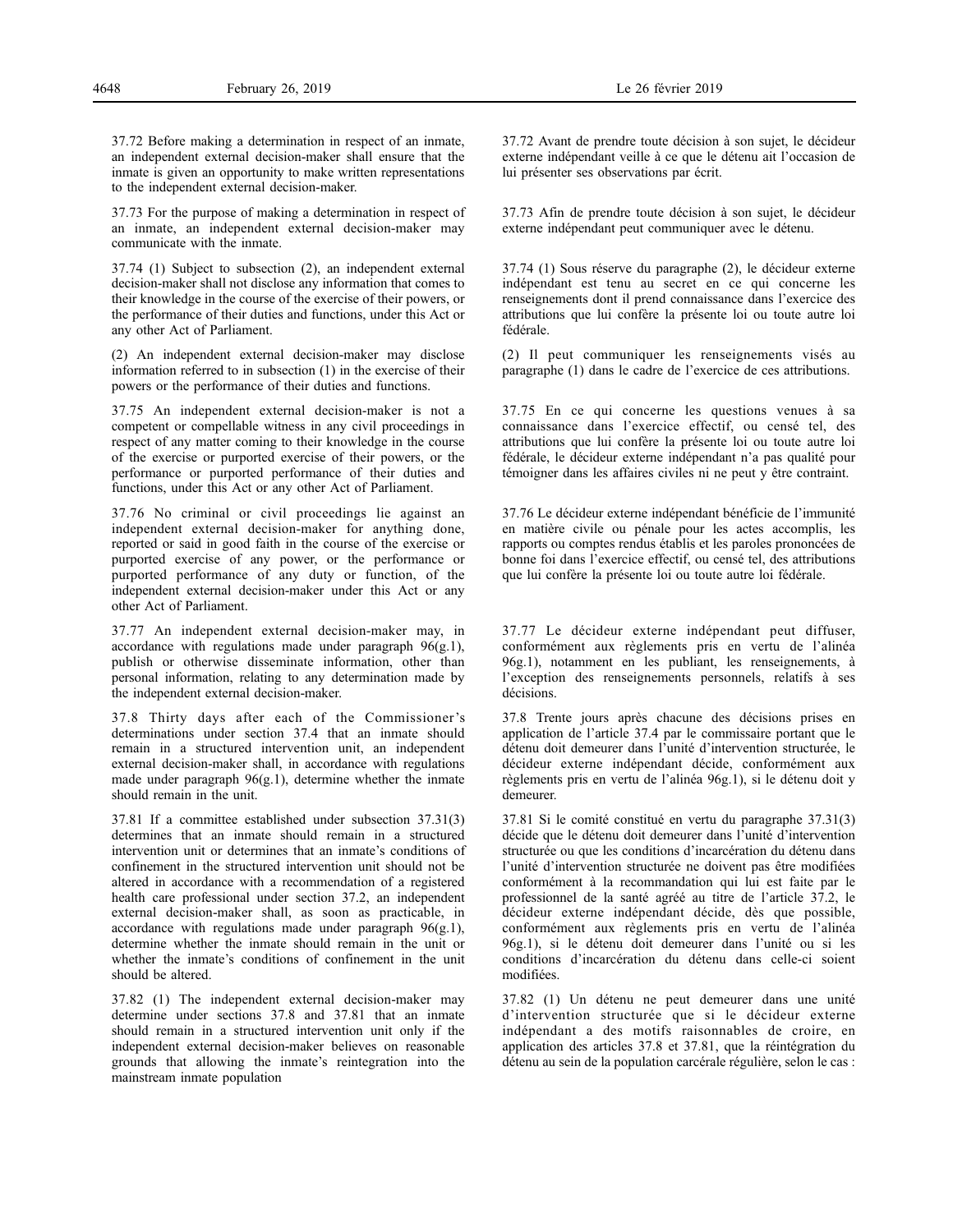(a) would jeopardize the safety of the inmate or any other person or the security of the penitentiary; or

(b) would interfere with an investigation that could lead to a criminal charge or a charge under subsection 41(2) of a serious disciplinary offence.

(2) In making the determination, the independent external decision-maker shall take into account

(a) the inmate's correctional plan;

(b) the appropriateness of the inmate's confinement in the penitentiary;

(c) the appropriateness of the inmate's security classification; and

(d) any other consideration that he or she considers relevant.

37.83 (1) If, for five consecutive days or for a total of 15 days during any 30-day period, an inmate confined in a structured intervention unit has not spent a minimum of four hours a day outside the inmate's cell or has not interacted, for a minimum of two hours a day, with others, an independent external decisionmaker shall, as soon as practicable, determine whether the Service has taken all reasonable steps to provide the inmate with the opportunities referred to in subsection 36(1) and to encourage the inmate to avail themselves of those opportunities.

(2) If the independent external decision-maker determines that the Service has not taken all reasonable steps, he or she may make any recommendation to the Service that he or she considers appropriate to remedy the situation.

(3) If the Service, within the period of seven days commencing on the day on which it receives recommendations, fails to satisfy the independent external decision-maker that it has taken all reasonable steps to provide the inmate with the opportunities referred to in subsection 36(1), the independent external decision-maker shall direct the Service to remove the inmate from the structured intervention unit and provide a notice of the direction to the Correctional Investigator as defined in Part III.

37.9 An independent external decision-maker may, in the prescribed circumstances, make a prescribed determination or review in the prescribed manner.

37.91 (1) The transfer of an inmate to a structured intervention unit must be completed not later than five working days after the day on which the authorization for the transfer is given. Until the transfer is completed, the Service may impose restrictions on the inmate's movement and sections 33, 35 to 37.4 and 37.81 to 37.83 apply with any necessary modifications in respect of the inmate as though the inmate were in a structured intervention unit. However, the opportunity referred to in paragraph  $36(1)(b)$  is to be provided only if the circumstances permit.

# *Recommendation (Pursuant to Standing Order 76.1(3))*

Her Excellency the Governor General recommends to the House of Commons the appropriation of public revenue under the circumstances, in the manner and for the following amendment to Bill C-83, An Act to amend the Corrections a) mettrait en danger la sécurité du détenu ou de toute autre personne ou du pénitencier;

b) nuirait au déroulement d'une enquête pouvant mener à une accusation soit d'infraction criminelle, soit d'infraction disciplinaire grave visée au paragraphe 41(2).

(2) Dans la prise de sa décision, le décideur externe indépendant tient compte :

a) du plan correctionnel du détenu;

b) du bien-fondé de son incarcération dans ce pénitencier;

c) du bien-fondé de sa cote de sécurité;

d) de tout autre élément que le décideur juge pertinent.

37.83 (1) Si, pendant cinq jours consécutifs ou un total de quinze jours au cours d'une période de trente jours, le détenu incarcéré dans l'unité d'intervention structurée n'a pas passé au moins quatre heures par jour en dehors de sa cellule ou n'a pas, au moins deux heures par jour, interagi avec autrui, le décideur externe indépendant doit, dès que possible, déterminer si le Service a pris toutes les mesures utiles pour accorder au détenu les possibilités visées au paragraphe 36(1) et pour encourager celui-ci à s'en prévaloir.

(2) S'il détermine que le Service n'a pas pris toutes les mesures utiles, le décideur externe indépendant peut lui faire les recommandations au Service qu'il estime indiquées pour remédier à la situation.

(3) Si, dans les sept jours de la réception des recommandations, le Service n'a pas démontré qu'il a pris toutes les mesures utiles pour accorder au détenu les possibilités visées au paragraphe 36 (1), le décideur externe indépendant ordonne au Service de retirer le détenu de l'unité d'intervention structurée et en avise l'enquêteur correctionnel, au sens de la partie III.

37.9 Le décideur externe indépendant peut, dans les circonstances réglementaires, prendre toute décision réglementaire ou procéder à tout examen réglementaire conformément aux modalités réglementaires.

37.91 (1) Le transfèrement d'un détenu dans une unité d'intervention structurée est effectué dans les cinq jours ouvrables suivant le jour où l'autorisation de transfèrement a été accordée. Jusqu'au transfèrement du détenu, le Service peut lui imposer des restrictions à ses mouvements et les articles 33, 35 à 37.4 et 37.81 à 37.83 s'appliquent à son égard, compte tenu des adaptations nécessaires, comme s'il était déjà incarcéré dans l'unité d'intervention structurée. Toutefois, seulement si les circonstances le permettent, la possibilité visée à l'alinéa 36 (1)b) lui est offerte.

# *Recommandation (Conformément à l'article 76.1(3) du Règlement)*

Son Excellence la Gouverneure générale recommande à la Chambre des communes l'affectation de deniers publics dans les circonstances, de la manière et aux fins prévues dans la modification suivante du projet de loi C-83, Loi modifiant la Loi sur le système correctionnel et la mise en liberté sous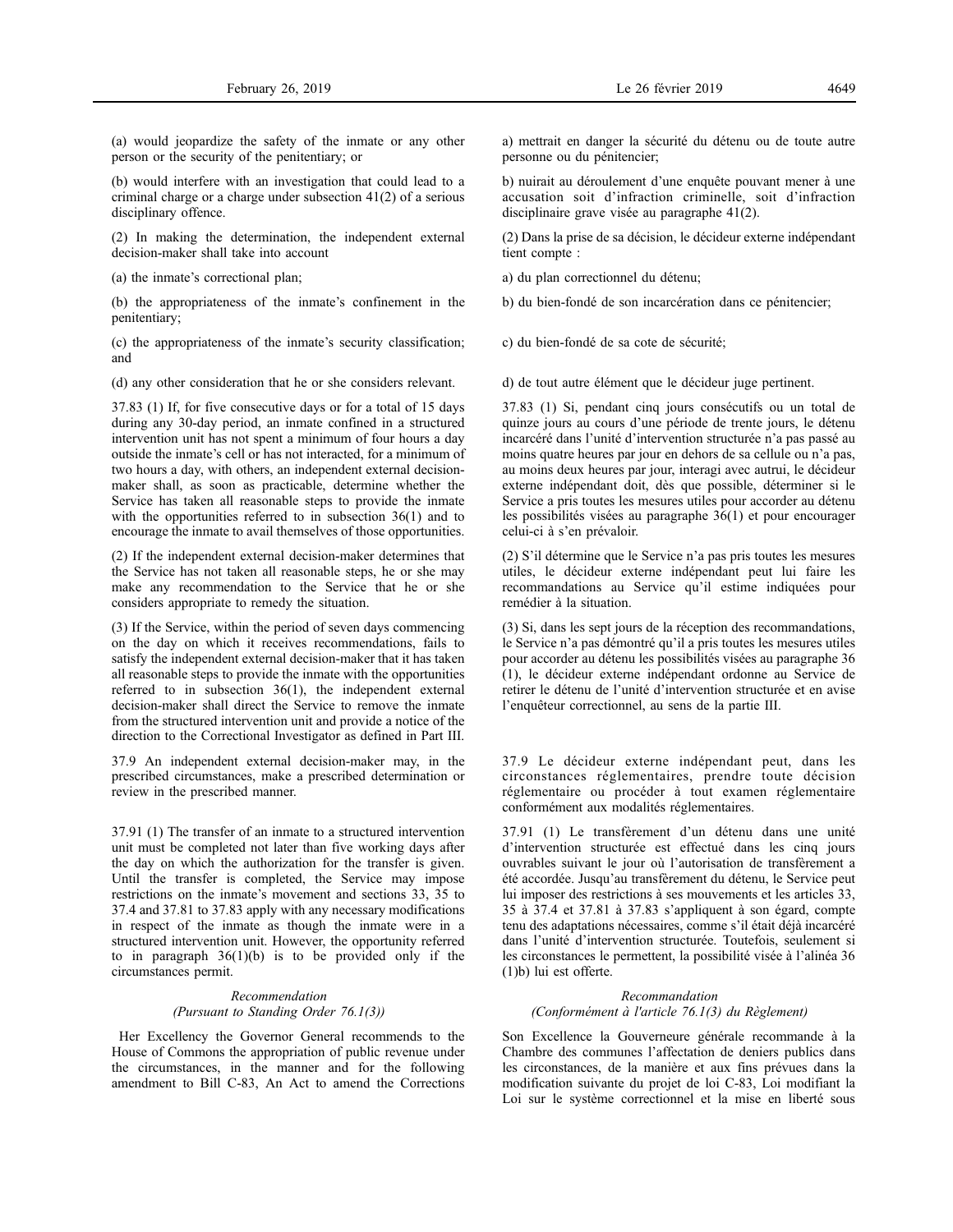and Conditional Release Act and another Act: That Bill C-83, in Clause 10, be amended by replacing lines 1 to 10 on page 11 with the following:

37.6 (1) The Minister shall appoint one or more persons to be independent external decision-makers.

(2) To be eligible for appointment as an independent external decision-maker, a person must have knowledge of administrative decision-making processes in general. A person is not eligible for appointment as an independent external decision-maker if the person was, at any time, in the previous five years a staff member or appointed under subsection 6(1).

(3) An independent external decision-maker is to be appointed for a renewable term of not more than five years and holds office during good behaviour, but may be removed at any time for cause by the Minister.

(4) An independent external decision-maker may be appointed to serve either full-time or part-time.

37.61 An independent external decision-maker is to be paid

(a) the remuneration that is fixed by the Treasury Board; and

(b) in accordance with Treasury Board directives, any travel and living expenses that they incur in the performance of their duties and functions while absent from their ordinary place of work, in the case of a full-time decision-maker, and their ordinary place of residence, in the case of a part-time decisionmaker.

37.7 (1) The Service shall furnish to an independent external decision-maker all information under the Service's control that is relevant to the making of a determination in respect of an inmate by the independent external decision-maker.

(2) For the purpose of making a determination in respect of an inmate, an independent external decision-maker may require any staff member, or any person whose services are engaged by or on behalf of the Service,

(a) to furnish any information that, in the decision-maker's opinion, the staff member or person may be able to furnish in relation to the inmate's case; and

(b) to produce, for examination by the decision-maker, any document or thing that, in the decision-maker's opinion, relates to the inmate's case and that may be in the possession or under the control of the staff member or person.

(3) Within 10 days after the day on which an independent external decision-maker makes a determination, the decisionmaker shall return to the Service any document or thing furnished under subsection (1) or paragraph (2)(a) or produced under paragraph (2)(b), as well as any copy of one.

37.71 (1) Before making a determination in respect of an inmate, an independent external decision-maker shall provide or cause to be provided to the inmate, in writing, in whichever of the two official languages of Canada is requested by the inmate, the information that is to be considered by the decisionmaker or a summary of that information, other than information provided to the independent external decision-maker by the inmate.

37.6 (1) Le ministre nomme un ou plusieurs décideurs externes indépendants.

(2) Pour être nommé, l'intéressé doit avoir une connaissance des processus décisionnels administratifs en général. Toutefois, il ne peut, dans les cinq ans précédant la nomination, avoir été un agent ou une personne nommée au titre du paragraphe 6(1).

(3) Le décideur externe indépendant est nommé à titre inamovible pour un mandat renouvelable d'au plus cinq ans, sous réserve de révocation motivée par le ministre.

(4) Il exerce ses fonctions à temps plein ou à temps partiel.

37.61 Le décideur externe indépendant reçoit :

a) la rémunération que fixe le Conseil du Trésor;

b) conformément aux directives du Conseil du Trésor, une indemnité pour ses frais de déplacement et de séjour résultant de l'exercice de ses attributions hors de son lieu habituel, soit de travail, s'il est à temps plein, soit de résidence, s'il est à temps partiel.

[*Traduction*] « 37.7 (1) Le Service est tenu de fournir au décideur externe indépendant les renseignements pertinents dont il dispose pour permettre à celui-ci de prendre toute décision au sujet du détenu.

(2) Afin de prendre sa décision, le décideur externe indépendant peut demander à tout agent ou à toute personne dont les services sont retenus par le Service ou pour son compte :

a) de lui fournir les renseignements que l'agent ou la personne peut, selon lui, lui donner au sujet du cas du détenu;

b) de produire pour examen les documents ou objets qui, selon lui, se rapportent au cas du détenu et qui peuvent être en la possession de l'agent ou de la personne ou sous son contrôle.

(3) Le décideur externe indépendant renvoie au Service, dans les dix jours suivant la date à laquelle il prend sa décision, les documents ou objets contenant les renseignements visés au paragraphe (1) ou à l'alinéa (2)a) ou ceux produits au titre de l'alinéa (2)b) ainsi que toute copie. »

37.71 (1) Avant de prendre toute décision à son sujet, le décideur externe indépendant fait parvenir au détenu, dans la langue officielle que choisit celui-ci, les documents contenant l'information pertinente, ou un résumé de celle-ci, autre que l'information fournie au décideur par le détenu.

ce qui suit :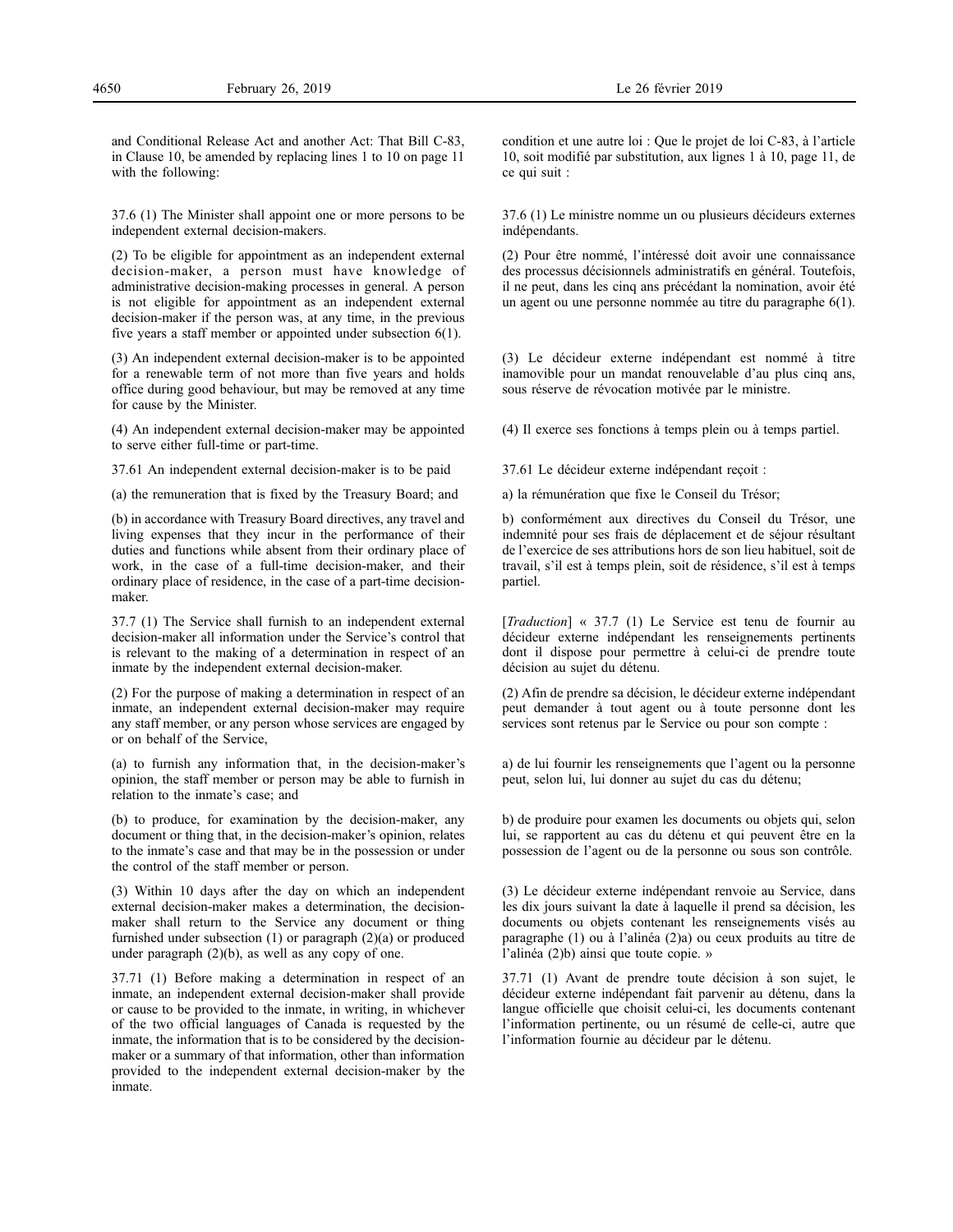(2) The independent external decision-maker may withhold from the inmate as much information as is strictly necessary if the independent external decision-maker has reasonable grounds to believe that

(a) the information should not be disclosed on the grounds of public interest; or

(b) the disclosure of the information would jeopardize the safety of any person, the security of a penitentiary or the conduct of any lawful investigation.

37.72 Before making a determination in respect of an inmate, an independent external decision-maker shall ensure that the inmate is given an opportunity to make written representations to the independent external decision-maker.

37.73 For the purpose of making a determination in respect of an inmate, an independent external decision-maker may communicate with the inmate.

37.74 (1) Subject to subsection (2), an independent external decision-maker shall not disclose any information that comes to their knowledge in the course of the exercise of their powers, or the performance of their duties and functions, under this Act or any other Act of Parliament.

(2) An independent external decision-maker may disclose information referred to in subsection (1) in the exercise of their powers or the performance of their duties and functions.

37.75 An independent external decision-maker is not a competent or compellable witness in any civil proceedings in respect of any matter coming to their knowledge in the course of the exercise or purported exercise of their powers, or the performance or purported performance of their duties and functions, under this Act or any other Act of Parliament.

37.76 No criminal or civil proceedings lie against an independent external decision-maker for anything done, reported or said in good faith in the course of the exercise or purported exercise of any power, or the performance or purported performance of any duty or function, of the independent external decision-maker under this Act or any other Act of Parliament.

37.77 An independent external decision-maker may, in accordance with regulations made under paragraph 96(g.1), publish or otherwise disseminate information, other than personal information, relating to any determination made by the independent external decision-maker.

37.8 Thirty days after each of the Commissioner's determinations under section 37.4 that an inmate should remain in a structured intervention unit, an independent external decision-maker shall, in accordance with regulations made under paragraph 96(g.1), determine whether the inmate should remain in the unit.

37.81 If a committee established under subsection 37.31(3) determines that an inmate should remain in a structured intervention unit or determines that an inmate's conditions of confinement in the structured intervention unit should not be altered in accordance with a recommendation of a registered health care professional under section 37.2, an independent

(2) Le décideur externe indépendant peut, dans la mesure jugée strictement nécessaire, refuser la communication de renseignements au détenu s'il a des motifs raisonnables de croire que cette communication irait à l'encontre de l'intérêt public, mettrait en danger la sécurité d'une personne ou du pénitencier ou compromettrait la tenue d'une enquête licite.

37.72 Avant de prendre toute décision à son sujet, le décideur externe indépendant veille à ce que le détenu ait l'occasion de lui présenter ses observations par écrit.

37.73 Afin de prendre toute décision à son sujet, le décideur externe indépendant peut communiquer avec le détenu.

37.74 (1) Sous réserve du paragraphe (2), le décideur externe indépendant est tenu au secret en ce qui concerne les renseignements dont il prend connaissance dans l'exercice des attributions que lui confère la présente loi ou toute autre loi fédérale.

(2) Il peut communiquer les renseignements visés au paragraphe (1) dans le cadre de l'exercice de ces attributions.

37.75 En ce qui concerne les questions venues à sa connaissance dans l'exercice effectif, ou censé tel, des attributions que lui confère la présente loi ou toute autre loi fédérale, le décideur externe indépendant n'a pas qualité pour témoigner dans les affaires civiles ni ne peut y être contraint.

37.76 Le décideur externe indépendant bénéficie de l'immunité en matière civile ou pénale pour les actes accomplis, les rapports ou comptes rendus établis et les paroles prononcées de bonne foi dans l'exercice effectif, ou censé tel, des attributions que lui confère la présente loi ou toute autre loi fédérale.

37.77 Le décideur externe indépendant peut diffuser, conformément aux règlements pris en vertu de l'alinéa 96g.1), notamment en les publiant, les renseignements, à l'exception des renseignements personnels, relatifs à ses décisions.

37.8 Trente jours après chacune des décisions prises en application de l'article 37.4 par le commissaire portant que le détenu doit demeurer dans l'unité d'intervention structurée, le décideur externe indépendant décide, conformément aux règlements pris en vertu de l'alinéa 96g.1), si le détenu doit y demeurer.

37.81 Si le comité constitué en vertu du paragraphe 37.31(3) décide que le détenu doit demeurer dans l'unité d'intervention structurée ou que les conditions d'incarcération du détenu dans l'unité d'intervention structurée ne doivent pas être modifiées conformément à la recommandation qui lui est faite par le professionnel de la santé agréé au titre de l'article 37.2, le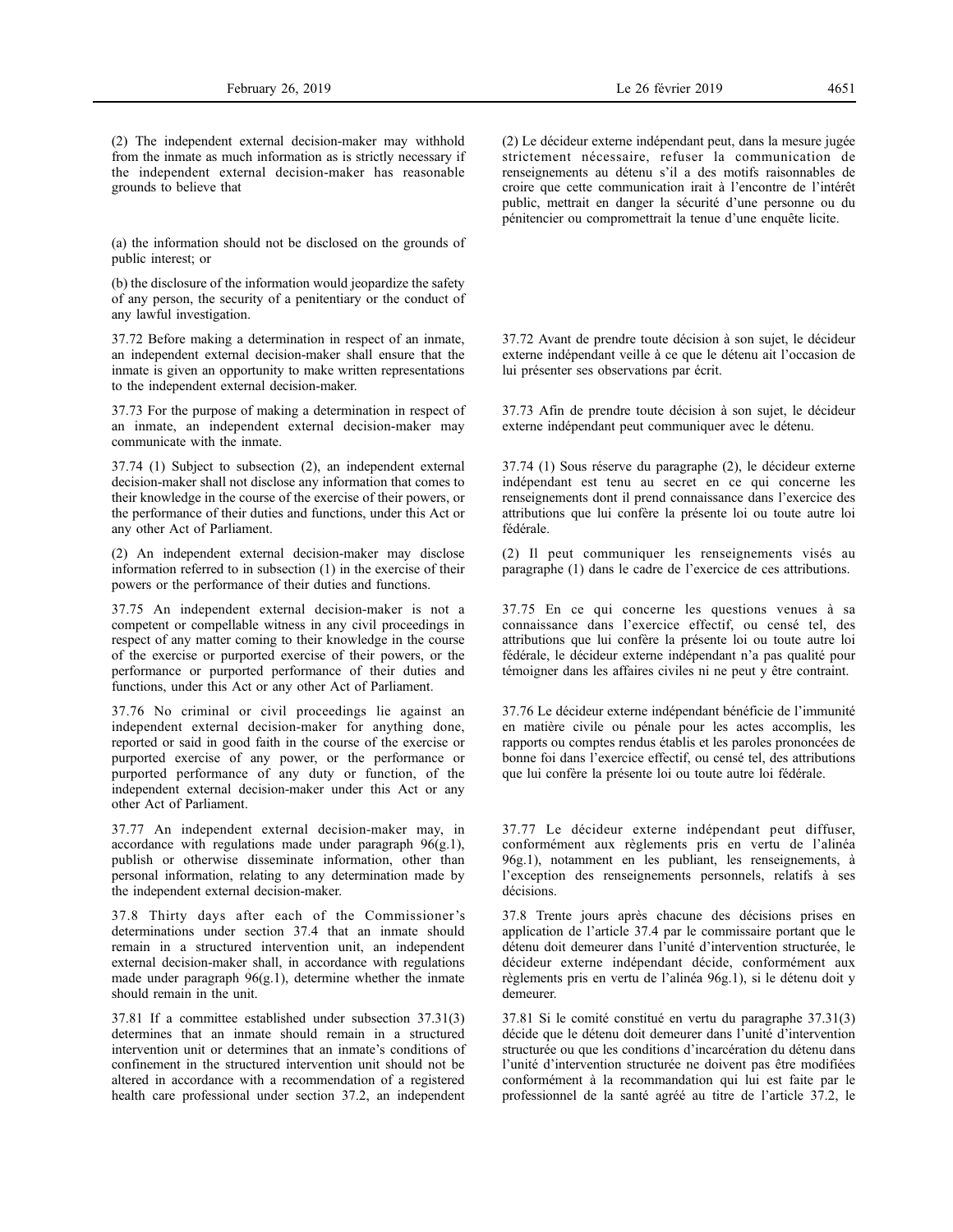external decision-maker shall, as soon as practicable, in accordance with regulations made under paragraph  $96(g.1)$ , determine whether the inmate should remain in the unit or whether the inmate's conditions of confinement in the unit should be altered.

37.82 (1) The independent external decision-maker may determine under sections 37.8 and 37.81 that an inmate should remain in a structured intervention unit only if the independent external decision-maker believes on reasonable grounds that allowing the inmate's reintegration into the mainstream inmate population

(a) would jeopardize the safety of the inmate or any other person or the security of the penitentiary; or

(b) would interfere with an investigation that could lead to a criminal charge or a charge under subsection 41(2) of a serious disciplinary offence.

(2) In making the determination, the independent external decision-maker shall take into account

(a) the inmate's correctional plan;

(b) the appropriateness of the inmate's confinement in the penitentiary;

(c) the appropriateness of the inmate's security classification; and

(d) any other consideration that he or she considers relevant.

37.83 (1) If, for five consecutive days or for a total of 15 days during any 30-day period, an inmate confined in a structured intervention unit has not spent a minimum of four hours a day outside the inmate's cell or has not interacted, for a minimum of two hours a day, with others, an independent external decisionmaker shall, as soon as practicable, determine whether the Service has taken all reasonable steps to provide the inmate with the opportunities referred to in subsection 36(1) and to encourage the inmate to avail themselves of those opportunities.

(2) If the independent external decision-maker determines that the Service has not taken all reasonable steps, he or she may make any recommendation to the Service that he or she considers appropriate to remedy the situation.

(3) If the Service, within the period of seven days commencing on the day on which it receives recommendations, fails to satisfy the independent external decision-maker that it has taken all reasonable steps to provide the inmate with the opportunities referred to in subsection 36(1), the independent external decision-maker shall direct the Service to remove the inmate from the structured intervention unit and provide a notice of the direction to the Correctional Investigator as defined in Part III.

37.9 An independent external decision-maker may, in the prescribed circumstances, make a prescribed determination or review in the prescribed manner.

37.91 (1) The transfer of an inmate to a structured intervention unit must be completed not later than five working days after the day on which the authorization for the transfer is given. Until the transfer is completed, the Service may impose restrictions on the inmate's movement and sections 33, 35 to 37.4 and 37.81 to 37.83 apply with any necessary modifications décideur externe indépendant décide, dès que possible, conformément aux règlements pris en vertu de l'alinéa 96g.1), si le détenu doit demeurer dans l'unité ou si les conditions d'incarcération du détenu dans celle-ci soient modifiées.

37.82 (1) Un détenu ne peut demeurer dans une unité d'intervention structurée que si le décideur externe indépendant a des motifs raisonnables de croire, en application des articles 37.8 et 37.81, que la réintégration du détenu au sein de la population carcérale régulière, selon le cas :

a) mettrait en danger la sécurité du détenu ou de toute autre personne ou du pénitencier;

b) nuirait au déroulement d'une enquête pouvant mener à une accusation soit d'infraction criminelle, soit d'infraction disciplinaire grave visée au paragraphe 41(2).

(2) Dans la prise de sa décision, le décideur externe indépendant tient compte :

a) du plan correctionnel du détenu;

b) du bien-fondé de son incarcération dans ce pénitencier;

c) du bien-fondé de sa cote de sécurité;

d) de tout autre élément que le décideur juge pertinent.

37.83 (1) Si, pendant cinq jours consécutifs ou un total de quinze jours au cours d'une période de trente jours, le détenu incarcéré dans l'unité d'intervention structurée n'a pas passé au moins quatre heures par jour en dehors de sa cellule ou n'a pas, au moins deux heures par jour, interagi avec autrui, le décideur externe indépendant doit, dès que possible, déterminer si le Service a pris toutes les mesures utiles pour accorder au détenu les possibilités visées au paragraphe 36(1) et pour encourager celui-ci à s'en prévaloir.

(2) S'il détermine que le Service n'a pas pris toutes les mesures utiles, le décideur externe indépendant peut lui faire les recommandations au Service qu'il estime indiquées pour remédier à la situation.

(3) Si, dans les sept jours de la réception des recommandations, le Service n'a pas démontré qu'il a pris toutes les mesures utiles pour accorder au détenu les possibilités visées au paragraphe 36 (1), le décideur externe indépendant ordonne au Service de retirer le détenu de l'unité d'intervention structurée et en avise l'enquêteur correctionnel, au sens de la partie III.

37.9 Le décideur externe indépendant peut, dans les circonstances réglementaires, prendre toute décision réglementaire ou procéder à tout examen réglementaire conformément aux modalités réglementaires.

37.91 (1) Le transfèrement d'un détenu dans une unité d'intervention structurée est effectué dans les cinq jours ouvrables suivant le jour où l'autorisation de transfèrement a été accordée. Jusqu'au transfèrement du détenu, le Service peut lui imposer des restrictions à ses mouvements et les articles 33, 35 à 37.4 et 37.81 à 37.83 s'appliquent à son égard, compte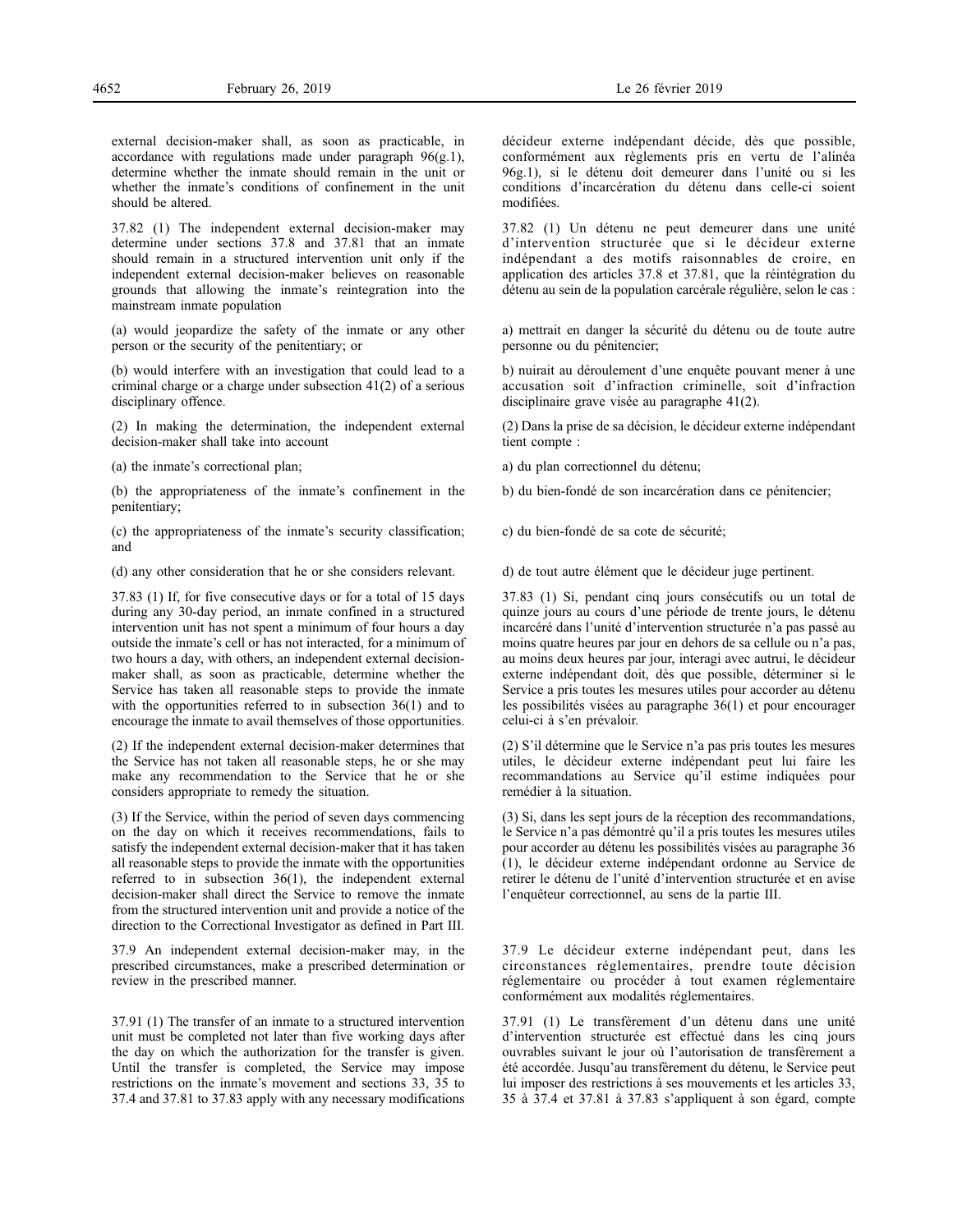in respect of the inmate as though the inmate were in a structured intervention unit. However, the opportunity referred to in paragraph  $36(1)(b)$  is to be provided only if the circumstances permit.

The question was put on Motion No. 17 and it was agreed to on the following division:

(Division No.  $1000$  — Vote n° 1000)

# YEAS: 169, NAYS: 117

tenu des adaptations nécessaires, comme s'il était déjà incarcéré dans l'unité d'intervention structurée. Toutefois, seulement si les circonstances le permettent, la possibilité visée à l'alinéa 36 (1)b) lui est offerte.

La motion nº 17, mise aux voix, est agréée par le vote suivant :

# POUR : 169, CONTRE : 117

# YEAS — POUR

| Aldag                         | Alghabra                       | Amos                  | Anandasangaree                           |
|-------------------------------|--------------------------------|-----------------------|------------------------------------------|
| Arseneault                    | Arya                           | Ayoub                 | Badawey                                  |
| Bagnell                       | <b>Bains</b>                   | <b>Baylis</b>         | Bennett                                  |
| Bibeau                        | <b>Bittle</b>                  | Blair                 | Boissonnault                             |
| <b>Bossio</b>                 | <b>Boudrias</b>                | <b>Bratina</b>        | <b>Breton</b>                            |
| Casey (Charlottetown)         | Chagger                        | Champagne             | Cormier                                  |
| Cuzner                        | Dabrusin                       | Damoff                | DeCourcey                                |
| <b>Dhaliwal</b>               | Drouin                         | Dubourg               | Duclos                                   |
| Duguid                        | Duncan (Etobicoke North)       | Dzerowicz             | Ehsassi                                  |
| El-Khoury                     | Ellis                          | Erskine-Smith         | Eyking                                   |
| Eyolfson                      | Fergus                         | Fillmore              | Finnigan                                 |
| Fisher                        | Fonseca                        | Fortier               | Fortin                                   |
| Fragiskatos                   | Fraser (West Nova)             | Fraser (Central Nova) | Fuhr                                     |
| Garneau                       | Gerretsen                      | Goldsmith-Jones       | Goodale                                  |
| Gould                         | Graham                         | Hajdu                 | Hardie                                   |
| Hébert                        | Hehr                           | Hogg                  | Holland                                  |
| Housefather                   | Hussen                         | Hutchings             | Iacono                                   |
| Joly                          | Jordan                         | Jowhari               | Khalid                                   |
| Lambropoulos                  | Lametti                        | Lamoureux             | Lapointe                                 |
| Lauzon (Argenteuil-La Petite- | LeBlanc                        | Lebouthillier         | Lefebvre                                 |
| Nation)                       |                                |                       |                                          |
| Leslie                        | Lightbound                     | Lockhart              | Long                                     |
| Longfield                     | Ludwig                         | MacAulay (Cardigan)   | MacKinnon (Gatineau)                     |
| Maloney                       | Massé (Avignon-La Mitis-       | May (Cambridge)       | May (Saanich—Gulf Islands)               |
|                               | Matane—Matapédia)              |                       |                                          |
| McCrimmon                     | McDonald                       | McGuinty              | McKay                                    |
| McKinnon (Coquitlam-Port      | McLeod (Northwest Territories) | Mendès                | Mendicino                                |
| Coquitlam)                    |                                |                       |                                          |
| Mihychuk                      | Miller (Ville-Marie-Le Sud-    | Monsef                | Morneau                                  |
|                               | Ouest-Île-des-Soeurs)          |                       |                                          |
| Morrissey                     | Murray                         | Nassif                | Nault                                    |
| Ng                            | O'Connell                      | Oliphant              | Oliver                                   |
| O'Regan                       | Ouellette                      | Paradis               | Pauzé                                    |
| Peschisolido                  | Peterson                       | Petitpas Taylor       | Philpott                                 |
| Picard                        | Plamondon                      | Poissant              | Qualtrough                               |
| Ratansi                       | Rioux                          | Robillard             | Rodriguez                                |
| Rogers                        | Romanado                       | Rota                  | Rudd                                     |
| Ruimy                         | Rusnak                         | Sahota                | Saini                                    |
| Sajjan                        | Samson                         | Sangha                | Sarai                                    |
| Scarpaleggia                  | Schiefke                       | Schulte               | Serré                                    |
| Sgro                          | Shanahan                       | Sheehan               | Sidhu (Mission-Matsqui-Fraser<br>Canyon) |
| Sidhu (Brampton South)        | Sikand                         | <b>Simms</b>          | Sorbara                                  |
| Spengemann                    | Ste-Marie                      | Tabbara               | Tan                                      |
| Tassi                         | Trudeau                        | Vandal                | Vandenbeld                               |
| Vaughan                       | Virani                         | Whalen                | Wilkinson                                |
| Wilson-Raybould               | Wrzesnewskyj                   | Yip                   | Young                                    |
| $Zahid - 169$                 |                                |                       |                                          |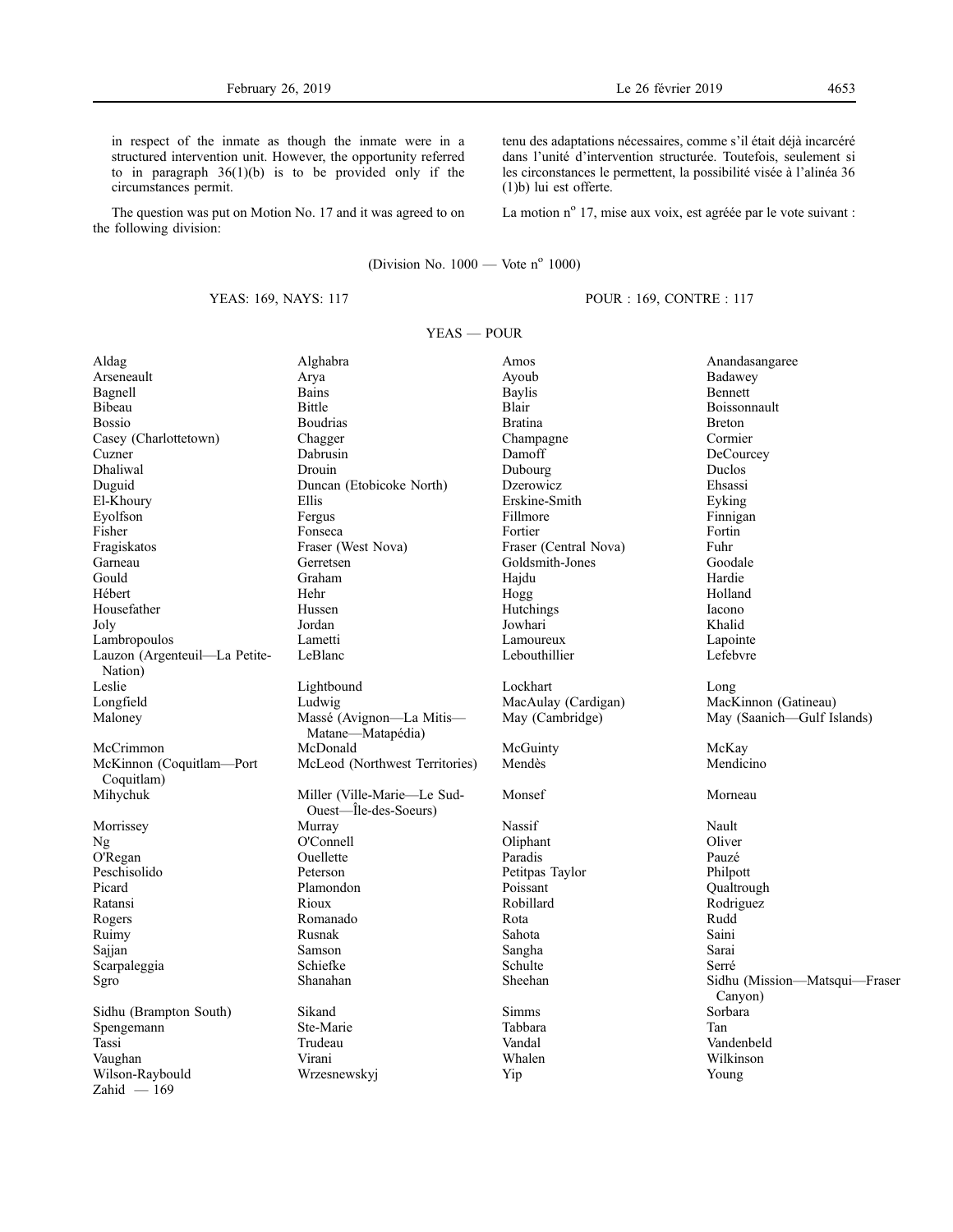| Aboultaif                | Albas                                  | Albrecht                          | Alleslev                        |
|--------------------------|----------------------------------------|-----------------------------------|---------------------------------|
| Allison                  | Anderson                               | Arnold                            | Ashton                          |
| Aubin                    | Barlow                                 | Barrett                           | Benson                          |
| Benzen                   | Bergen                                 | Bernier                           | Berthold                        |
| Bezan                    | Blaikie                                | <b>Block</b>                      | Boulerice                       |
| <b>Boutin-Sweet</b>      | <b>Brassard</b>                        | Brosseau                          | Cannings                        |
| Caron                    | Carrie                                 | Chong                             | Choquette                       |
| Christopherson           | Clarke                                 | Clement                           | Cooper                          |
| Cullen                   | Davies                                 | Deltell                           | Diotte                          |
| Doherty                  | Donnelly                               | Dreeshen                          | Duncan (Edmonton Strathcona)    |
| Dusseault                | Duvall                                 | Eglinski                          | Falk (Battlefords—Lloydminster) |
| Fast                     | Finley                                 | Gallant                           | Garrison                        |
| Généreux                 | Genuis                                 | Hardcastle                        | Harder                          |
| Hoback                   | Hughes                                 | Jeneroux                          | Johns                           |
| Jolibois                 | Kelly                                  | Kent                              | Kitchen                         |
| Kmiec                    | Kusie                                  | Kwan                              | Lake                            |
| Laverdière               | Leitch                                 | Liepert                           | Lloyd                           |
| Lobb                     | Lukiwski                               | MacGregor                         | MacKenzie                       |
| Maguire                  | Martel                                 | Masse (Windsor West)              | Mathyssen                       |
| McCauley (Edmonton West) | McLeod (Kamloops—Thompson<br>—Cariboo) | Miller (Bruce—Grey—Owen<br>Sound) | Motz                            |
| Nantel                   | Nater                                  | Nicholson                         | Nuttall                         |
| O'Toole                  | Paul-Hus                               | Poilievre                         | Ouach                           |
| Ramsey                   | Rankin                                 | Rayes                             | Reid                            |
| Rempel                   | Sansoucy                               | Saroya                            | Scheer                          |
| Schmale                  | Shields                                | Shipley                           | Sorenson                        |
| Stanton                  | Strahl                                 | <b>Stubbs</b>                     | Sweet                           |
| Tilson                   | Trost                                  | Trudel                            | Van Kesteren                    |
| Wagantall                | Warawa                                 | Warkentin                         | Waugh                           |
| Webber                   | Weir                                   | Wong                              | Yurdiga                         |
| $Zimmer - 117$           |                                        |                                   |                                 |

# NAYS — CONTRE

# PAIRED — PAIRÉS

Chen Harvey Harvey Moore Moore Thériault — 4

Accordingly, Motions Nos. 3 and 22 were also agreed to on the same division.

Pursuant to Standing Order 76.1(9), Mr. Goodale (Minister of Public Safety and Emergency Preparedness), seconded by Ms. Chagger (Leader of the Government in the House of Commons), moved, — That the Bill, as amended, be concurred in at report stage with further amendments.

The question was put on the motion and it was agreed to on the following division:

En conséquence, les motions n<sup>os</sup> 3 et 22 sont aussi agréées par le même vote.

Conformément à l'article 76.1(9) du Règlement, M. Goodale (ministre de la Sécurité publique et de la Protection civile), appuyé par M<sup>me</sup> Chagger (leader du gouvernement à la Chambre des communes), propose, — Que le projet de loi, tel que modifié, soit agréé à l'étape du rapport avec d'autres amendements.

La motion, mise aux voix, est agréée par le vote suivant :

POUR : 164, CONTRE : 122

(Division No.  $1001$  — Vote n<sup>o</sup> 1001)

# YEAS: 164, NAYS: 122

### YEAS — POUR

Arseneault Arya Ayoub Badawey Bagnell Bains Bains Baylis Bennett Bennett Baylis Bennett Bennett Bagnell Bennett Bennett Bennett B

Aldag Alghabra Alghabra Amos Amos Anandasangaree Arseneault Arya Anandasangaree Arseneault Arya Anandasangaree Bibeau Bittle Blair Blair Boissonnault Bossio Bratina Bratina Breton Breton Casey (Charlottetown)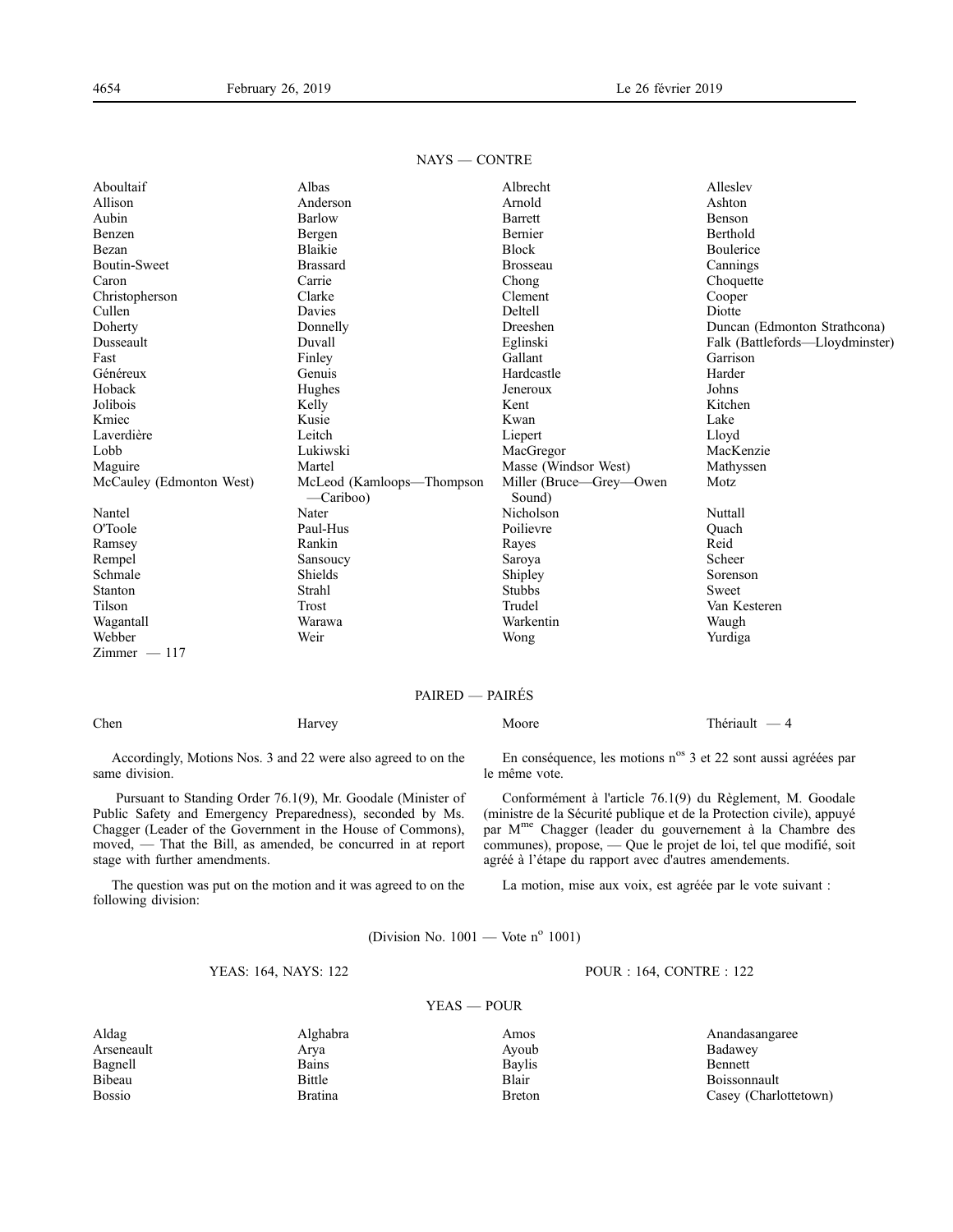Chagger Champagne Champagne Cormier Cuzner Cuzner Cuzner Cuzner Cuzner Cuzner Cuzner Cuzner Cuzner Cuzner Cuzner Cuzner Cuzner Cuzner Cuzner Cuzner Cuzner Cuzner Cuzner Cuzner Cuzner Cuzner Cuzner Cuzner Cuzner Cuzner Cuzn Dabrusin Damoff DeCourcey Dhaliwal Drouin Dubourg Duclos Duguid Duncan (Etobicoke North) Dzerowicz Ehsassi El-Khoury Ellis Erskine-Smith Eyking Eyolfson Fergus Fillmore Finnigan Fisher Fonseca Fortier Fragiskatos Francesca Francesca Fortier Fragiskatos Francesca Francesca Francesca Francesca Francesca Francesca Francesca Francesca Francesca Francesca Francesca Francesca Francesca Francesca Francesca Fran Fraser (Central Nova) Fuhr Garneau Goldsmith-Jones Goodale Gould Garneau Gould Goldsmith-Jones Goodale Gould Graham Graham Goodale Gould Graham Graham Graham Graham Graham Graham Graham Graham Graham Graham Graham Graham Graham Graham Graham Graham Graham Graham Graham Graham Graham Graham Graham Gra Hajdu Hardie Hébert Hehr Hogg Holland Housefather Hussen Hutchings Iacono Joly Jordan Jowhari Khalid Lambropoulos Lametti

Lockhart Long Longfield Ludwig

McGuinty McKay McKay McKinnon (Coquitlam—Port

Monsef Morneau Morrissey Murray Nassif Nault Nault Ng Ng O'Connell Oliphant Oliver O'Regan Ouellette Paradis Peschisolido Peterson Petitpas Taylor Philpott Picard Poissant Qualtrough Ratansi Rioux Robillard Rodriguez Rogers Romanado Rota Rudd Ruimy Rusnak Sahota Saini Sajjan Samson Sangha Sarai Scarpaleggia Schiefke Schulte Serré Schulte Serré

Spengemann Tabbara Tan Tassi Trudeau Vandal Vandenbeld Vaughan Virani Whalen Whalen Wilkinson Wilkinson Wilson-Raybould<br>
Virani Whalen Wilson-Raybould Windowskyi (Virani Wilson-Raybould Windowskyi (Virani Wilson-Raybould Windowsky Wrzesnewskyj Yip Young  $\lambda$ 

Lebouthillier Lefebvre Leslie Lightbound May (Cambridge) May (Saanich—Gulf Islands) McCrimmon Sidhu (Brampton South) Sikand Simms Sorbara Simms Sorbara Simms Sorbara Simms Sorbara Simms Sorbara Simms Sorbara Simms Sorbara Simms Sorbara Simms Sorbara Simms Sorbara Simms Sorbara Simms Sorbara Simms Sorbara Simms Sorb

Lauzon (Argenteuil—La Petite-Nation)<br>Leslie Coquitlam)<br>Mihychuk

#### NAYS — CONTRE

| Aboultaif                       | Albas               | Albrecht        | Alleslev        |
|---------------------------------|---------------------|-----------------|-----------------|
| Allison                         | Anderson            | Arnold          | Ashton          |
| Aubin                           | Barlow              | Barrett         | Benson          |
| Benzen                          | Bergen              | Bernier         | Berthold        |
| Bezan                           | Blaikie             | <b>Block</b>    | <b>Boudrias</b> |
| Boulerice                       | <b>Boutin-Sweet</b> | <b>Brassard</b> | <b>Brosseau</b> |
| Cannings                        | Caron               | Carrie          | Chong           |
| Choquette                       | Christopherson      | Clarke          | Clement         |
| Cooper                          | Cullen              | Davies          | Deltell         |
| Diotte                          | Doherty             | Donnelly        | Dreeshen        |
| Duncan (Edmonton Strathcona)    | Dusseault           | Duvall          | Eglinski        |
| Falk (Battlefords—Lloydminster) | Fast                | Finley          | Fortin          |
| Gallant                         | Garrison            | Généreux        | Genuis          |
| Hardcastle                      | Harder              | Hoback          | Hughes          |
| Jeneroux                        | Johns               | Jolibois        | Kelly           |
| Kent                            | Kitchen             | Kmiec           | Kusie           |
| Kwan                            | Lake                | Laverdière      | Leitch          |
| Liepert                         | Lloyd               | Lobb            | Lukiwski        |
| MacGregor                       | MacKenzie           | Maguire         | Martel          |

LeBlanc MacAulay (Cardigan) MacKinnon (Gatineau) Maloney Massé (Avignon—La Mitis— Matane—Matapédia)<br>McDonald McLeod (Northwest Territories) Mendès Mendicino Mihychuk Miller (Ville-Marie—Le Sud-Ouest—Île-des-Soeurs) Sgro Shanahan Sheehan Sidhu (Mission—Matsqui—Fraser Canyon)<br>Sorbara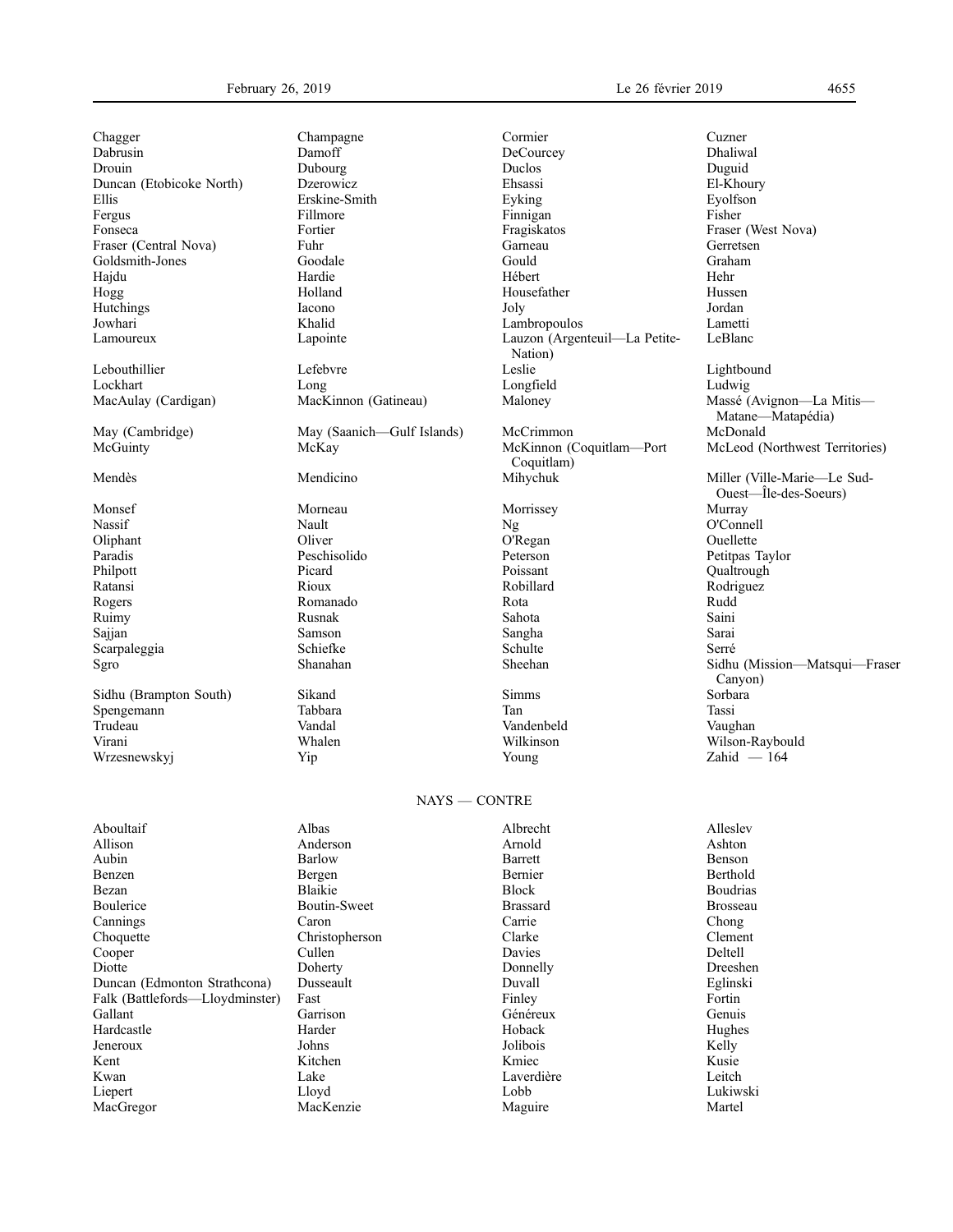| Masse (Windsor West)              | Mathyssen      | McCauley (Edmonton West) | McLeod (Kamloops—Thompson<br>$-Cariboo)$ |
|-----------------------------------|----------------|--------------------------|------------------------------------------|
| Miller (Bruce—Grey—Owen<br>Sound) | Motz           | Nantel                   | Nater                                    |
| Nicholson                         | Nuttall        | O'Toole                  | Paul-Hus                                 |
| Pauzé                             | Plamondon      | Poilievre                | Ouach                                    |
| Ramsey                            | Rankin         | Rayes                    | Reid                                     |
| Rempel                            | Sansoucy       | Saroya                   | Scheer                                   |
| Schmale                           | <b>Shields</b> | Shipley                  | Sorenson                                 |
| <b>Stanton</b>                    | Ste-Marie      | Strahl                   | <b>Stubbs</b>                            |
| Sweet                             | Tilson         | Trost                    | Trudel                                   |
| Van Kesteren                      | Wagantall      | Warawa                   | Warkentin                                |
| Waugh                             | Webber         | Weir                     | Wong                                     |
| Yurdiga                           | $Zimmer - 122$ |                          |                                          |
|                                   |                | PAIRED — PAIRES          |                                          |

Chen Harvey Harvey Moore Moore Thériault — 4

Accordingly, the Bill, as amended, was concurred in at report stage with further amendments and ordered for a third reading at the next sitting of the House.

#### PRIVATE MEMBERS' BUSINESS

At 6:42 p.m., pursuant to Standing Order 30(7), the House proceeded to the consideration of Private Members' Business.

The Order was read for the consideration at report stage of Bill C-369, An Act to amend the Bills of Exchange Act, the Interpretation Act and the Canada Labour Code (National Indigenous Peoples Day), as reported by the Standing Committee on Canadian Heritage with amendments.

Ms. Jolibois (Desnethé—Missinippi—Churchill River), seconded by Ms. Boutin-Sweet (Hochelaga), moved, — That the Bill, as amended, be concurred in at report stage.

The question was put on the motion and it was agreed to.

Accordingly, the Bill, as amended, was concurred in at report stage.

Pursuant to Standing Order 76.1(11), Ms. Jolibois (Desnethé— Missinippi—Churchill River), seconded by Ms. Boutin-Sweet (Hochelaga), moved, — That the Bill be now read a third time and do pass.

Debate arose thereon.

#### MOTIONS

By unanimous consent, it was ordered, — That, notwithstanding any Standing Order or usual practice of the House, the deferred recorded division on motion M-194, standing in the name of the Member for Sault Ste. Marie and on motion M-206, standing in the name of the Member for Newmarket—Aurora, currently scheduled on Wednesday, February 27, 2019, immediately before the time provided for Private Members' Business, be deferred anew to immediately after the time provided for Oral Questions that day.

En conséquence, le projet de loi, tel que modifié, est agréé à l'étape du rapport avec d'autres amendements et la troisième lecture en est fixée à la prochaine séance de la Chambre.

# AFFAIRES ÉMANANT DES DÉPUTÉS

À 18 h 42, conformément à l'article 30(7) du Règlement, la Chambre aborde l'étude des Affaires émanant des députés.

Il est donné lecture de l'ordre relatif à l'étude à l'étape du rapport du projet de loi C-369, Loi modifiant la Loi sur les lettres de change, la Loi d'interprétation et le Code canadien du travail (Journée nationale des peuples autochtones), dont le Comité permanent du patrimoine canadien a fait rapport avec des amendements.

Mme Jolibois (Desnethé—Missinippi—Churchill River), appuyée par Mme Boutin-Sweet (Hochelaga), propose, — Que le projet de loi, tel que modifié, soit agréé à l'étape du rapport.

La motion, mise aux voix, est agréée.

En conséquence, le projet de loi, tel que modifié, est agréé à l'étape du rapport.

Conformément à l'article 76.1(11) du Règlement,  $M^{me}$  Jolibois (Desnethé—Missinippi—Churchill River), appuyée par M<sup>m</sup> Boutin-Sweet (Hochelaga), propose, — Que le projet de loi soit maintenant lu une troisième fois et adopté.

Il s'élève un débat.

# MOTIONS

Du consentement unanime, il est ordonné, — Que, nonobstant tout article du Règlement ou usage habituel de la Chambre, le vote par appel nominal différé sur la motion M-194, inscrite au nom du député de Sault Ste. Marie, et sur la motion M-206, inscrite au nom du député de Newmarket—Aurora, prévus le mercredi 27 février 2019, juste avant la période prévue pour les Affaires émanant des députés, soient différés de nouveau jusqu'à immédiatement après la fin de la période prévue pour les questions orales de cette journée.